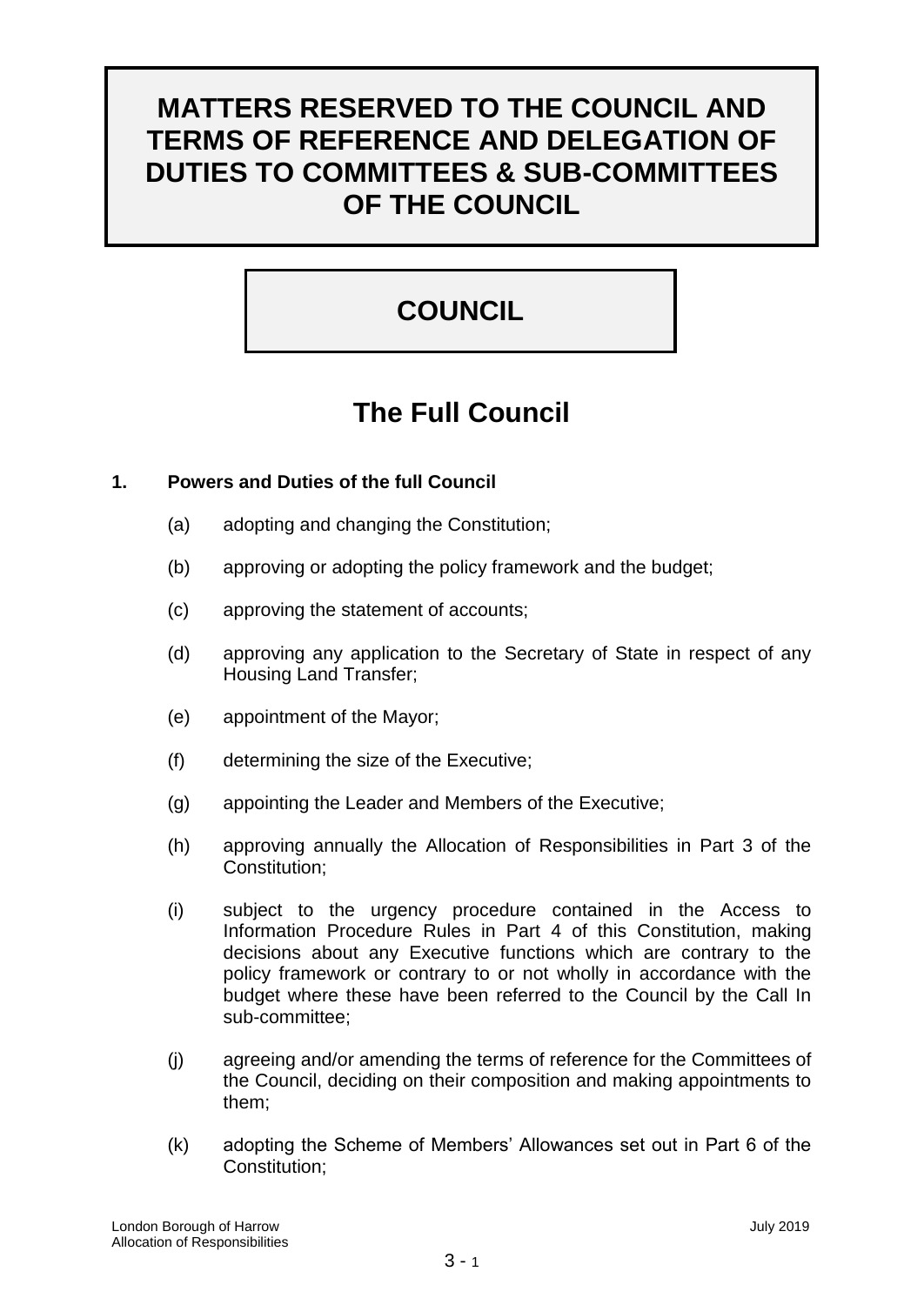- (l) appointing the independent members of the Standards Committee;
- (m) changing the name of the area, conferring the title of honorary alderman or freedom of the borough;
- (n) confirming the appointment of the Head of Paid Service or the dismissal of the Head of Paid Service, Chief Finance Officer or Monitoring Officer;
- (o) to confirm the dismissal of the Head of Paid Service, Chief Finance Officer or Monitoring Officer, to impose a lesser sanction or to refer the matter back to the Chief Officers' Employment Panel;
- (p) deciding whether to reject or uphold an appeal against a disciplinary sanction (including dismissal) imposed on an officer by the Chief Officers' Employment Panel;
- (q) making, amending, revoking, re-enacting or adopting by-laws and promoting or opposing the making of local legislation or personal bills;
- (r) to determine the meaning of "significant" in relation to "key" decisions (Article 13 refers);
- (s) deciding whether to make a delegation of a non-Executive function or accept a delegation of a non-Executive function from another Authority;
- (t) to receive reports and consider recommendations from the Executive, Scrutiny, Standards and other Committees as appropriate; and
- (u) making appointments of Members to outside bodies; and
- (v) all other matters which by law must be reserved to Council.
- Note: The items listed in Schedule 3A -1 in this part of the Constitution may not be the responsibility of the Executive and will be discharged by the Council, one of its Committees or an officer.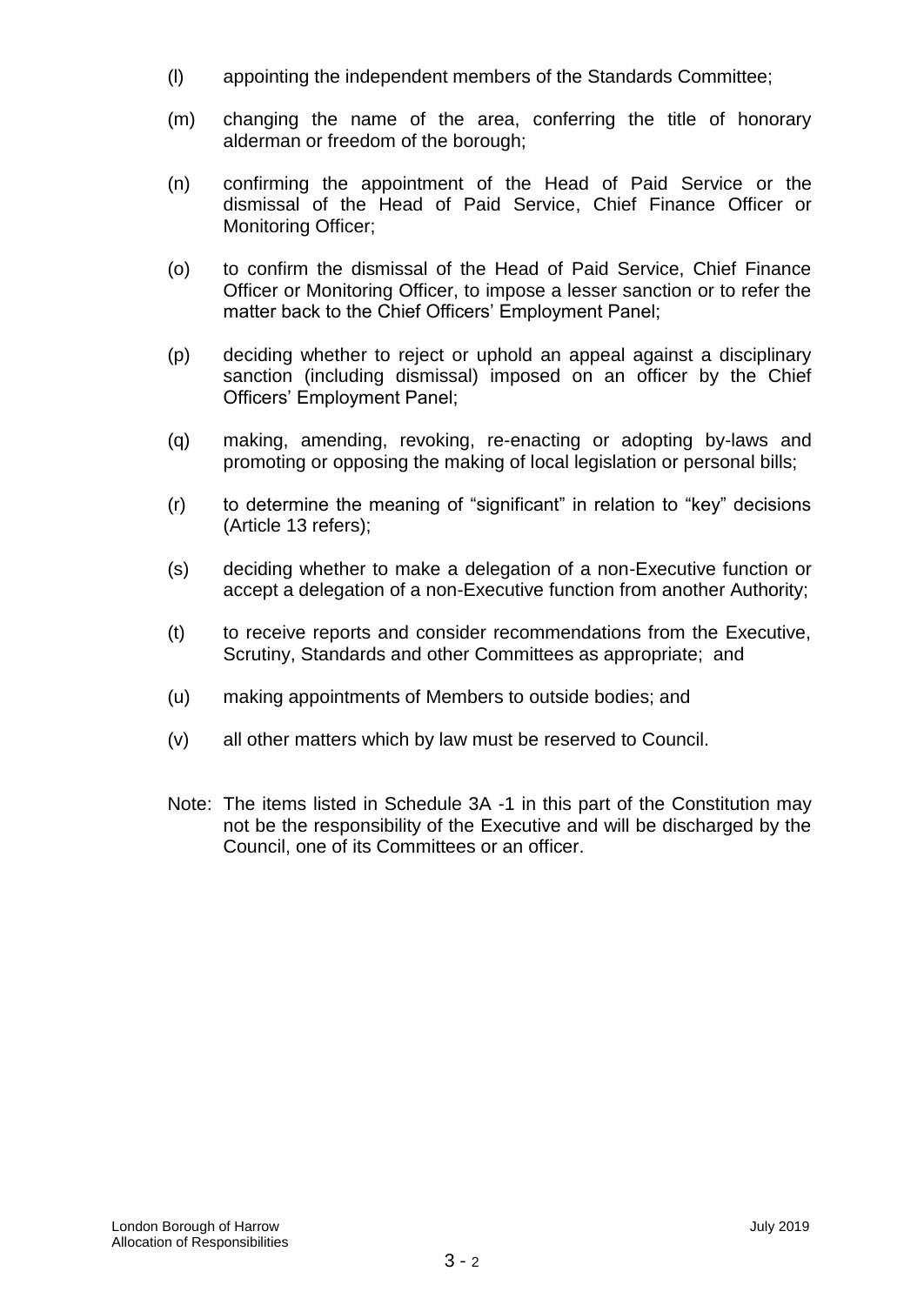# **COMMITTEES/SUB-COMMITTEES OF THE COUNCIL**

# **Appeals Committee**

**Governance, Audit, Risk Management and Standards Committee**

**Health and Wellbeing Board**

**Independent Panel**

**Licensing and General Purposes Committee** 

**Chief Officers' Employment Panel**

**Licensing Panel**

**Personnel Appeals Panel**

**Social Services Appeals Panel**

# **Overview and Scrutiny Committee**

**Call-In Sub-Committee**

**Call-in Sub-Committee (Education)**

**Health and Social Care Scrutiny Sub-Committee**

**Performance & Finance Sub-Committee**

**Pension Board**

**Pension Fund Committee**

**Planning Committee**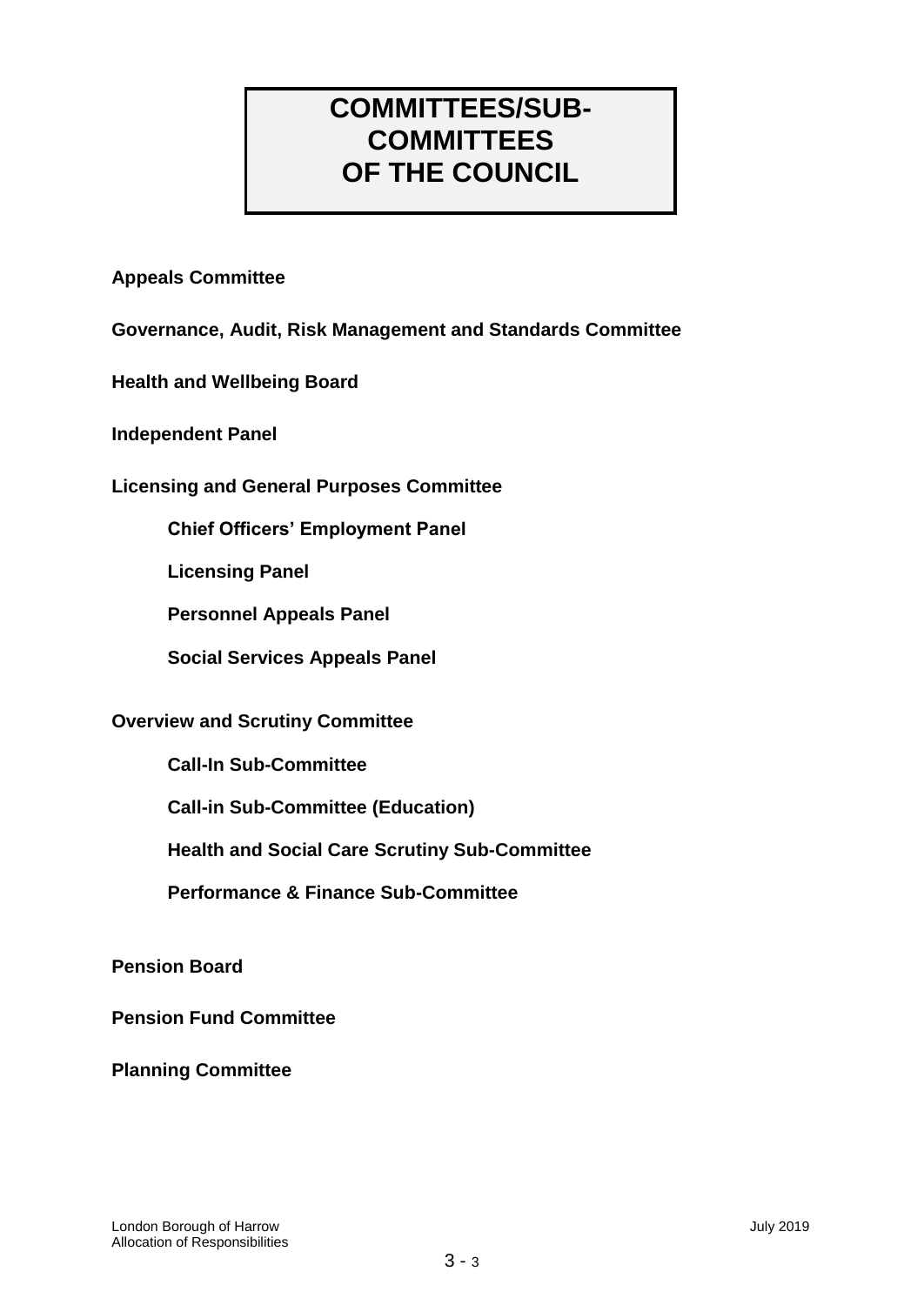# **APPEALS COMMITTEE**

The Appeals Committee is comprised of 5 members, including one member of the Executive, who are not also members of the Chief Officers' Employment Panel. The Committee shall hear appeals by the Head of Paid Service, Chief Finance Officer and Monitoring Officer under the relevant disciplinary procedure against action taken against them short of dismissal.

The Committee may uphold the decision or reduce or remove the action.

# **GOVERNANCE, AUDIT, RISK MANAGEMENT AND STANDARDS COMMITTEE**

#### **1. Statement of purpose**

- 1.1 The Governance, Audit, Risk Management and Standards Committee is a key component of Harrow Council's corporate governance. It provides an independent and high-level focus on the audit, assurance and reporting arrangements that underpin good governance and financial standards.
- 1.2 The purpose of the committee is to provide independent assurance to the members of the adequacy of Harrow Council's governance, risk management and control frameworks and oversees the financial reporting and annual governance processes. It oversees internal audit and external audit, helping to ensure efficient and effective assurance arrangements are in place. It also acts as the Standards Committee.
- 1.3 The Governance, Audit, Risk Management and Standards Committee has the following powers and duties:

#### **2. Governance**

- 2.1 To review the council's corporate governance arrangements against the good governance framework, including the ethical framework and consider the local code of governance.
- 2.2 To review the Annual Governance Statement (AGS) prior to approval and consider whether it properly reflects the risk environment and supporting assurances and legal and financial advice, taking into account internal audit's opinion on the overall adequacy and effectiveness of the council's framework of governance, risk management and control.
- 2.3 To monitor the progress of agreed actions to close significant governance gaps.
- 2.4 To consider the council's arrangements to secure value for money and review assurances and assessments on the effectiveness of these arrangements.
- 2.5 To consider the council's framework of assurance and ensure that it adequately addresses the risks and priorities of the council.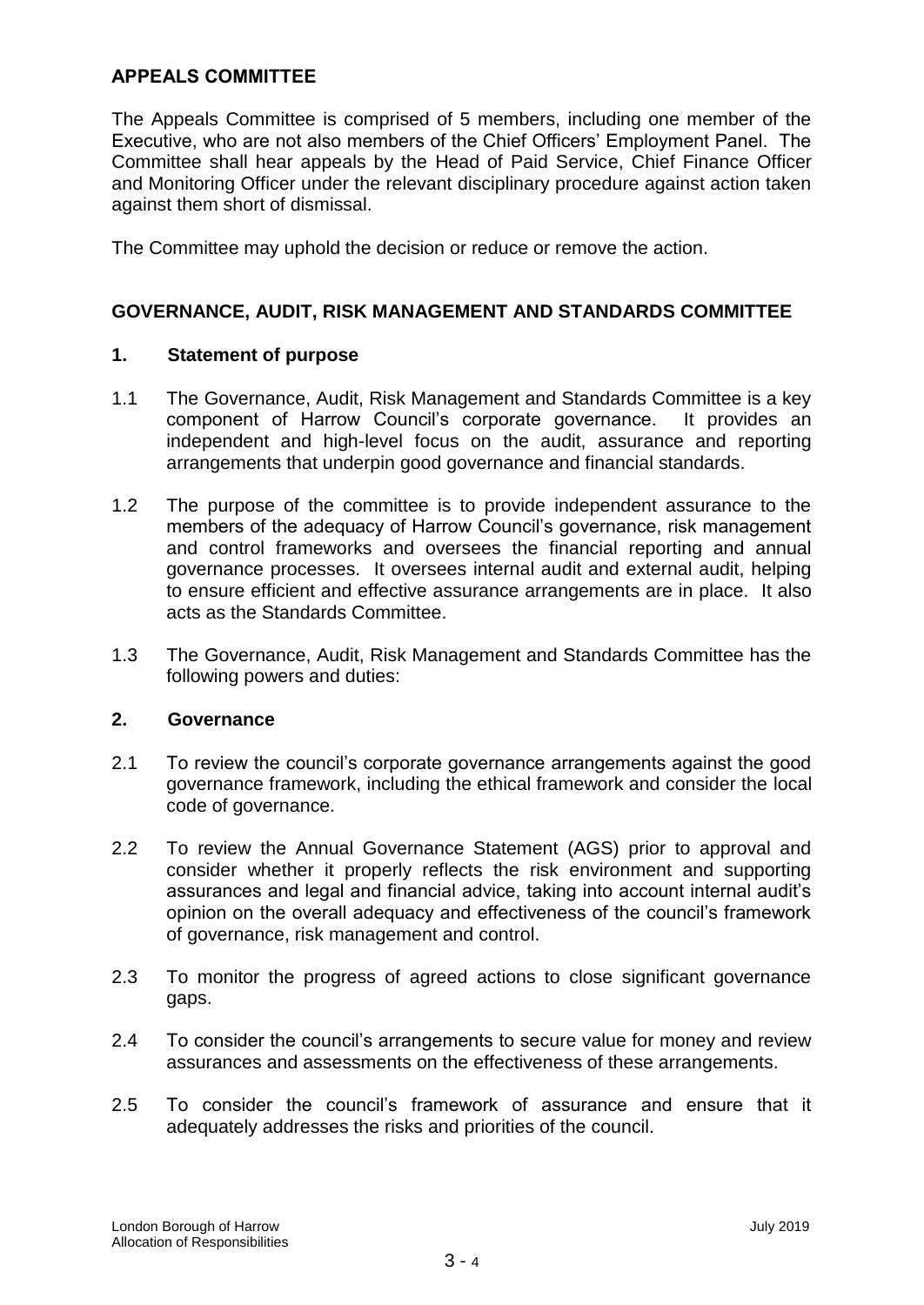2.6 To review the governance and assurance arrangements for significant partnerships.

# **3. Risk Management**

- 3.1 To review the Council's risk management strategy.
- 3.2 To monitor the effective development and operation of risk management in the council via the review of the Council's Corporate Risk Register on a regular basis.
- 3.3 To monitor progress in addressing risk-related issues reported to the committee.

# **4. Countering Fraud and Corruption**

- 4.1 To review the assessment of fraud risks and potential harm to the council from fraud and corruption.
- 4.2 To monitor the counter-fraud strategy, actions and resources and the Council's approach to tackling fraud and corruption and promote an anti-fraud culture.
- 4.3 To review and approve the annual Corporate Anti-Fraud Team Plan.
- 4.4 To consider reports from the Head of Internal Audit/ Corporate Anti-Fraud Manager on the Corporate Anti-Fraud Team's performance at mid-year and at year-end.

# **5. Internal audit**

- 5.1 To approve the internal audit charter and support the independence of Internal Audit.
- 5.2 To review proposals made in relation to the appointment of external providers of internal audit services and to make recommendations.
- 5.3 To approve the risk-based internal audit plan, including internal audit's resource requirements, the approach to using other sources of assurance and any work required to place reliance upon those other sources.
- 5.4 To approve significant interim changes to the risk-based internal audit plan and resource requirements.
- 5.5 To make appropriate enquiries of both management and the Head of Internal Audit to determine if there are any inappropriate scope or resource limitations.
- 5.6 To consider any impairments to independence or objectivity arising from additional roles or responsibilities outside of internal auditing of the Head of Internal Audit.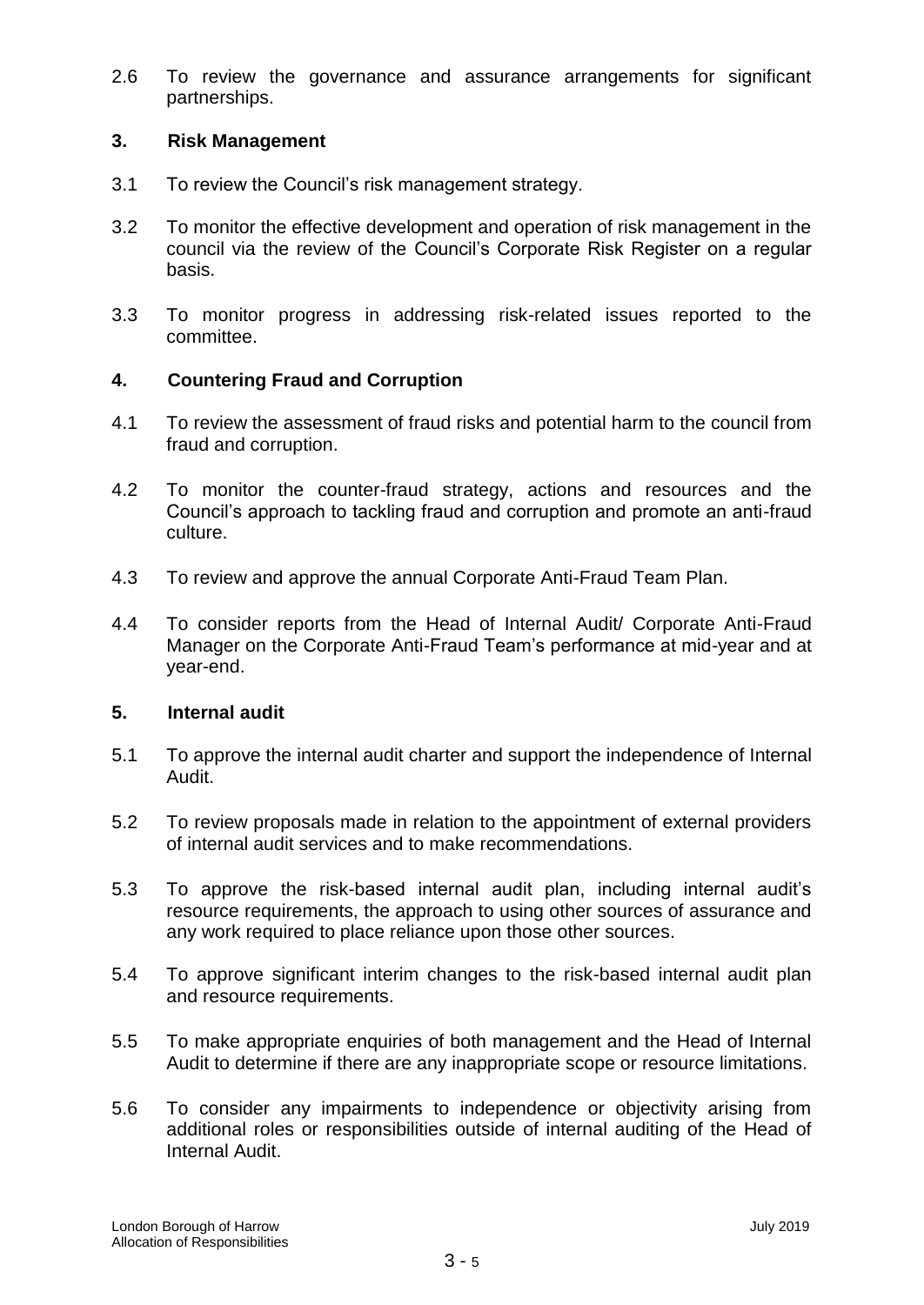- 5.7 To approve and periodically review safeguards to limit such impairments.
- 5.8 To consider reports from the Head of Internal Audit on internal audit's performance at mid-year and year-end, including the performance of external providers of internal audit services.<sup>1</sup>
- 5.9 To consider Red and Red/Amber assurance reports and summaries of specific internal audit reports as requested.
- 5.10 To contribute to the Quality Assurance Improvement Programme and in particular, to the external quality assessment of internal audit that takes place at least once every five years.
- 5.11 To consider the report on the effectiveness of internal audit contained within the AGS.
- 5.12 To provide free and unfettered access to the GARMS Committee Chair for the Head of Internal Audit, including the opportunity for a private meeting with the committee.

# **6. External audit**

- 6.1 To support the independence of external audit through consideration of the external auditor's annual assessment of its independence and review of any issues raised by Public Sector Audit Appointments (PSAA).
- 6.2 To consider the external auditor's annual letter, relevant reports and the report to those charged with governance.
- 6.3 To consider specific reports as agreed with the external auditor.
- 6.4 To comment on the scope and depth of external audit work and to ensure it gives value for money.
- 6.5 To advise and recommend on the effectiveness of relationships between external and internal audit and other inspection agencies or relevant bodies.

1

<sup>&</sup>lt;sup>1</sup> These will include:

a) updates on the work of internal audit including key findings, issues of concern and action in hand as a result of internal audit work

b) annual report on the results of the internal audit Quality Assurance Improvement Programme (QAIP) c) statement of the level of conformance with the Public Sector Internal Audit Standards (PSIAS) and reports

on instances where the internal audit function does not conform to the PSIAS, considering whether the nonconformance is significant enough that it must be included in the AGS.

d) The opinion on the overall adequacy and effectiveness of the council's framework of governance, risk management and control together with the summary of the work supporting the opinion – these will assist the committee in reviewing the AGS.

e) the level of management response to internal audit recommendations and progress on implementation of recommendations and to recommend action where internal audit recommendations are not being implemented.

f) the action taken where the Head of Internal Audit has concluded that management has accepted a level of risk that may be unacceptable to the authority or there are concerns about progress with the implementation of agreed actions.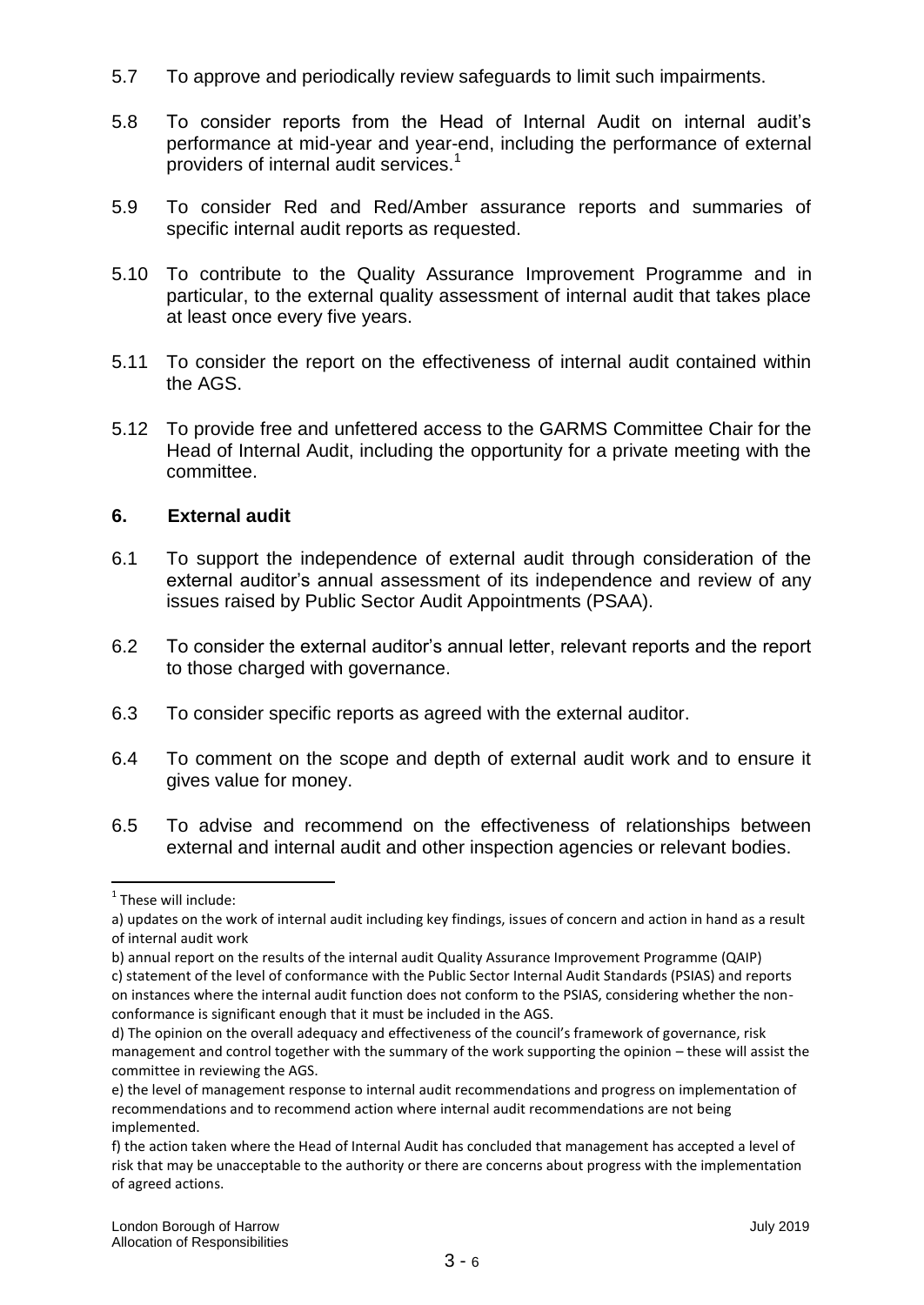- 6.6 To scrutinise/comment on the External Audit plan and fees.
- 6.7 To monitor progress against the External Audit plan and receive summaries of audit work completed and key recommendations.
- 6.8 To review the management response to external audit recommendations and progress on implementation of recommendations.
- 6.9 To recommend action where external audit recommendations are not being implemented.

# **7. Financial reporting**

- 7.1 To review the annual statement of accounts prior to approval and satisfy themselves that appropriate steps have been taken to meet statutory and recommended professional practices. Specifically to:
	- review the narrative report to ensure consistency with the statements and the financial challenges and risks facing the authority in the future
	- review whether the narrative report is readable and understandable by a lay person
	- review the key messages from each of the financial statements and evaluating what that means for the authority in future years
	- monitor trends and review for consistency with what is known about financial performance over the course of the year
	- review the suitability of accounting policies and treatments
	- seek explanations for changes in accounting policies and treatments
	- review major judgemental areas, eg provisions or reserves
	- seek assurances that preparations are in place to facilitate the external audit.
- 7.2 To consider the external auditor's report to those charged with governance on issues arising from the audit of the accounts.

# **8. Treasury Management**

8.1 To review the Treasury Management strategy and monitor progress on treasury management in accordance with CIPFA codes of practice.

# **9. Health & Safety**

9.1 To review the Council's Health and Safety arrangements and oversee progress on Health and Safety.

# **10. Accountability arrangements**

10.1 To report to those charged with governance on the committee's findings, conclusions and recommendations concerning the adequacy and effectiveness of their governance, risk management and internal control frameworks, financial reporting arrangements, and internal and external audit functions.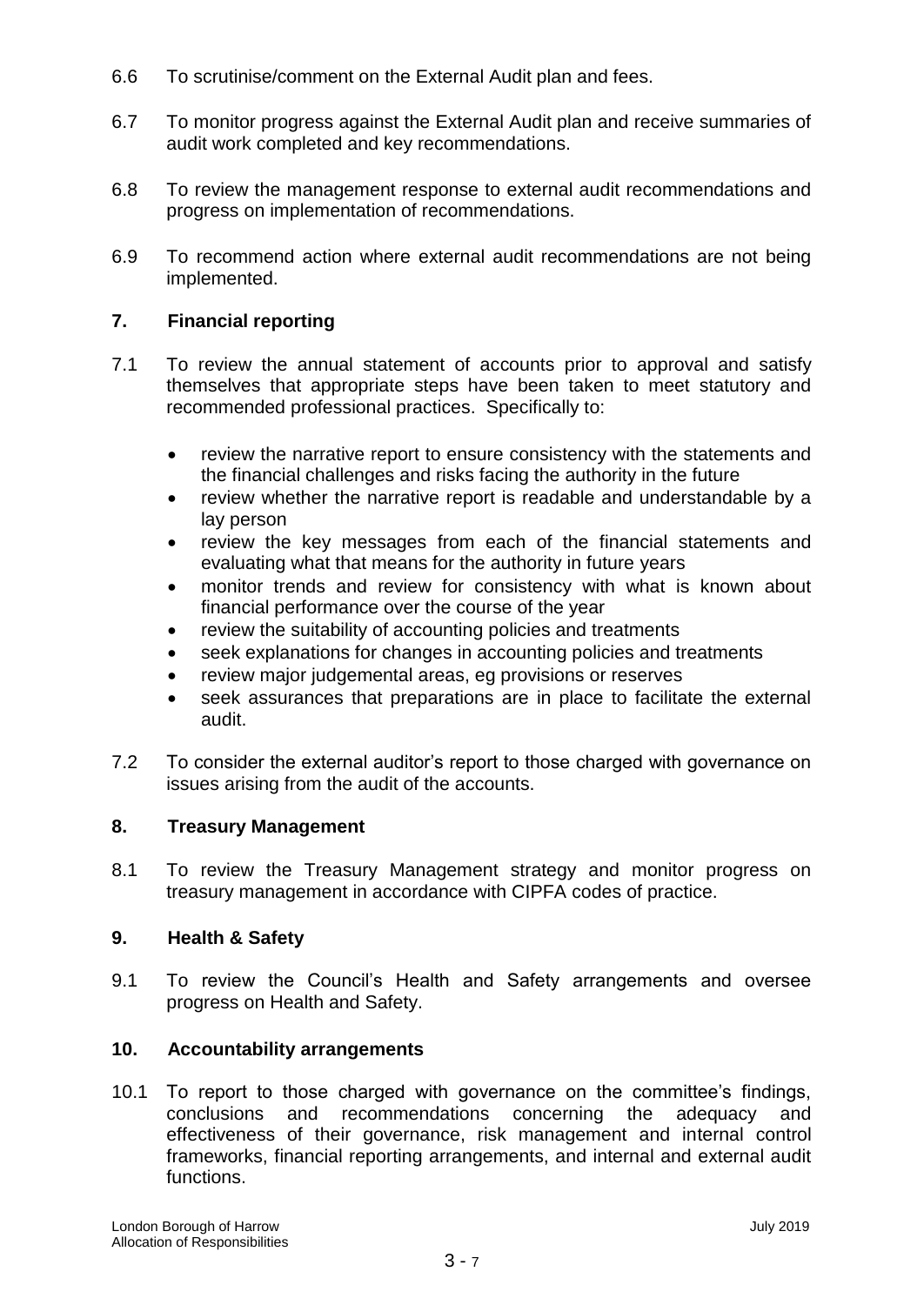- 10.2 To report to full council on an annual basis on the committee's performance in relation to the terms of reference and the effectiveness of the committee in meeting its purpose.
- 10.3 To publish an annual report on the work of the committee.

#### **11. Standards**

- 11.1 Promoting and maintaining high standards of conduct by Councillors, co-opted members and "church" and parent governor representatives.
- 11.2 Assisting Councillors, co-opted members and "church" and parent governor representatives to observe the Members' Code of Conduct.
- 11.3 Advising the Council on the adoption or revision of the Members' Code of Conduct.
- 11.4 Monitoring the operation of the Members' Code of Conduct.
- 11.5 Developing and recommending local protocols to the Council to supplement the Members' Code of Conduct.
- 11.6 Enforcing local protocols and applying sanctions in respect of breaches as appropriate.
- 11.7 Advising, training or arranging to train Councillors, co-opted members and "church" and parent governor representatives on matters relating to the Members' Code of Conduct.
- 11.8 Granting dispensations to Councillors, co-opted members and "church" and parent governor representatives from requirements relating to interests set out in the Members' Code of Conduct.
- 11.9 To keep under review and amend, as appropriate, the Protocol on Councillor/Officer Relations.
- 11.10 To keep under review the Officer Code of Conduct and, after consultation with unions representing staff, make recommendations to Council for amendment or addition.
- 11.12 To receive reports and keep a general overview of probity matters arising from ombudsman investigations, Monitoring Officer reports, reports of the Chief Financial Officer and Audit Commission.
- 11.13 To have oversight of the Council's Whistleblowing Policy.
- 11.14 To agree the policy for decisions on payments to those adversely affected by Council maladministration (under section 92 Local Government Act 2000).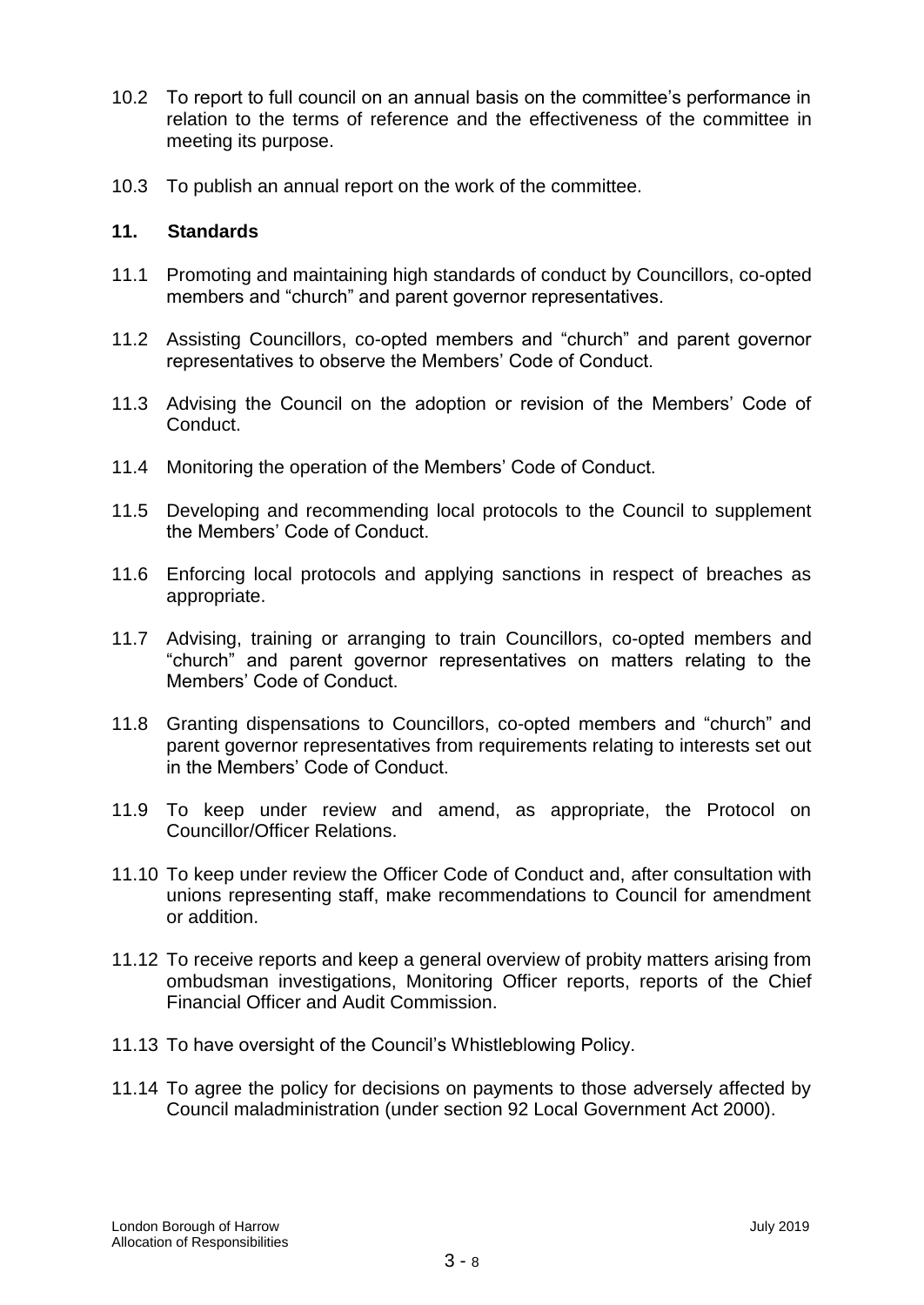- 11.15 To establish sub-committees and working groups to deal with complaints that a member or a co-opted member has failed to comply with the Council's Code of Conduct.
- 11.16 To consider any application received from any officer of the Authority for exemption from political restriction under Sections 1 and 2 of the Local Government and Housing Act 1989 in respect of the post held by that officer and may direct the Authority that the post shall not be considered to be a politically restricted post and that the post be removed from the list maintained by the Authority under Section 2(2) of that Act.
- 11.17 Upon the application of any person or otherwise, consider whether a post should be included in the list maintained by the Authority under Section 2(2) of the 1989 Act, and may direct the Authority to include a post in that list.
- 11.18 On referral from the Monitoring Officer, to decide whether to take action against a member for breach of the Code of Conduct and if so, to decide what action should be taken.

# **12. Membership rules**

- 12.1 An Elected Mayor, the Leader or a member of the Executive may not be Members;
- 12.2 The Chair of the Committee must not be a Member of the Executive;
- 12.3 The appointment of co-opted/independent members can be considered;
- 12.4 The Independent Persons are not members of GARMS and shall be invited to meetings only if there is a Standards item on the agenda.

# **HEALTH AND WELLBEING BOARD**

# **1. Accountability**

The Health and Wellbeing Board is set up in accordance with section 102 of the Health and Social Care Act 2012. The Council can choose to delegate decision making powers to the Health and Wellbeing Board. Any recommendations are subject to the agreement of the Leader of the Council if they are not covered by the delegated authority.

Members of the Board will be required to abide by the Code of Conduct.

# **2. Purpose of the Board**

- 2.1. The Government proposes that statutory health and wellbeing boards will have 3 main functions:
	- to assess the needs of the local population and lead the statutory joint strategic needs assessment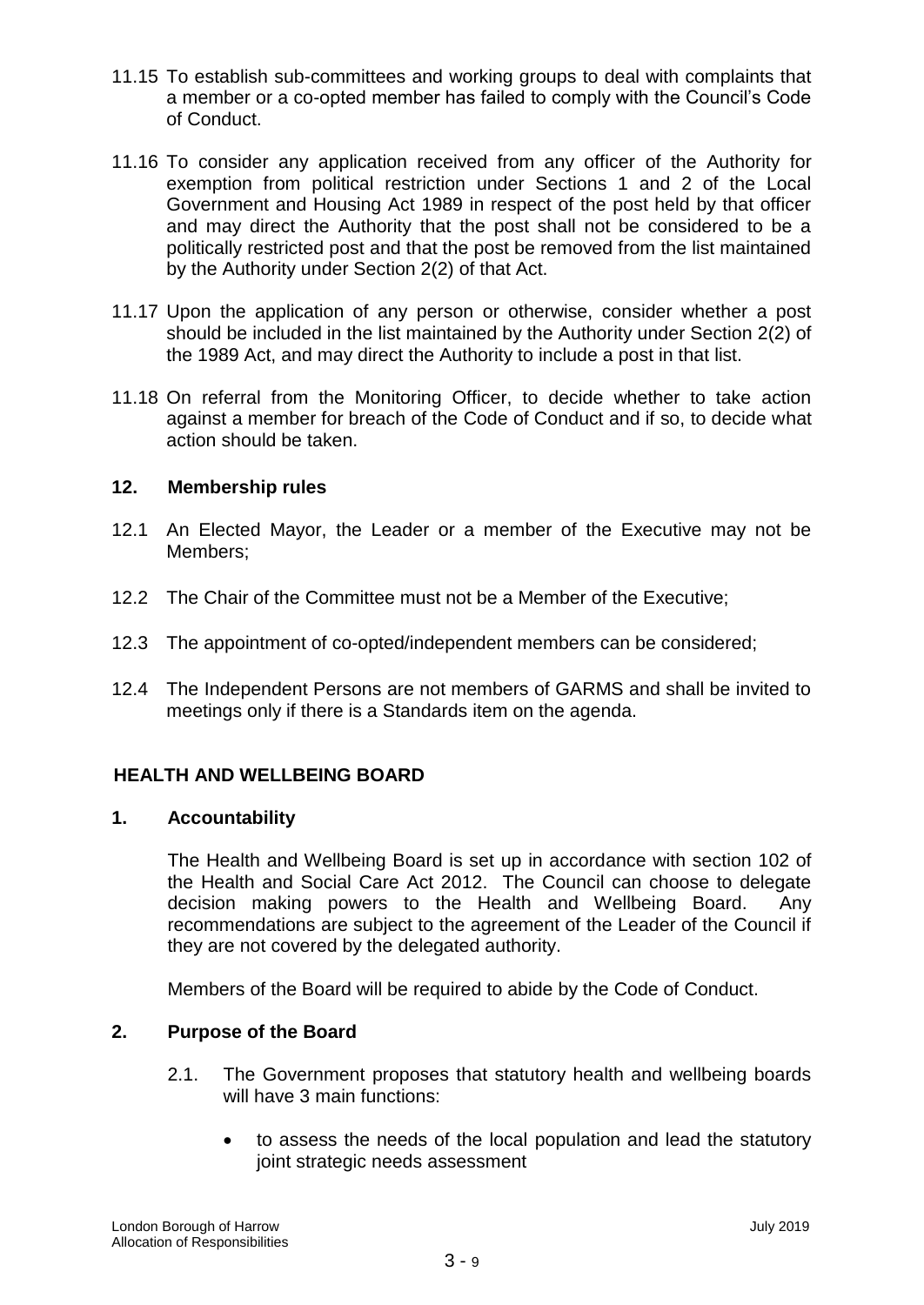- to promote integration and partnership across areas, including through promoting joined up commissioning plans across NHS, social care and public health
- to support joint commissioning and pooled arrangements, where all parties agree this makes sense

The Board will cover both adult and children's issues.

2.2. The purpose of the Board is to improve health and wellbeing for the residents of Harrow and reduce inequalities in outcomes. The Board will hold partner agencies to account for delivering improvements to the provision of health, adult and children's services social care and housing services.

# **3. Key Responsibilities**

- 3.1. The key responsibilities of the Health and Wellbeing Board shall be:
	- 3.1.1. To agree health and wellbeing priorities for Harrow
	- 3.1.2. To develop the joint strategic needs assessment
	- 3.1.3. To develop a joint health and wellbeing strategy
	- 3.1.4. To promote joint commissioning
	- 3.1.5. To ensure that Harrow Council and the CCG commissioning plans have had sufficient regard to the Joint Health and Wellbeing strategy
	- 3.1.6. To have a role in agreeing the commissioning arrangements for local Healthwatch
	- 3.1.7. To consider how to best use the totality of resources available for health and wellbeing.
	- 3.1.8. To oversee the quality of commissioned health services
	- 3.1.9. To provide a forum for public accountability of NHS, public health, social care and other health and wellbeing services
	- 3.1.10. To monitor the outcomes of the public health framework, social care framework and NHS framework introduced from April 2013)
	- 3.1.11. To authorise Harrow's Clinical Commissioning Group annual assessment
	- 3.1.12. To produce a Pharmaceutical Needs Assessment and revise every three years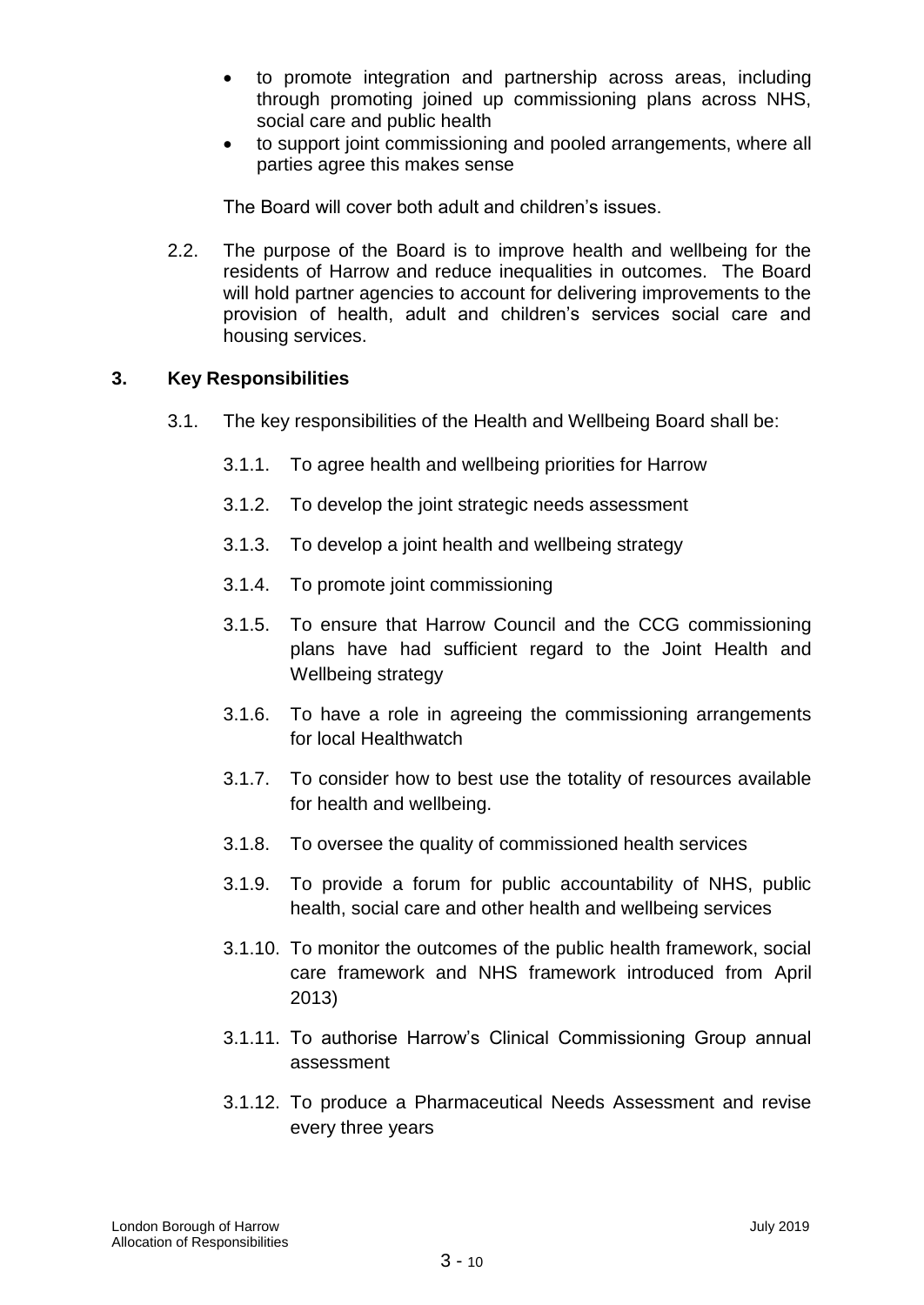3.1.13. Undertake additional responsibilities as delegated by the local authority or the Clinical Commissioning Group e.g. considering wider health determinants such as housing, or be the vehicle for lead commissioning of learning disabilities services.

# **4. Membership**

- 4.1. The Chair of the Board will be nominated by the Leader of Harrow Council.
- 4.2. The voting membership will be:
	- Members of the Council nominated by the Leader of the Council (5)
	- Chair of the Harrow Clinical Commissioning Group (vice chair)
	- GP representative of the Harrow Clinical Commissioning Group
	- A further representative of the Harrow Clinical Commissioning Group
	- CCG Accountable Officer or nominee
	- Representative of Healthwatch Harrow
- 4.3. The following Advisors will be non-voting members:
	- Director of Public Health
	- Chief Officer, Voluntary and Community Sector
	- Senior Officer of Harrow Police
	- Chair of the Harrow Safeguarding Children Board
	- Chief Operating Officer CCG
	- Corporate Director, People
	- Director Adult Social Services
	- 4.4. The voluntary and community sector representative shall be nominated by the Voluntary Community Sector Forum on an annual basis.
	- 4.5. Members are appointed annually. Members of the Board shall each name a reserve who will have the authority to make decisions in the event that they are unable to attend a meeting.
	- 4.6. Board members shall sign a register of attendance at each meeting and should not normally miss more than one meeting within a financial year.
	- 4.7. The chair of the Clinical Commissioning Group will serve as the vice chair of the Health and Wellbeing Board.
	- 4.8. Providers will be invited to attend meetings as required depending on the subject under discussion.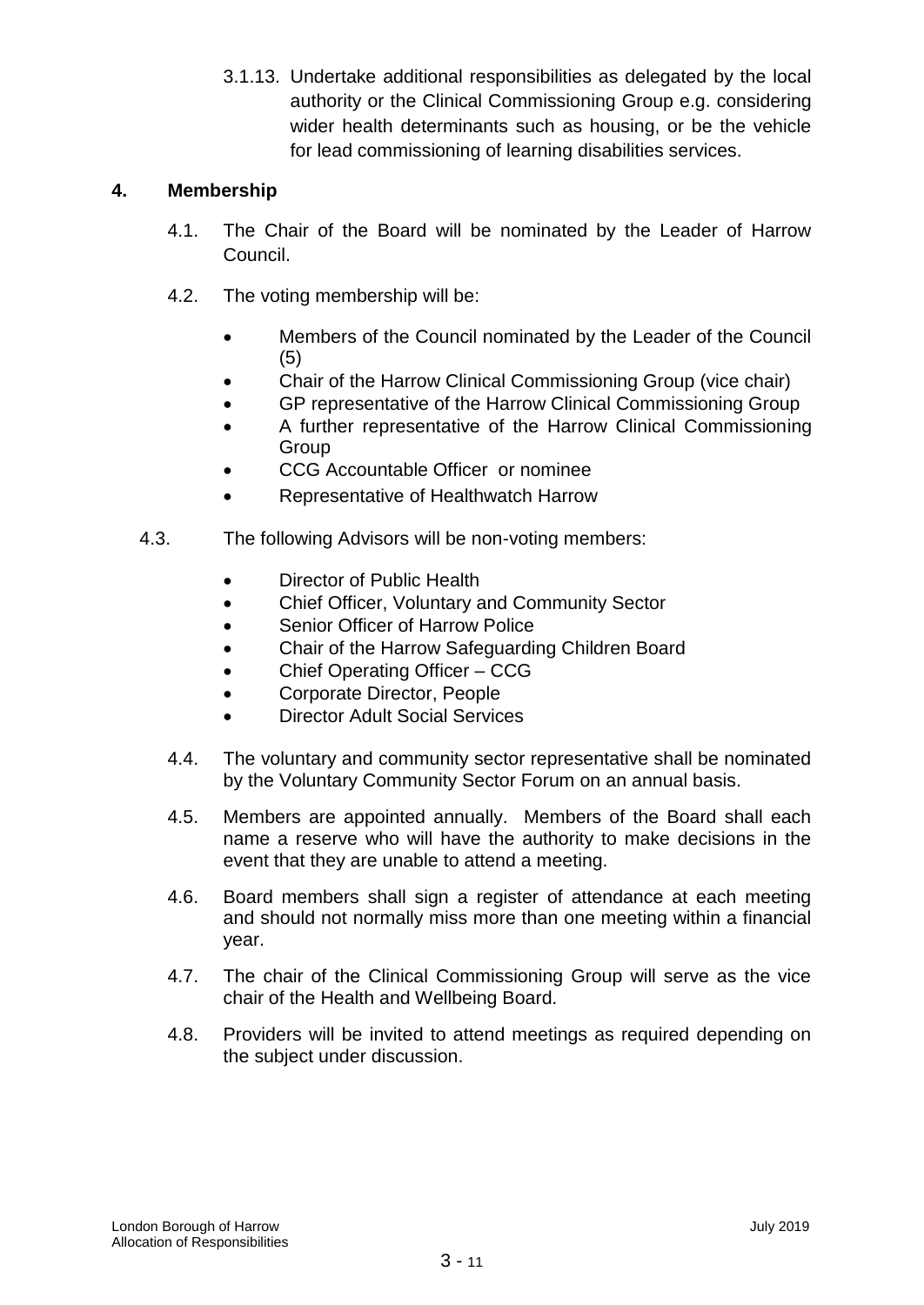# **4.9. Participation of the NHS England**

- 4.9.1. NHS England must appoint a representative to join Harrow's Health and Wellbeing Board for the purpose of participating in the Boards preparation of the JSNA and JHWS.
- 4.9.2. The Health and Wellbeing Board can request the participation of the NHS England representative when the Health and Wellbeing Board is considering a matter that relates to the exercise or proposed exercise of the commissioning functions of NHS England in relation to Harrow.

# **4.10. Meeting Frequency**

- 4.10.1. The Board shall meet bi monthly subject to review
- 4.10.2. An extraordinary meeting will be called when the Chair considers this necessary and/or in the circumstances where the Chair receives a request in writing by 50% of the voting membership of the Board

# **4.11. Health and Wellbeing Board Executive**

- 4.11.1. The purpose of the Health and Wellbeing Board Executive is to:
	- Develop and deliver a programme of work based on the Joint Commissioning priorities and the Joint Health and Wellbeing Strategy
	- Shape future years joint commissioning
	- Shape the agenda for future HWB meetings
	- Engage and understand the views of different organisations (including providers)
	- Bring together a collective view of partners and providers to the bi-monthly Health and Wellbeing Board
	- Share Commissioning Intentions and common priorities
	- Govern and quality assure the Health and Wellbeing Board work programme
	- Be aware and discuss emerging policy and strategy
	- Problem Solving
- 4.11.2. The meetings of the Executive will be scheduled to meet before the Board.
- 4.11.3. Membership will consist of senior representatives from both the Council and Clinical Commissioning Group, including the Directors of Adults, Children's, and Public Health services, the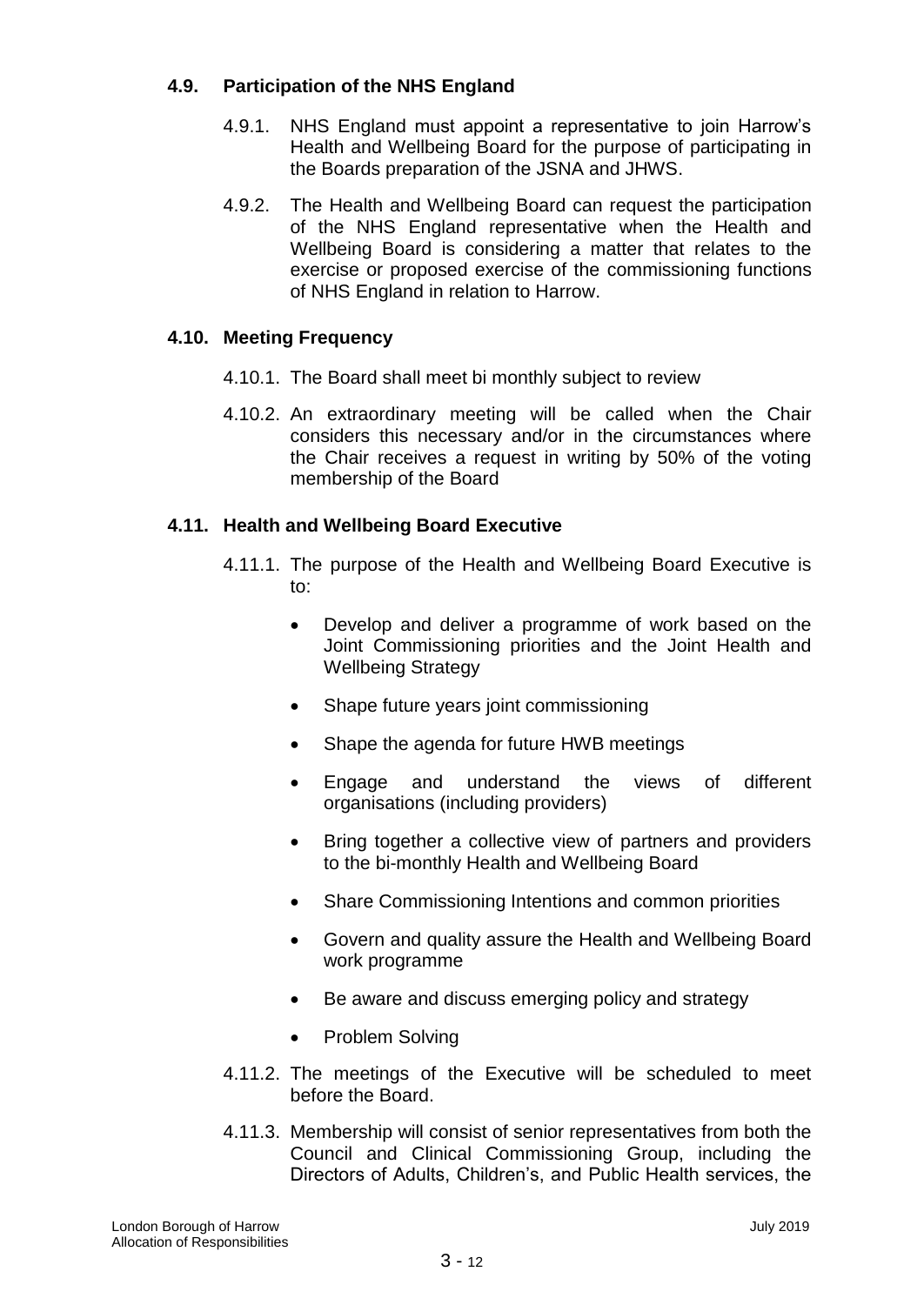Chair of Harrow Clinical Commissioning Group, Accountable Officer, Chief Operating Officer, GP Clinical Directors, and finance officers.

4.11.4. The chairing of the Executive will alternate between the council's Corporate Director of People Services and the Chief Operating Officer, Harrow CCG.

#### **4.12. Local Safeguarding Boards**

- 4.12.1. The Council's two Local Safeguarding Boards have a horizontal link to the Health and Wellbeing Board and include:
	- 4.12.1.1. Local Safeguarding Adults Board
	- 4.12.1.2. Harrow Local Children's Safeguarding Board

#### **4.13. Conduct of Meetings**

- 4.13.1. Meetings of the Board will be held in public except where the public are excluded from the meeting by resolution in accordance with Access to Information Act.
- 4.13.2. The quorum of the Board shall be 50% of the voting membership – however there must be attendance of at least one voting member from both the Council and the Clinical Commissioning Group. Should the quorum not be secured the meeting will not take place.
- 4.13.3. Decisions shall be made on the basis of a show of hands of a majority of voting members present. The Chairman will have a second or casting vote.
- 4.13.4. Each meeting will have provision for the public to ask questions. There will be a total limit of 15 minutes for the asking and answering of public questions.
- 4.13.5. Harrow Council Democratic Services will service the meetings including the preparation and circulation of agenda and the production of minutes.
- 4.13.6. Minutes of the meetings will be available on the website of the council.
- 4.13.7. The chair shall sign off the minutes as a true and accurate record of the meeting.
- 4.13.8. Agendas and supporting papers will be available on the website of the council at least five working days before the meeting.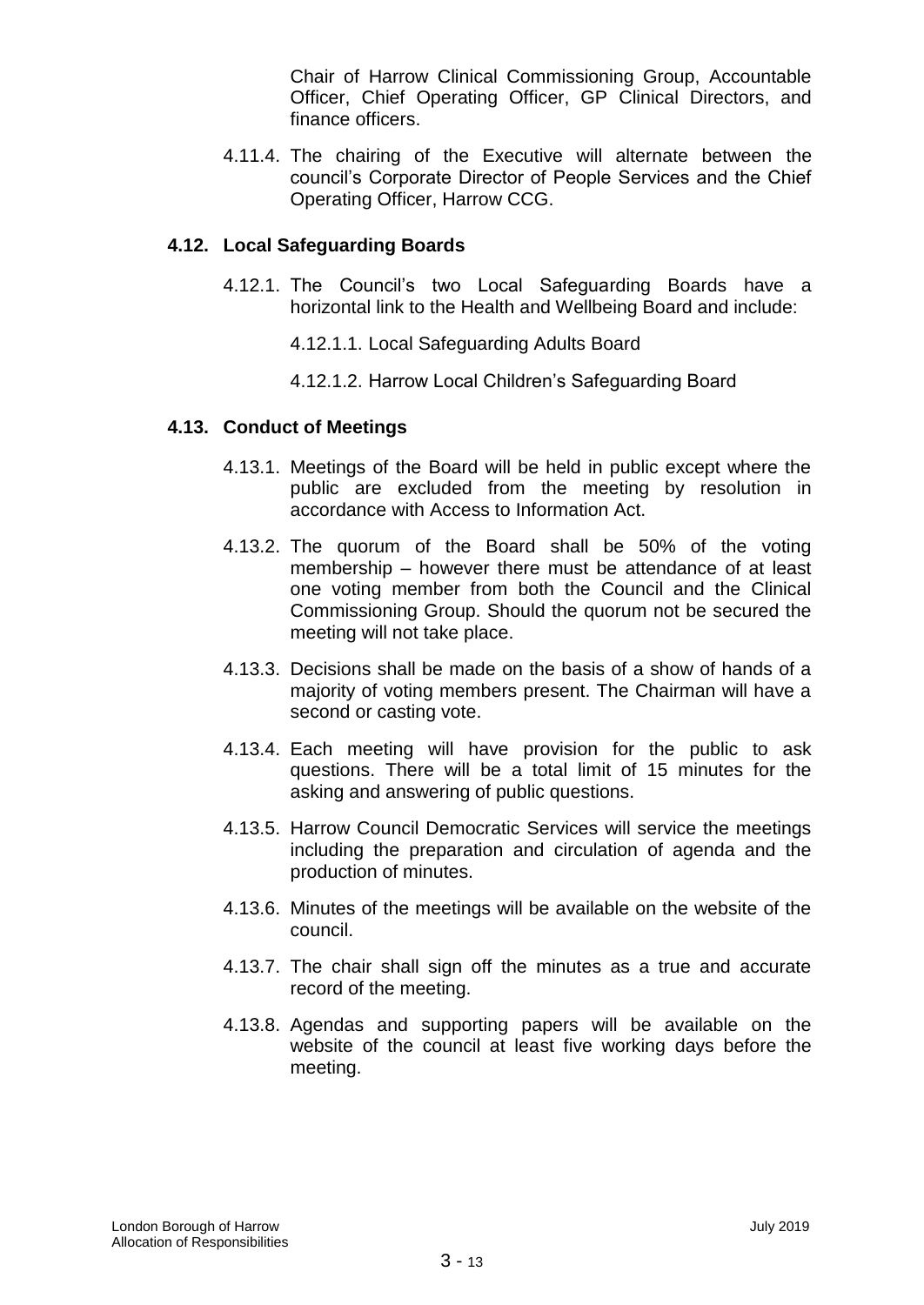#### **INDEPENDENT PANEL**

The Independent Panel shall consist of 2 independent persons appointed under s.27(7) of the Localism Act 2011. The Panel has the following duties:

- (a) to consider reports recommending dismissal made by the Independent Investigator and the Chief Officers' Employment Panel in accordance with the disciplinary procedure applying to the Head of Paid Service, Chief Finance Officer and Monitoring Officer;
- (b) to prepare a report to Council stating whether it agrees or disagrees with the recommendation to dismiss, including its reasons.

# **LICENSING AND GENERAL PURPOSES COMMITTEE**

The powers and the duties of the Licensing and General Purposes Committee are:

- (a) To consider all matters which the Local Authorities (Functions and Responsibilities) (England) Regulations 2000 and 2001 (as amended) listed by Committee in the Schedule to this document, which are required not to be the responsibility of the Executive, save for those matters delegated to other Committees of the Council**;**
- (b) To carry out the functions under any relevant statutory provision within the meaning of Part I (Health, safety and welfare in connection with work, and control of dangerous substances) of the Health and Safety at Work Act 1974, to the extent that those functions are discharged otherwise than in the authority's capacity as an employer;
- (c) To keep under review and to determine the arrangements for the holding of elections and any referendums within the Borough and to initiate or respond to any proposals to the change of ward, constituency or Borough boundaries;
- (d) The determination of applications under the Council's Personal Injury Allowance Scheme.
- (e) To determine all matters and duties on the authority imposed by legislation, regulations orders, codes, and similar provisions for:
	- All activities under the Licensing Act 2003
	- Food safety and control.
	- Animal health, welfare, safety and control.
	- Gaming, betting, lotteries and related amusements
	- Crime and disorder issues related to the above duties.

# **CHIEF OFFICERS' EMPLOYMENT PANEL**

The Chief Officers' Employment Panel, which shall include one member of the Executive, has the following powers and duties: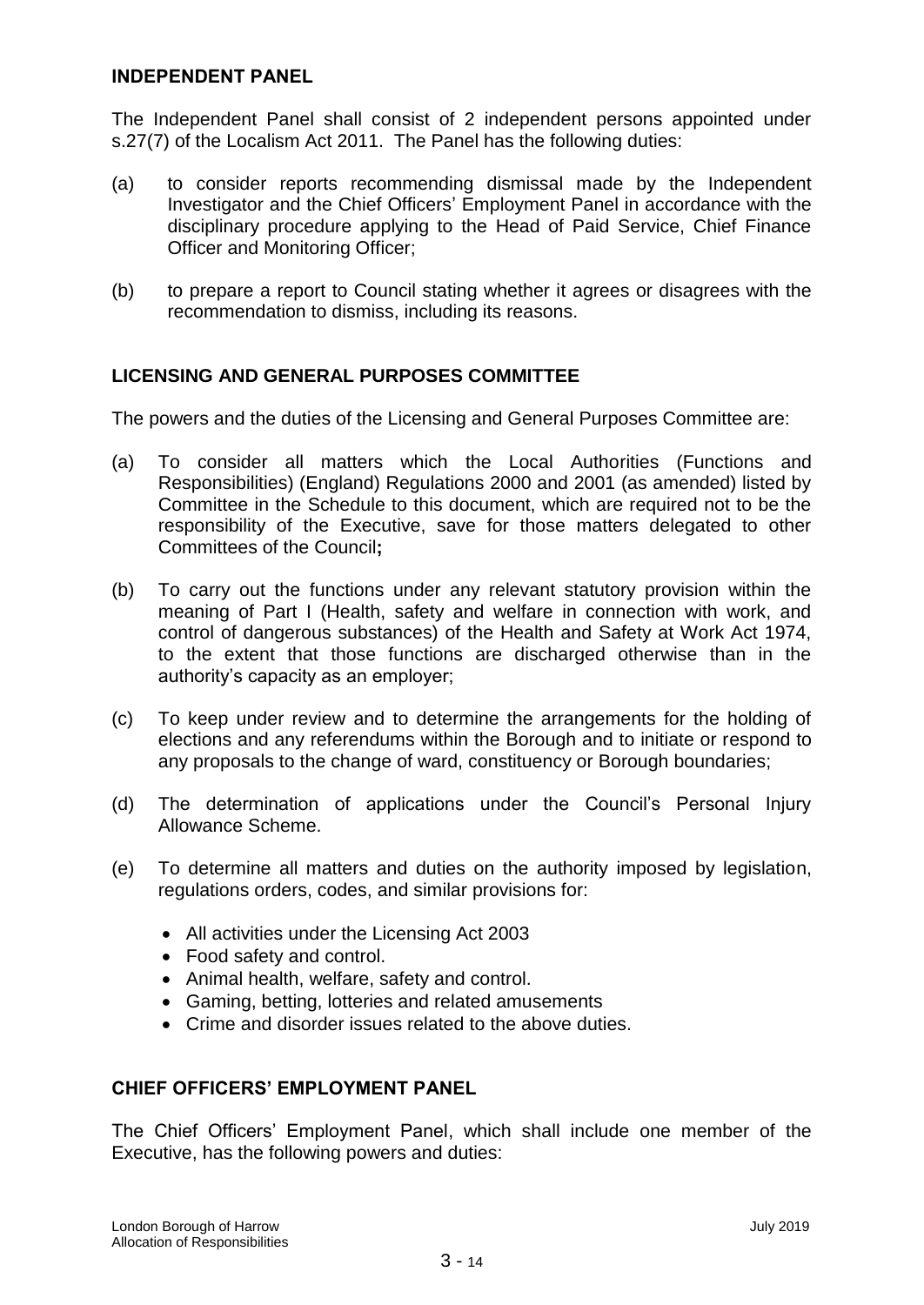- (a) to make recommendations to Council on the appointment of the Head of Paid Service;
- (b) to appoint and dismiss Chief Officers excluding the dismissal of the Chief Financial Officer and Monitoring Officer;
- (c) to make recommendations to Council on the dismissal of the Head of Paid Service, Chief Finance Officer or Monitoring Officer in cases of redundancy, permanent ill health or the expiry of a fixed term contract;
- (d) to consider whether to impose a disciplinary sanction on a chief officer;
- (e) to consider matters and take action as required or permitted under the disciplinary procedure for the Head of Paid Service, Chief Finance Officer and Monitoring Officer including:
	- to suspend such an officer and to review such suspension
	- to appoint an independent investigator, agree terms of remuneration and working methods
	- to appoint external advisers
	- to consider the report of an independent investigator and in relation to that report:
		- $\circ$  to hold a hearing if appropriate to consider the report
		- o to impose action short of dismissal on an officer
		- o to decide to take no further action
		- o to recommend informal resolution or other appropriate procedures
		- o to refer back to the independent investigator for further investigation and report
		- o to propose dismissal of an officer to Council (in which case the matter should be referred to the Independent Panel prior to referral to Council)
- (f) to decide whether any objections made by a member of the Executive are material and well-founded and, if it decides that they are, to take appropriate action;
- (g) to consider grievances by the Head of Paid Service, and appeals by a chief officer against decisions made by the Head of Paid Service in relation to a grievance made by the officer;
- (h) to approve remuneration packages of £100,000 or over for any Council post; and
- (i) to report back to Council for information purposes on all such approved remuneration packages.
- (j) to approve any severance packages for Officers of £100,000 or over irrespective of the grade of Officer.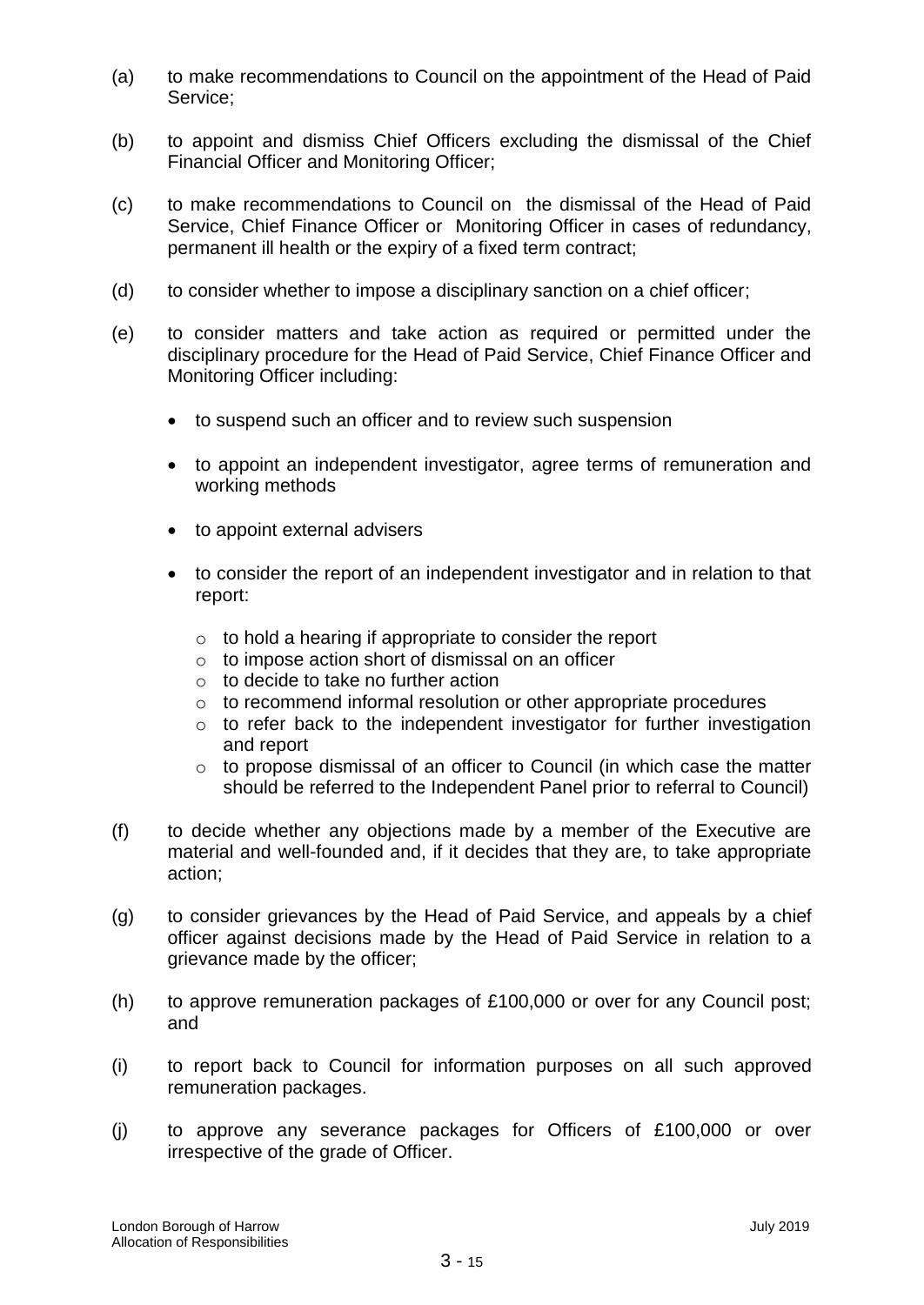(k) to report back to Council for information purposes on all such approved severance packages.

# **LICENSING PANEL**

- (i) To determine applications and to make Orders in respect of:
	- licences, permits, registrations and certificates;
	- Rights of way, footpaths and bridleways and the enjoyment of the highway;
	- Street naming and numbering;
	- Markets and fairs and other street trading;
	- Car park orders and variations;
	- Registration of common land, town greens and variations of rights of common;

where objections have been received.

- (ii) To determine applications and to make Orders in respect of:
	- Safety certificates for sports grounds;
	- Matters regarding film classification;
	- Rules and Regulations established by the authority;
	- Fees issues within the terms of reference of the Panel;
	- Applications under Part II and Schedule 3 of the Local Government (Miscellaneous Provisions Act 1982) as amended from time to time.
- (iii) To determine waivers and variations on matters determined by the Licensing and General Purposes Committee, Cabinet or Council.
- (iv) Specific delegations under the Licensing Act 2003 and Gambling Act 2005 are set out in the Licensing Policy and Statement of Principles under Gambling Act 2005.
- (v) Without prejudice to the generality of the above sections, in the case of alcohol control provisions in the Licensing Act 2003 as might be amended, and related legislation, regulations, orders, guidance, etc, to determine the following matters:

Applications for personal licences where:

- Representations have been made, but remain unresolved.
- Applicants have relevant unspent convictions.

Matters relating to the licensing, certification and authorisation at premises where:

 Representations have been made to an application, but remain unresolved.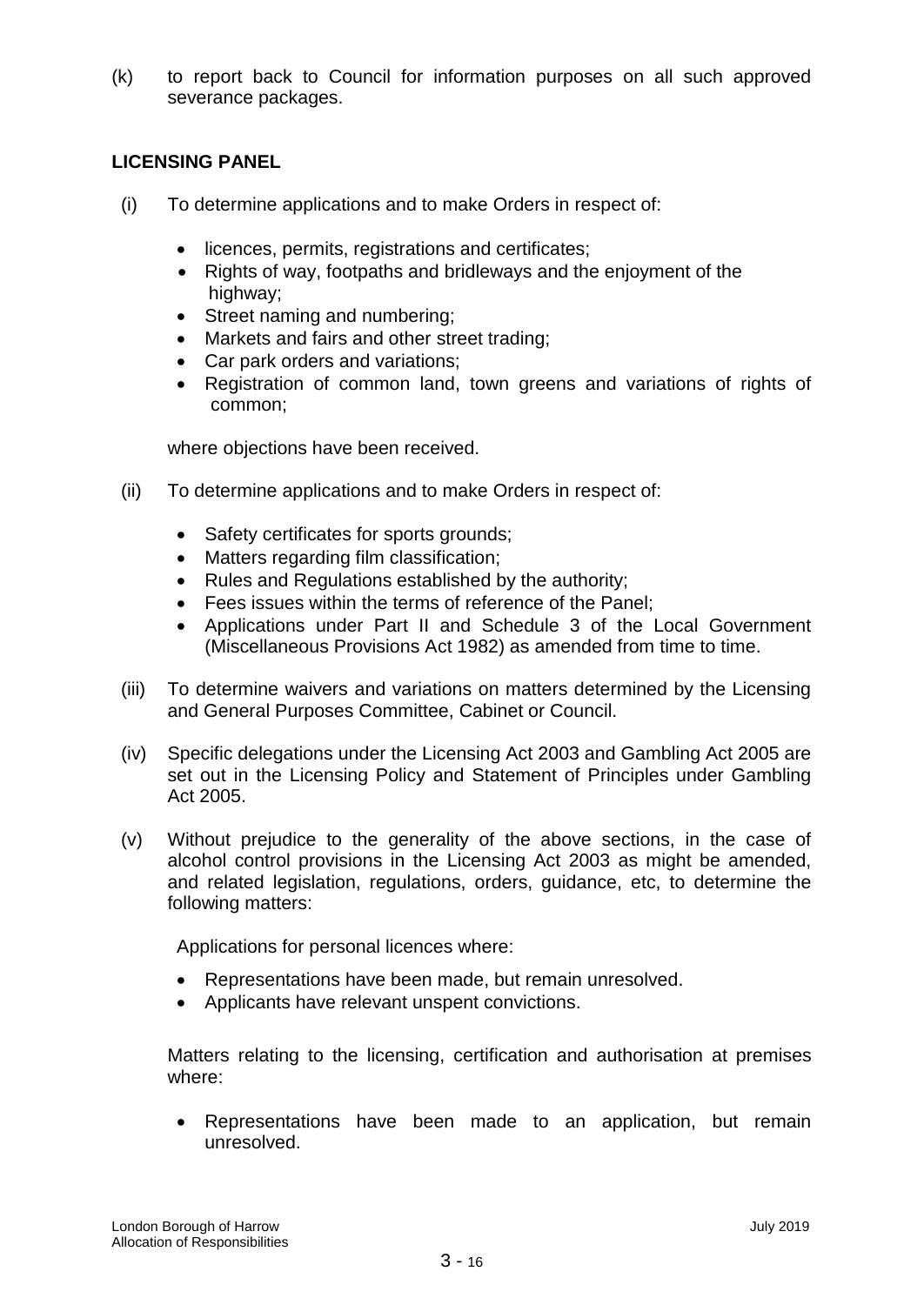- There is an unresolved police representation to an application to vary a designated personal licence holder, or to the transfer of a premises licence.
- There is an unresolved police representation to the application for an interim authority, or to a Temporary Event Notice.
- An application is made for the review of a premises licence or club premises certificate.
- Matters of an exceptional nature that in the officer's opinion justify consideration by the Licensing Panel.

*[Appeals against decisions of the Licensing Panel must be made to the Magistrates' Court.]*

# **PERSONNEL APPEALS PANEL**

The Personnel Appeals Panel has the following powers and duties:

To consider and decide upon appeals against disciplinary action.

# **SOCIAL SERVICES APPEALS PANEL**

The Social Services Appeals Panel has the following powers and duties:

- (a) To review in accordance with the Children (Secure Accommodation) Regulations 1991 the keeping of children in secure accommodation;
- (b) In accordance with the Mental Health Act 1983, to decide whether to discharge patients from guardianship;
- (c) In accordance with procedures and guidance given under the Children Act 1989 and the National Health Service and Community Care Act 1990, and when requested to do so by a dissatisfied complainant, to review decisions made relating to complaints.

**Note:** Appeals Panels reviewing the keeping of a child in secure accommodation will be chaired by an Independent Person. Appeals hearing complaints under the Children Act 1989 and the National Health Service and Community Care Act 1990 will comprise 3 Independent Persons

# **OVERVIEW AND SCRUTINY COMMITTEE**

The Overview and Scrutiny Committee has the following power and duties:

- 1. To oversee an agreed work programme that can help secure service improvement through in-depth investigation of poor performance and the development of an effective strategy/policy framework for the council and partners;
- 2. To have general oversight of the council's scrutiny function;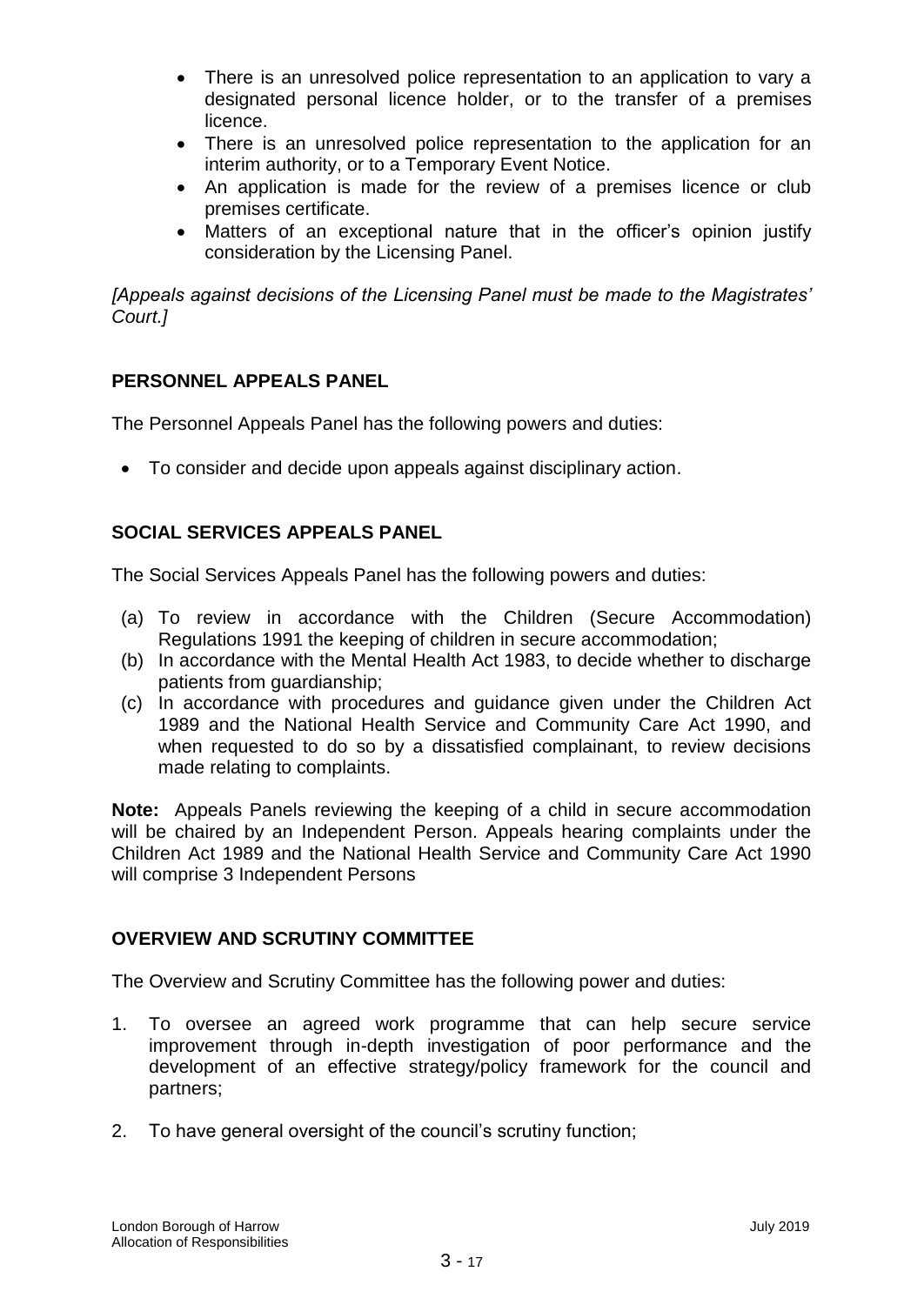- 3. To offer challenge and critical support to the Executive's policy development function and the long-term strategic direction of the borough;
- 4. To anticipate policy changes and determine their potential impact on residents and to recommend changes where these are appropriate;
- 5. To consider the council and partners' strategic approach to service delivery, using, where necessary, the power of overview and scrutiny committees to receive information from partner agencies and to require partner authorities to respond to reports and recommendations from the Committee, as set out under Part Five of the Local Government and Public Involvement in Health Act 2007;
- 6. To undertake detailed investigation of service/financial performance in order to recommend policy changes to the Executive and to commission investigations by the Performance and Finance Sub-Committee;
- 7. To have regard, in carrying out its functions, to the requirement to involve local representatives, as set out in Part Seven of the Local Government and Public Involvement in Health Act 2007;
- 8. To report scrutiny findings and recommendations to the Executive within 8 weeks of being published or to its next meeting, whichever is the sooner, in accordance with the council's constitution
- 9. To consider items included in the Forward Plan;
- 10. To consider Councillor Call for Action in terms of
	- a. Local Government Matters (Section 119, Local Government and Public Involvement in Health Act 2007)
	- b. Local Crime & Disorder Matters (Section 19, Police & Justice Act 2006)
- 11. To discharge the functions conferred by Section 21(f) of the Local Government Act 2000 of reviewing and scrutinising, in accordance with regulations under Section 7 of the Health and Social Care Act 2001, matters relating to the planning, provision and operation of health services in Harrow.
- 12. To respond to consultations from local health trusts, Department of Health and any organisation which provides health services outside the local authority's area to inhabitants within it.
- 13. To review and make appropriate recommendations on an annual basis for the arrangements for processing applications for support from the voluntary sector, including grants, concessionary lettings, use of the community premises and other council premises, and discretionary rate relief.

# **CALL- IN SUB-COMMITTEE**

The Call-In Sub-Committee has the following powers and duties:

(a) to examine decisions of the Executive which are taken but not implemented, and which are 'called in' in accordance with the Committee Procedure Rules;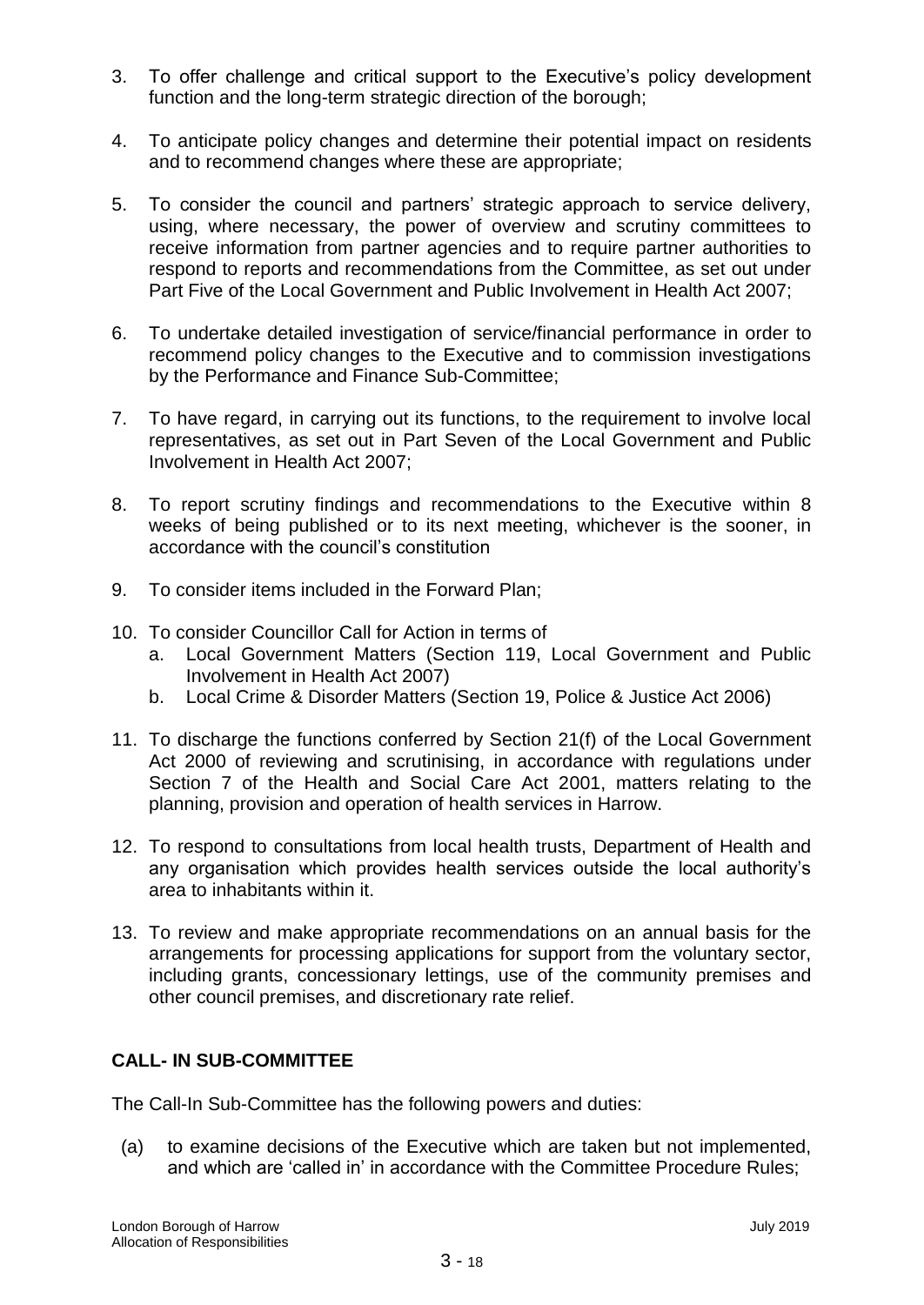- (b) to refer matters called in to the decision taker with reasons and recommendations for changes;
- (c) to refer Executive decisions to full Council if they consider they are contrary to the policy framework or contrary to or not wholly in accordance with the budget.

# **CALL- IN SUB-COMMITTEE – EDUCATION**

The Call-In Sub-Committee has the following powers and duties in relation to Education Matters:

- (a) to examine decisions of the Executive which are taken but not implemented, and which are 'called in' in accordance with the Committee Procedure Rules;
- (b) to refer matters called in to the decision taker with reasons and recommendations for changes;
- (c) to refer Executive decisions to full Council if they consider they are contrary to the policy framework or contrary to or not wholly in accordance with the budget

# **HEALTH AND SOCIAL CARE SCRUTINY SUB-COMMITTEE**

The Health and Social Care Scrutiny Sub-Committee has the following powers and duties:

- 1. To be the key driver of the scrutiny function's health and social care scrutiny programme and maintain relationships with health and social care colleagues and partners in relation to shared stated priorities, in consultation with the Overview & Scrutiny Committee.
- 2. To be responsible in accordance with Regulation 28 of the Local Authority (Public Health and Wellbeing Boards and Health Scrutiny) Regulations 2013 for scrutiny of the Council's health functions other than the power under Regulation 23(9) to make referrals to the Secretary of State.
- 3. To recommend to Council that a referral be made to the Secretary of State under Regulation 23(9) of the Local Authority (Public Health, Health and Wellbeing and Health Scrutiny) Regulations 2013.
- 4. To have specific responsibility for scrutiny of the following functions:
	- Health and social care infrastructure and service
	- NHS England, Clinical Commissioning Groups (CCGs) and the Health and Wellbeing Board
	- Public Health
	- Other policy proposals which may have an impact on health, public health, social care and wellbeing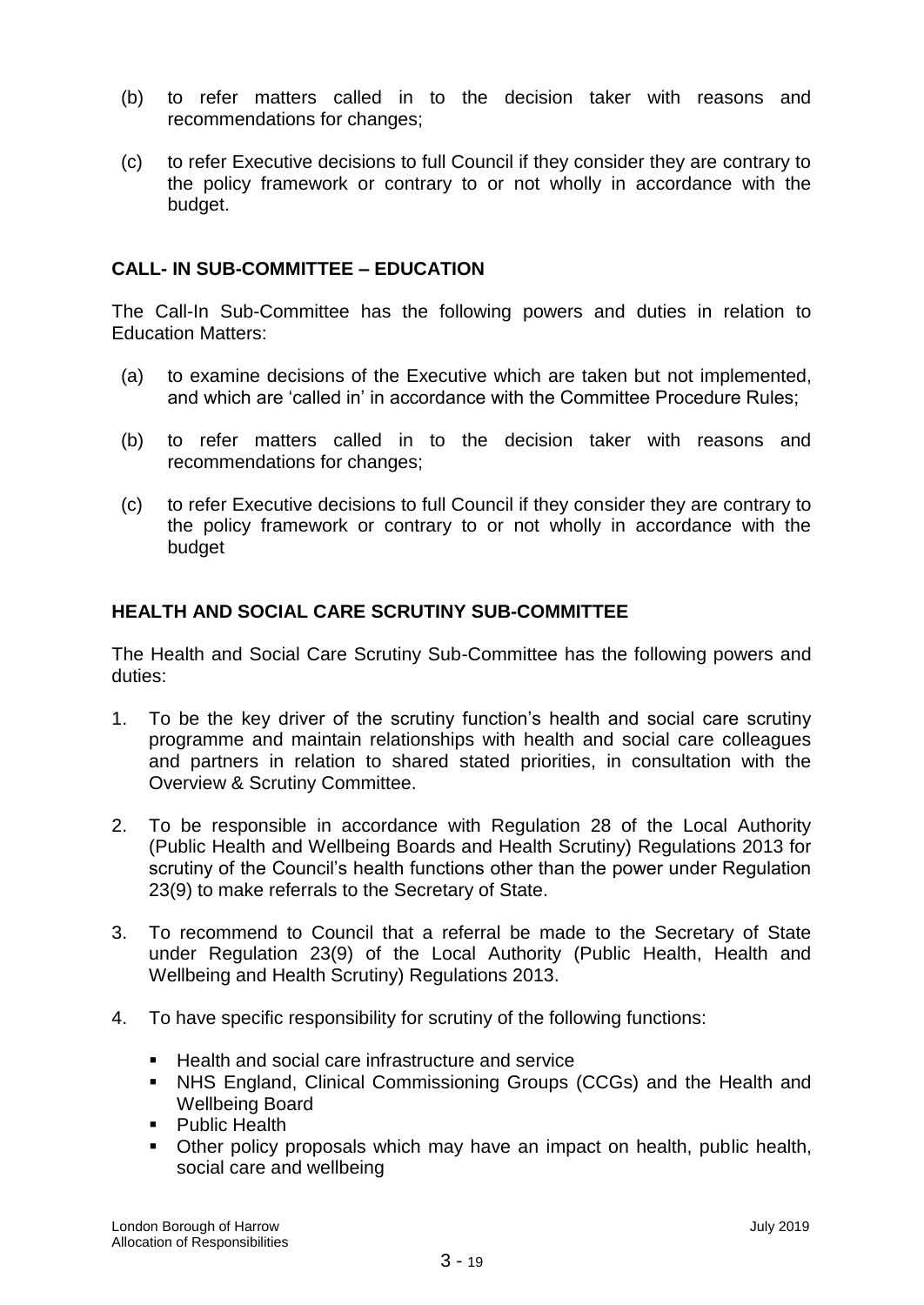- **Collaborative working with health agencies**
- **EXECOMMISSIONING AND CONTRACTING HEALTH SERVICES**
- 5. To review the planning, provision and operation of Health services in Harrow and ensure compliance with Regulation 21(1) of the Local Authority (Public Health, Health and Wellbeing Boards and Health Scrutiny) Regulations 2013 by inviting and taking account of information and reports from local health providers and other interested parties including the local HealthWatch.
- 6. Where a referral is made through the local HealthWatch arrangements, to comply with Regulation 21(3) of the Local Authority (Public Health, Health and Wellbeing Boards and Health Scrutiny) Regulations 2013 by ensuring that the referral is acknowledged within 20 days and that the referrer is informed of any action taken.
- 7. Where appropriate, to consider and make recommendations for response to NHS consultations on proposed substantial developments/variations in health services that would affect the people of LB Harrow.
- 8. Where appropriate, to consider and make recommendations for response to consultations from local health trusts, Department of Health, Care Quality Commission and any organisation which provides health services outside the local authority's area to inhabitants within it.
- 9. Continue to seek the development of relationship with NHS England, CCGs, Health and Wellbeing Boards, Care Quality Commission, HealthWatch and the Local Medical Council.

*(Note: Members of the Executive or members of the Health and Wellbeing Board may not be members of the Health and Social Care Scrutiny Sub Committee. Any health matter requiring an urgent decision/comment before the next meeting of the Health & Social Care Sub-Committee will be considered by the Overview and Scrutiny Committee if that is sooner).*

# **PERFORMANCE & FINANCE SUB-COMMITTEE**

The Performance and Finance Sub-Committee has the following powers and duties:

- 1. To be the key driver of the scrutiny function's work programme and the body responsible for monitoring the performance of the council and partners in relation to their stated priorities;
- 2. To consider/monitor, on an exception basis, the financial and service performance of the organisation;
- 3. To consider/monitor the performance of the council's partners;
- 4. To undertake specific investigation of identified 'hot spots' through Q&A, reports or challenge panels – subject to endorsement by the Overview and Scrutiny Committee;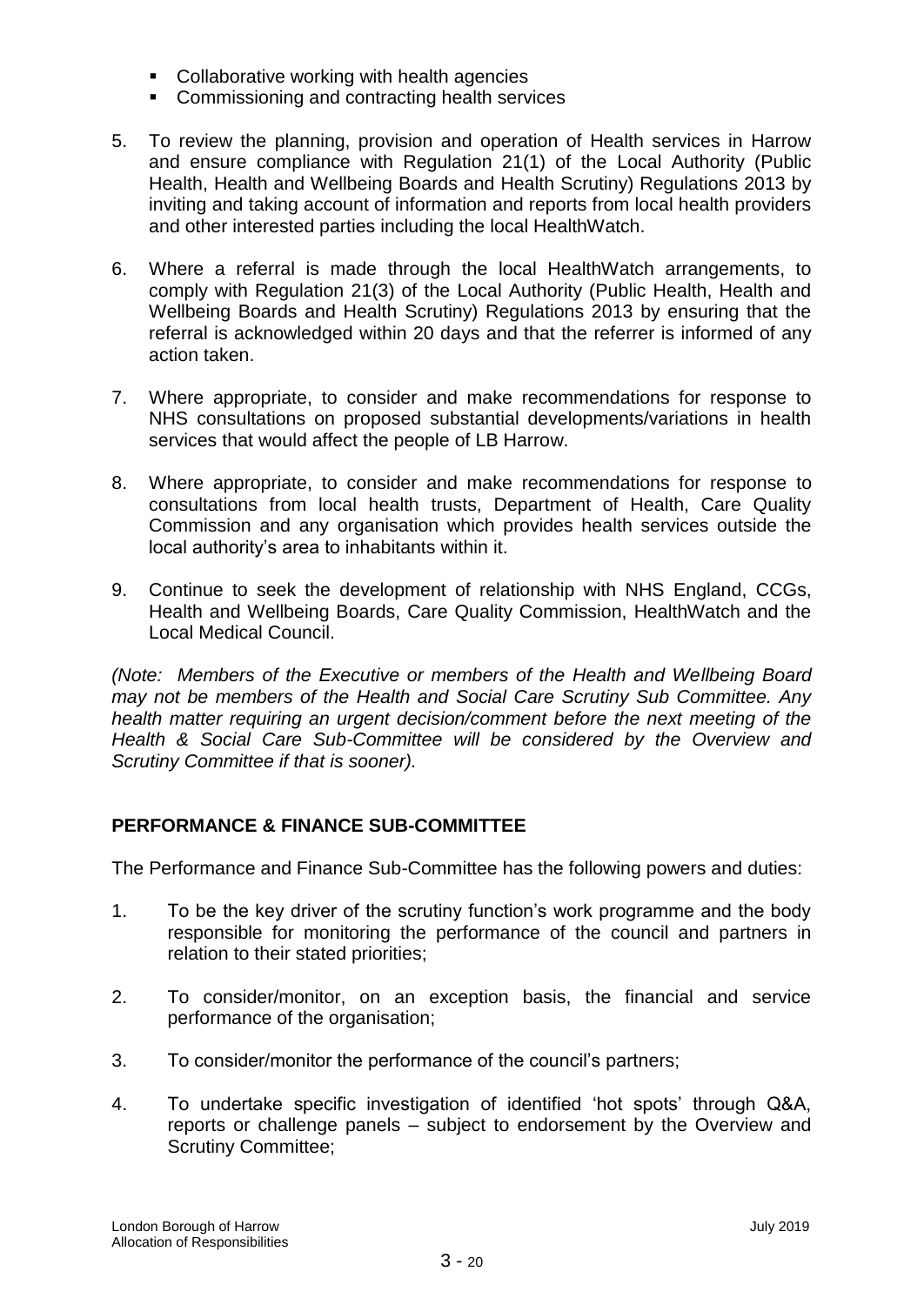- 5. To refer 'hot spots' to the Overview and Scrutiny Committee for more detailed investigation where necessary;
- 6. To consider such urgent items as are appropriate ad hoc, Councillor Calls for Action, area scrutiny.

# **PENSION BOARD**

The Pension Board has the following powers and duties:

# 1. **Introduction**

The purpose of this document is to set out the Terms of Reference for the local Pension Board (the Board) of the London Borough Harrow Pension Fund (the Fund).

#### 2. **Powers of the Board**

The Board will exercise all its powers and duties in accordance with the law and this Terms of Reference.

#### 3. **Role of the Board**

The role of the Board, as defined by sections 5(1) and (2) of the Public Service Pensions Act 2013, is to assist the Administering Authority (London Borough of Harrow) as Scheme Manager in ensuring the effective and efficient governance and administration of the Local Government Pension Scheme (LGPS) including:

- securing compliance with the LGPS regulations and other legislation relating to the governance and administration of the LGPS;
- securing compliance with requirements imposed in relation to the LGPS by the Pensions Regulator; and
- such other matters the LGPS regulations may specify.

The Administering Authority retains ultimate responsibility for the administration and governance of the scheme. The role of the Board is to support the Administering Authority to fulfil that responsibility.

In its role, The Board will have oversight of the administration of the fund including:

- a. The effectiveness of the decision making process
- b. The direction of the Fund and its overall objectives
- c. The level of transparency in the conduct of the Fund's activities
- d. The administration of benefits and contributions

The Board will provide the Scheme Manager with such information as it requires to ensure that any Member of the Board or person to be appointed to the Board does not have a conflict of interest.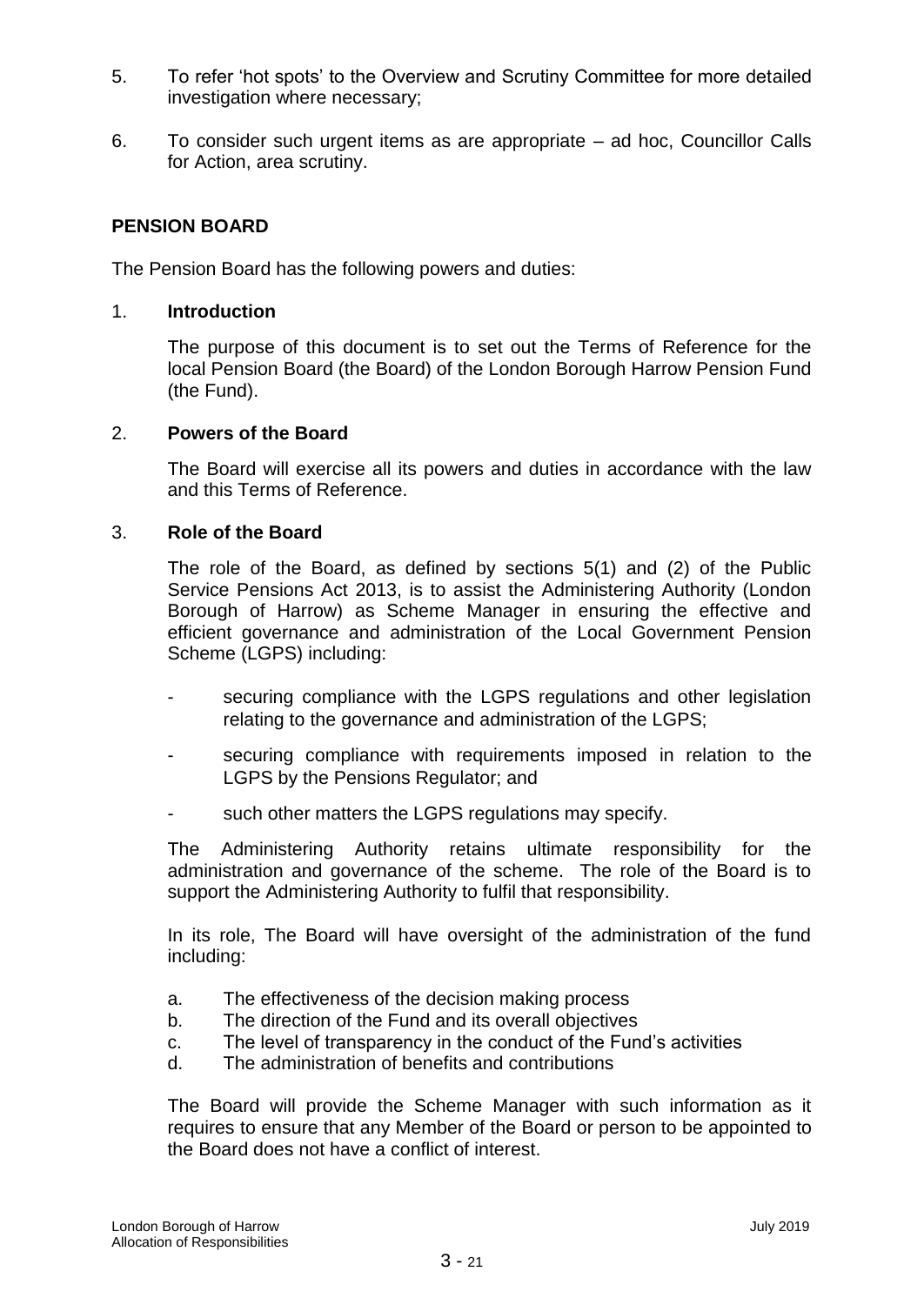The Board will ensure it effectively and efficiently complies with the Code of Practice on the Governance and Administration of Public Service Pension Schemes issued by the Pensions Regulator. It will help to ensure that the Fund is managed in the same way.

The Board shall meet sufficiently regularly to discharge its duties and responsibilities effectively.

#### 4. **Membership**

The Board shall consist of 5 members and be constituted as follows:

- (i) 2 Employer representatives Administering Authority (1), other scheduled and admitted bodies [ie organisations other than the Administering Authority who, under the regulations, can participate in the LGPS $(1)$ ;
- (ii) 2 Scheme Member representatives active members (1), pensioners (1); and
- (iii) 1 independent member

Elected Members and officers involved in the management and administration of the Fund are not permitted to become Board members.

Only the Employer and Scheme Member representatives will have voting rights.

Each member of the Board will serve for a period of three years, subject to compliance with conditions of appointment. Members will be appointed on a rotational basis with effect April 2017.

The Chair and Deputy Chair of the Board will be elected by the Board at its first meeting and will serve for a period of three years. Should the elected Chair be an Employer representative the Deputy Chair must be a Scheme Member representative and vice versa.

The Chair will ensure that meetings are properly conducted and the decision of the Chair on all points of procedure and order shall be final.

The Board may, with the approval of the Administering Authority, co-opt persons with sufficient skills and experience to advise and support them. Co-optees are not Board members and do not have voting rights.

Each Board Member should endeavour to attend all Board meetings during the year. In the event of consistent non-attendance by any Board Member the tenure of that membership should be reviewed by the other Board members in liaison with the Scheme Manager.

Other than by ceasing to be eligible as set out above, a Board member may only be removed from office during a term of appointment by the unanimous agreement of all other members and with the agreement of the Scheme Manager. Should any member of the Board cease to be a member of the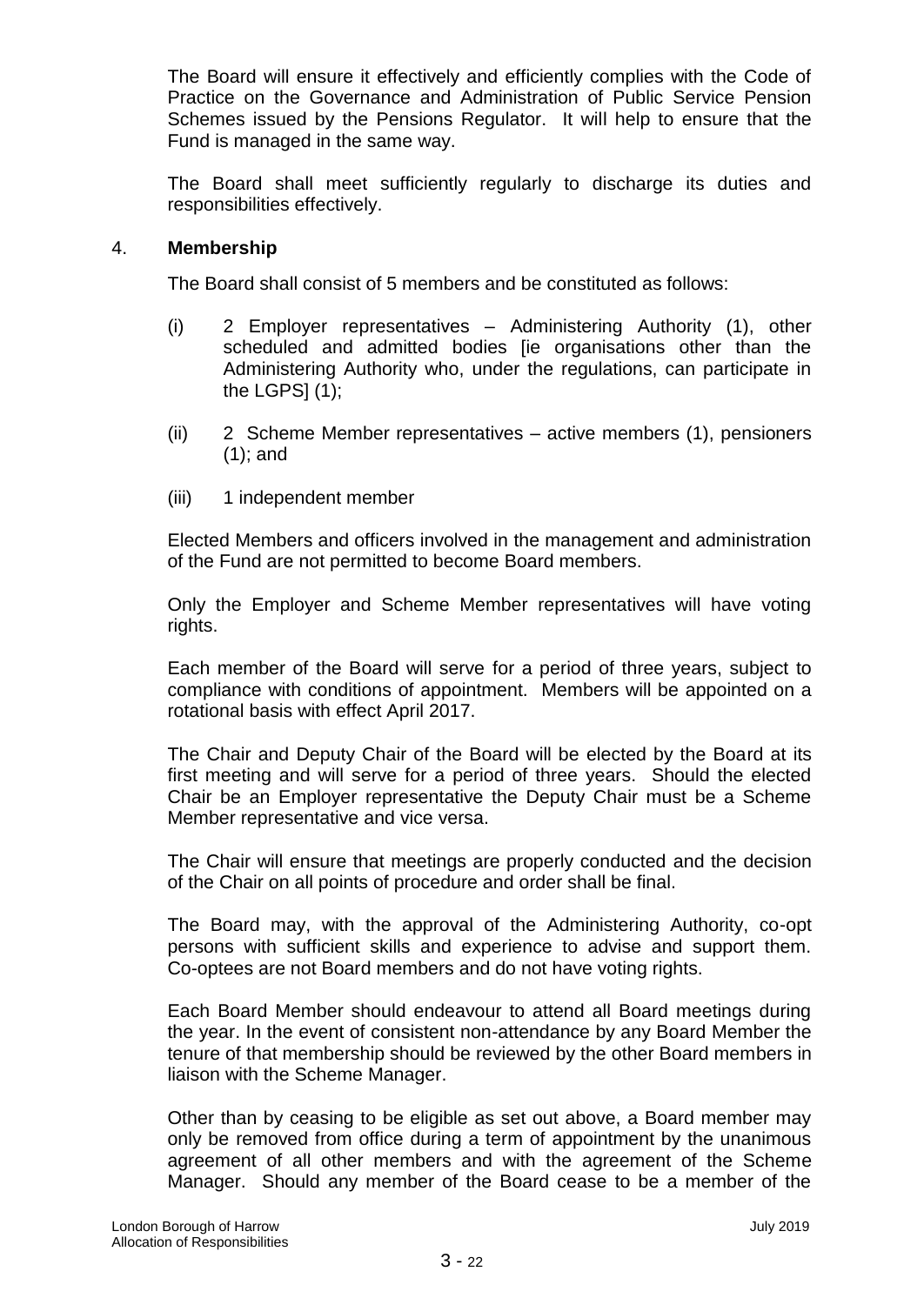relevant group for which he/she has been appointed he/she will automatically cease to be a member of the Board and the Administering Authority will conduct a replacement process.

# 5. **Appointment of Board members**

All Board members will be appointed by Full Council. It is a statutory requirement that the Administering Authority must be satisfied that a person to be appointed as an Employer or Scheme Member representative has the relevant experience and capacity to represent employers or scheme members (as appropriate)

- Administering Authority to nominate one Employer representative
- The second Employer representative to be nominated by the scheduled and admitted bodies. If more than one is nominated, Council will determine who is to be appointed.
- (i) Scheme Member representatives to be selected through a process administered by the Administering Authority with a recommendation to Council
- (ii) Independent member applications to be invited by public advertisement with a recommendation by the s151 Officer to Council.

# 6. **Standards of conduct and conflicts of interest**

All members of the Board are expected to act in accordance with the Code of Conduct for Councillors where applicable and the Pensions Regulator's Code of Practice. In accordance with s5(5) Public Service Pension Act 2013, a Board member must not have a financial or other interest that could prejudice him/her in carrying out his/her Board duties. This does not include a financial or other interest arising merely by virtue of being a member of the LGPS.

The policy for identifying conflicts of interest is set out in a separate policy document.

# 7. **Knowledge and Skills**

Following appointment each member of the Board should be conversant with:

- The legislation and associated guidance of the LGPS
- Any document recording policy about the administration of the LGPS which is for the time being adopted by the Fund

The Administering Authority will provide a training programme which all Board members will be required to attend.

It is for individual Board members to be satisfied that they have the appropriate degree of knowledge and understanding to enable them, properly, to exercise their functions as a Member of the Board and therefore, must comply with the Board's Knowledge and Understanding and Training Policy.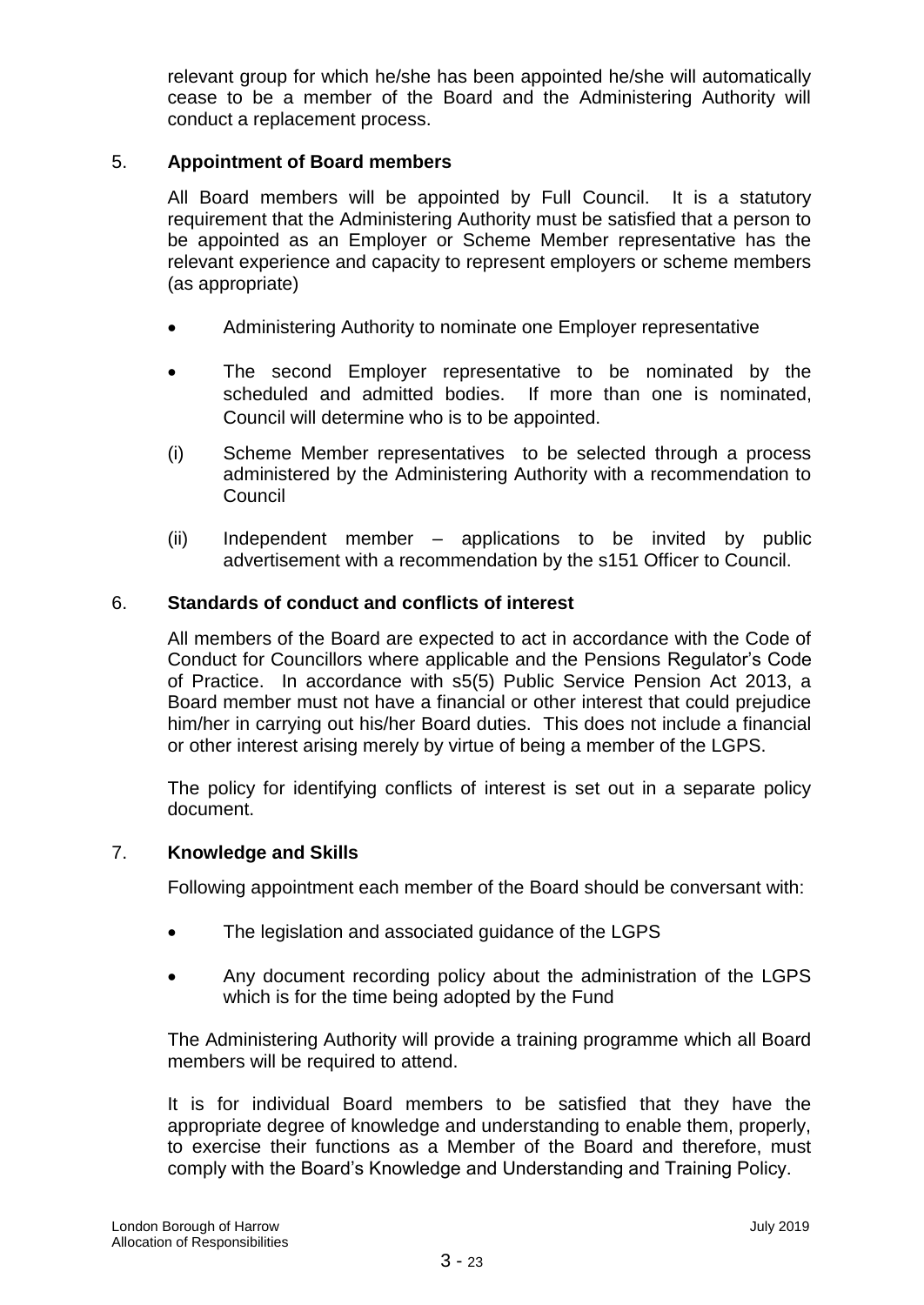# 8. **Accountability**

The Board will collectively and individually be accountable to the Scheme Manager.

The Board will refer all relevant recommendations and decisions to the Pension Fund Committee of the Administering Authority and, where appropriate, to Full Council. It will present a report on its work to the Full Council once a year.

# 9. **Decision making**

Each voting member of the Board will have an individual voting right but it is expected that the Board will, as far as possible, reach a consensus. The Chair of the Board, so long as he/she has voting rights, will have the final deciding vote.

#### 10. **Quorum**

A quorum will comprise three of the five members of which at least one shall be an Employer representative and one a Scheme Member representative.

#### 11. **Meetings**

The Board shall meet at least twice a year but no more than four times.

The Chair of the Board, in consultation with the Administering Authority will prepare an agenda for each meeting of the Board. The administration of the Board will be in accordance with the normal procedures of the London Borough of Harrow.

An extraordinary meeting will be called when the Chair considers this necessary and/or in circumstances where the Chair receives a request in writing by 50% of the voting membership of the Board

# 12. **Publication of Pension Board Information**

The Administering Authority will publish up to date information on the Council's website including:

- The names of the Board member
- The Board's Terms of Reference
- Papers, agendas and minutes of Board meetings.

# 13. **Advice to the Board**

The Board will be supported in its role and responsibilities by the Administering Authority through advice and support as appropriate.

# 14. **Expense Reimbursement**

Each member of the Board and any co-opted persons, excluding elected Councillors of the London Borough of Harrow and Council Officers will be reimbursed at a rate of £445 per annum (exclusive of VAT if payable). All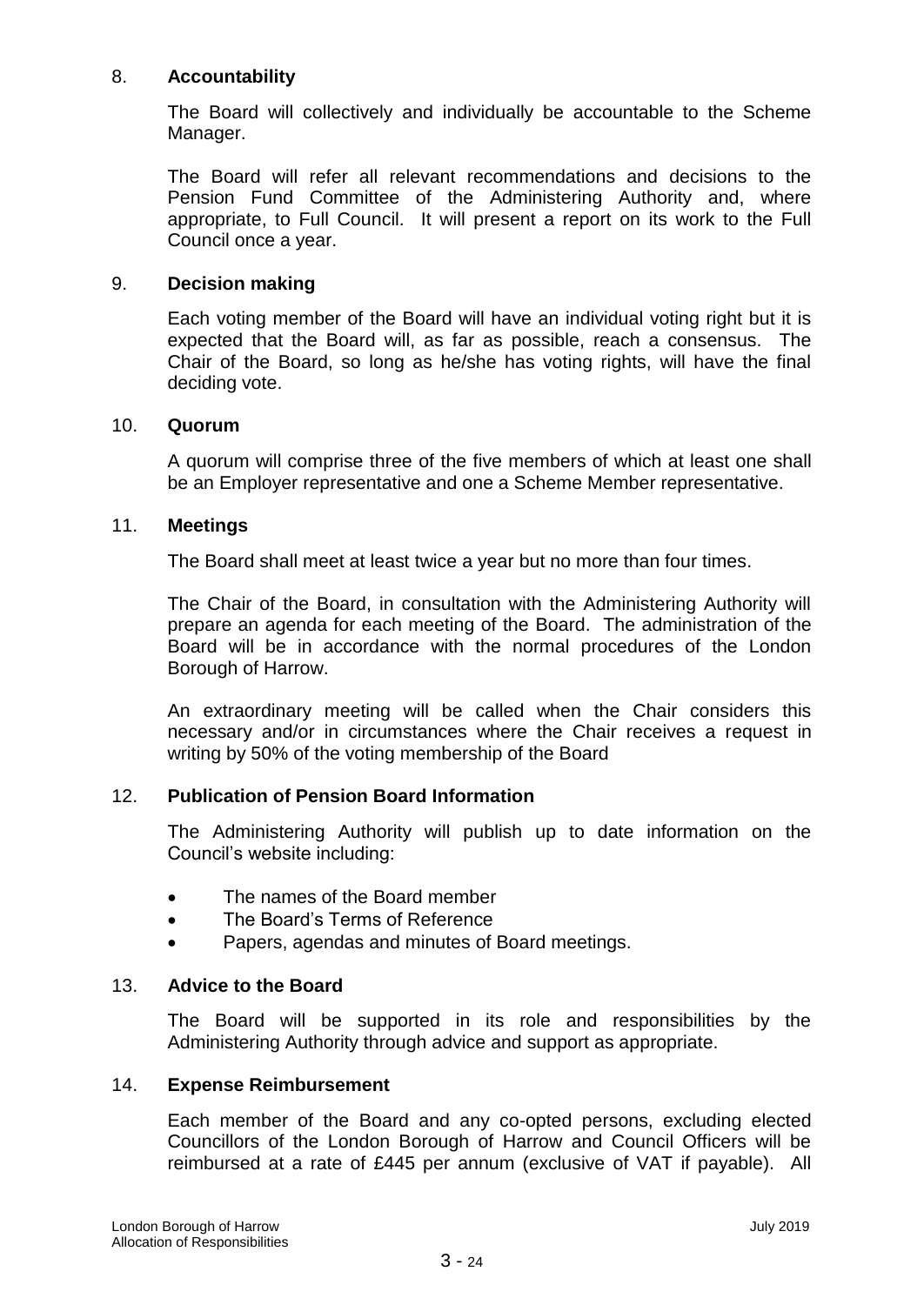members of the Board and any co-opted persons will be paid "out-of-pocket" expenses when carrying out the functions of the Board including approved training.

#### 15. **Definitions**

The undernoted terms shall have the following meaning when used in this document:

*Administering Authority* London Borough of Harrow *Board or Pension Board* The local Pension Board for the London Borough of Harrow, Administering Authority for the London Borough of Harrow Pension Fund as required under the Public Service Pensions Act 2013 *Board Member* A member of the Board including Employer representatives, Scheme Member representatives and an independent member *Code of Practice* The Pensions Regulator's [draft] Code of Practice no 14 entitled *"Governance and administration of public service pension schemes." Conflicts of Interest* As defined in the Public Service Pensions Act 2013 *Conflicts of Interest Policy* The policy on conflicts of interest as adopted by the Board *Employer Representative* A person appointed to the Board for the purpose of representing employers for the Scheme **Fund The London Borough of Harrow Pension Fund** within the Scheme administered and maintained by the Scheme Employer *Independent Member* A Member of the Board who is neither an Employer Representative nor a Member Representative *Knowledge and Understanding and Training Policy* The training policy as adopted by the Board LGPS The Local Government Pension Scheme as constituted by the Local Government Pension Scheme Regulations 2013, the Local Government Pension Scheme (Transitional Provisions, Savings and Amendment) Regulations 2014 and The Local Government Pension Scheme (Management and Investment of Funds) Regulations 2009.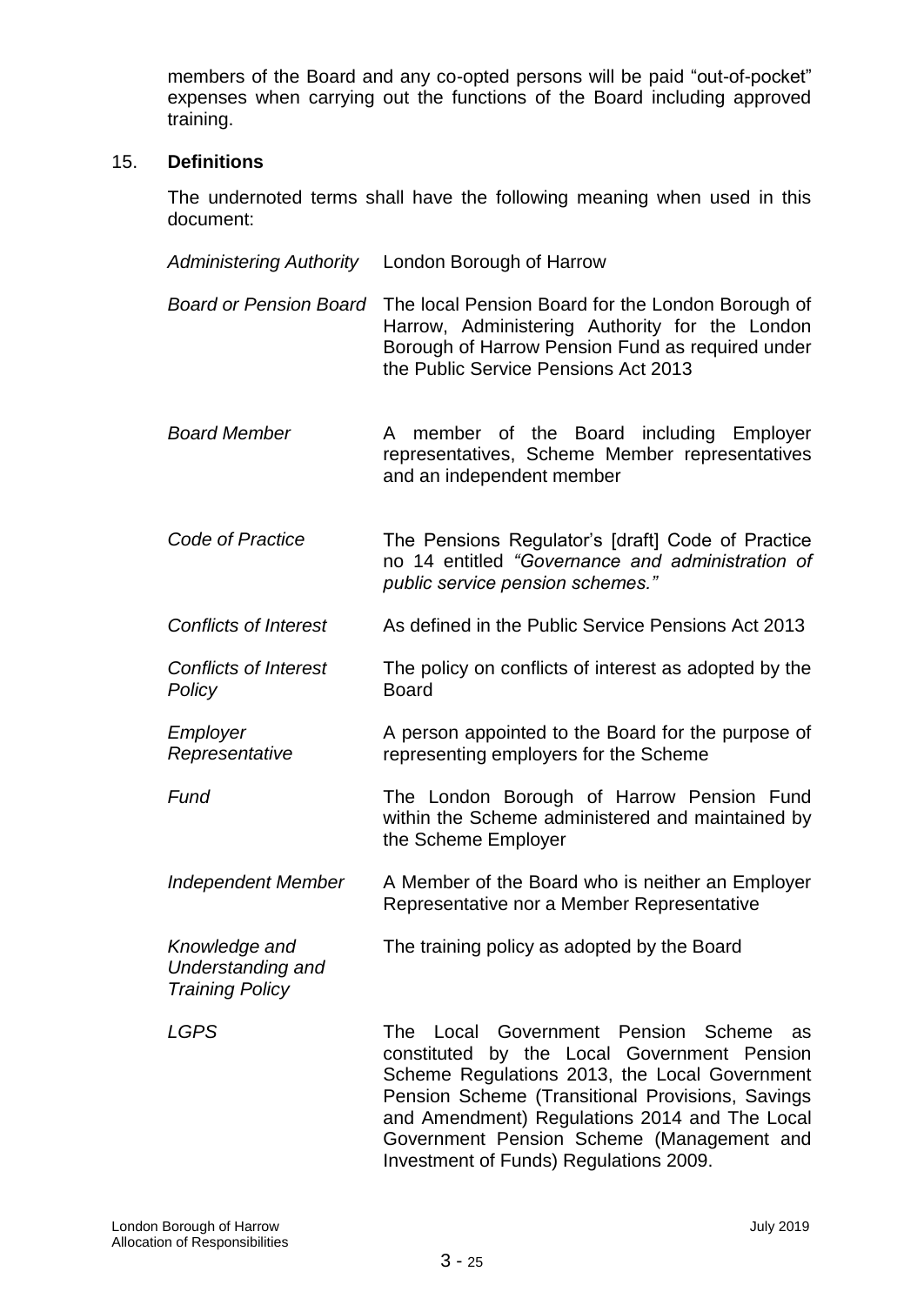|                | Member Representative A person appointed to the Board for the purpose of<br>representing members of the Scheme |
|----------------|----------------------------------------------------------------------------------------------------------------|
| Scheme         | The Local Government Pension Scheme as defined<br>under LGPS                                                   |
| Scheme Manager | London Borough of Harrow as administering<br>authority of the London Borough of Harrow Pension<br>Fund         |

#### 16. **Interpretation**

Any uncertainty or ambiguity or interpretation required relating to any matters contained in this document shall be resolved by reference to the Scheme Manager.

[Note: The terms of reference approved by Council on 13 November 2014 were amended under delegated authority as a result of the Local Government Pension Scheme (Amendment) (Governance) Regulations 2015 which removed the voting rights of the Independent Member.]

# **PENSION FUND COMMITTEE**

The Pension Fund Committee has the following powers and duties:

- 1. to exercise on behalf of the Council, all the powers and duties of the Council in relation to its functions as Administering Authority of the LB Harrow Pension Fund (the fund), save for those matters delegated to other Committees of the Council or to an Officer;
- 2. the determination of applications under the Local Government Superannuation Regulations and the Teachers' Superannuation Regulations;
- 3. to administer all matters concerning the Council's pension investments in accordance with the law and Council policy;
- 4. to establish a strategy for the disposition of the pension investment portfolio; and
- 5. to appoint and determine the investment managers' delegation of powers of management of the fund;
- 6. to determine cases that satisfy the Early Retirement provision under Regulation 26 of the Local Government Pension Scheme Regulations 1997 (as amended), and to exercise discretion under Regulations 8 of the Local Government (Early Termination of Employment) (Discretionary Compensation) (England and Wales) Regulations 2000 (as amended, subject to the conditions now agreed in respect of all staff, excluding Chief Officers;
- 7. to apply the arrangements set out in (6) above to Chief Officers where the application has been recommended by the Chief Executive, either on the grounds of redundancy, or in the interests of the efficiency of the service, and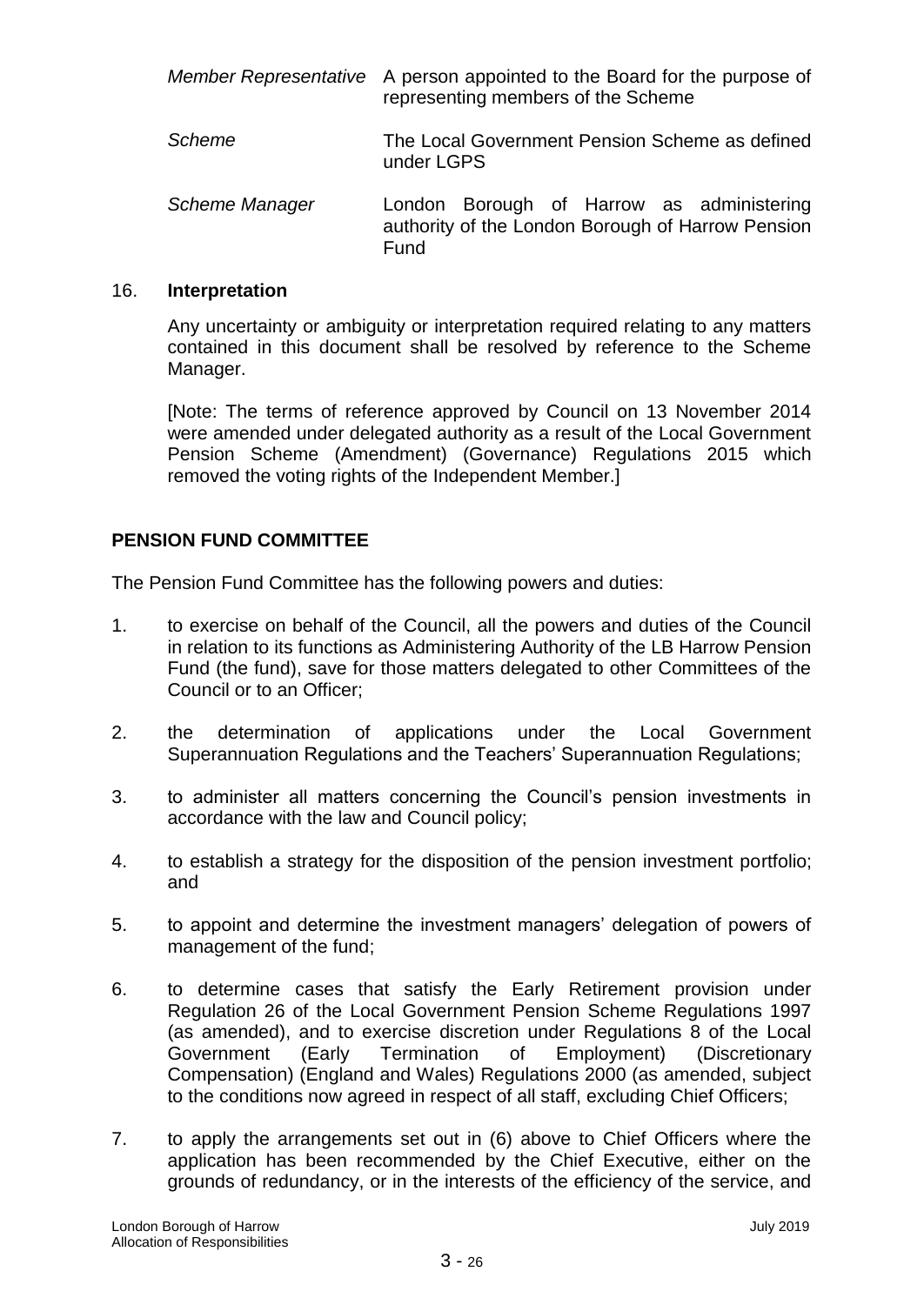where the application was instigated by the Chief Executive in consultation with the leaders of the political groups.

# **PLANNING COMMITTEE**

The Planning Committee has the following powers and duties:

- 1. To exercise the functions of the council as local planning authority under the Town and Country Planning Act 1990 and other planning and subordinate legislation with the exception that:
	- a) the preparation, maintenance and updating of the Local Development Framework; and
	- b) the consideration of any policy matter concerning the planning of the Borough, including the development of major sites but not the determination of any planning application;

shall be matters to be determined by the Cabinet.

- 2. To determine applications for certificates under section 17 of the Land Compensation Act 1961.
- 3. To consider and, if appropriate, serve Article 4 Directions removing permitted development rights in accordance with the Town and Country Planning General (Permitted Development) Order 1990.
- 4. To determine and enforce building regulations.
- 5. All other functions relating to town and country planning and development control as set out in the Local Authorities (Functions and Responsibilities) (England) Regulations 2000 (as amended) listed by Committee in the schedule to this document.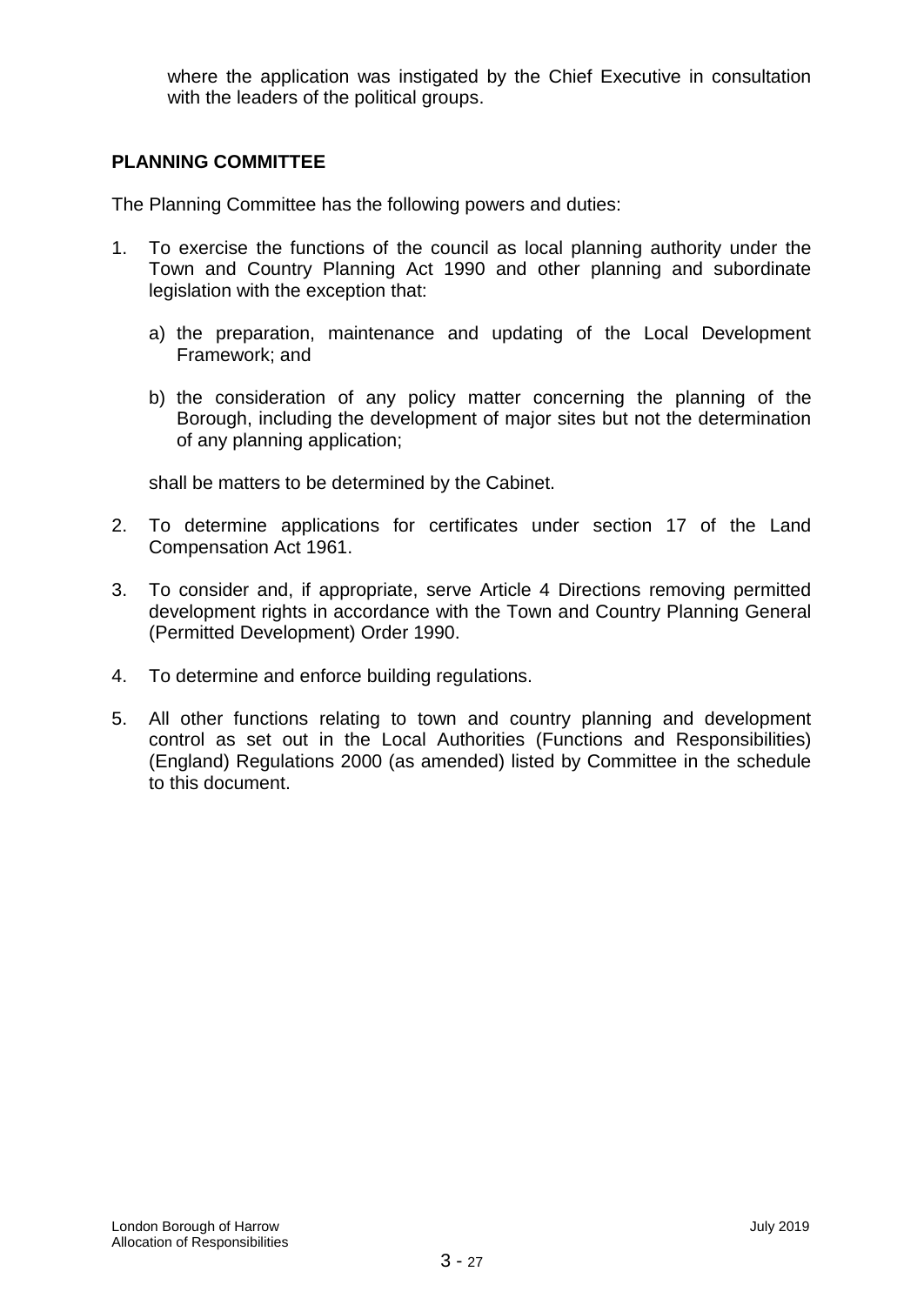# **OTHER STATUTORY COMMITTEES**

# **STANDING ADVISORY COUNCIL FOR RELIGIOUS EDUCATION**

SACRE is established under section 390 of the Education Act 1996. It is not a formal committee of the Council. The terms of reference and membership are set out below. Under section 392(7) of the Act, SACRE may regulate its own proceedings and hence the Council's committee procedure rules do not apply to SACRE.

#### **Terms of reference**

- (1) As requested by the local authority or of its own volition, to advise the local authority on matters connected with:
	- a. religious worship in community schools or foundation schools which do not have a religious character, and
	- b. Religious education, in accordance with the Agreed Syllabus

The matters referred to above include, in particular, teaching methods, choice of materials and teacher training.

- (2) To deal with applications from schools for a determination on whether the statutory requirement for Christian collective worship should apply.
- (3) To determine the manner and form of applications under (2) above.
- (4) To convene from time to time an Agreed Syllabus Conference to review the agreed syllabus. The representative groups on SACRE, other than Group D, may at any time require a review of the agreed syllabus. Each of the three representative groups concerned shall have a single vote on the question of whether to require such a review.
- (5) To publish an annual report as to the exercise of their functions and any action taken by representative groups on the council under (4) above during the preceding year.

#### **Membership**

- Group A Representatives of Christian and other religious denominations (22)
- Group B Representatives of the Church of England (3)
- Group C Representatives of Teachers (6)
- Group D Representatives of the Local Education Authority (3)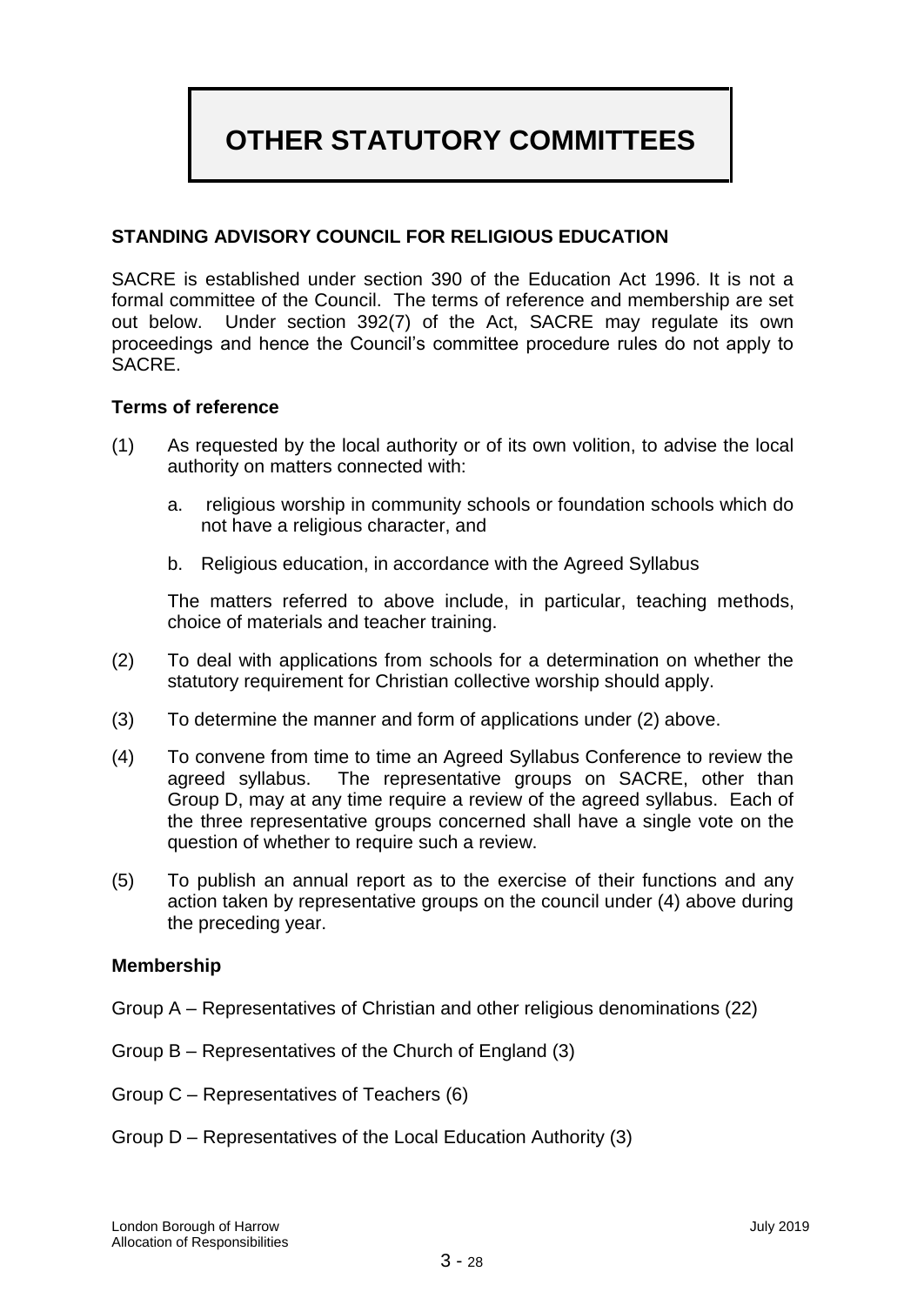SACRE may also include co-opted members (that is, persons co-opted as members of SACRE by members of SACRE who have not themselves been so co-opted).

Any member who fails to attend three consecutive members of SACRE shall cease to be a member of the Council unless, at the third such meeting, SACRE approves the reason for non-attendance.

An adviser nominated by the Corporate Director, People Services shall also be invited to attend meetings of SACRE.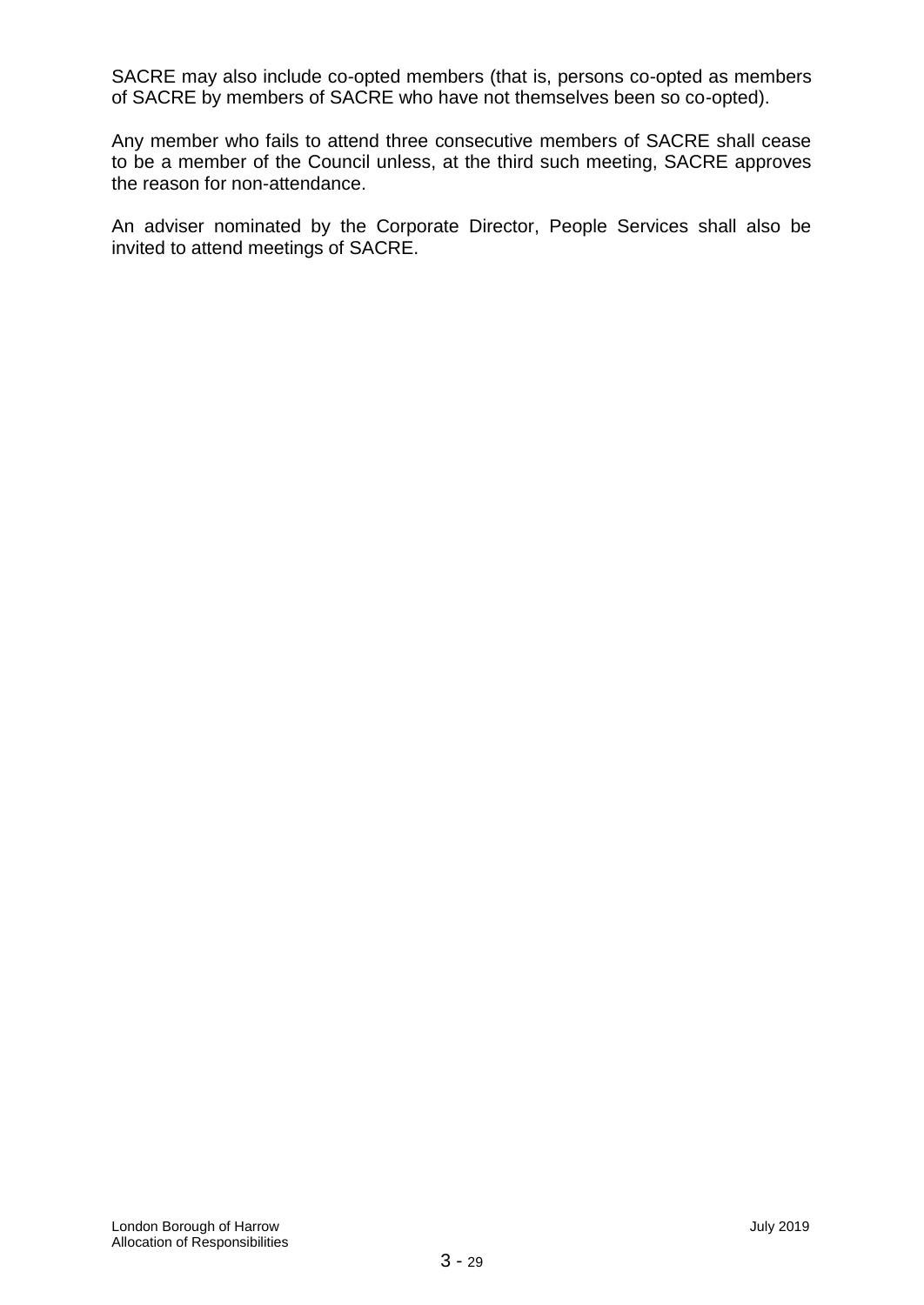# **TERMS OF REFERENCE AND DELEGATION OF DUTIES TO THE CABINET, PORTFOLIO HOLDERS, ADVISORY PANELS AND CONSULTATIVE FORUMS**

# **EXECUTIVE (CABINET)**

# **The Cabinet is responsible for the following functions:**

- (1) Development of proposals for the budget (including the capital and revenue budgets, the fixing of the Council Tax Base*,* and the level of Council Tax) and the financial strategy for the Council;
- (2) Monitoring the implementation of the budget and financial strategy;
- (3) Recommending major new policies (and amendments to existing policies) to the Council for approval as part of the Council's Policy Framework and implementing those approved by Council;
- (4) Preparation and agreement of other policies and plans for implementation by Portfolio Holders and others;
- (5) Approval and management of the Council's Capital Programme and Strategy;
- (6) All key decisions namely:
	- (i) an executive decision which is likely to result in the Council incurring expenditure which is, or the making of savings which are, significant having regard to the budget for the service or function to which the decision relates; or
	- (ii) an executive decision which is likely to be significant in terms of its effects on communities living or working in an area of two or more wards of the Borough.

A decision is significant for the purposes of (i) above if it involves expenditure or the making of savings of an amount in excess of £1m for capital expenditure or £500,000 for revenue expenditure or, where expenditure or savings are less than the amounts specified above, they constitute more than 50% of the budget attributable to the service in question.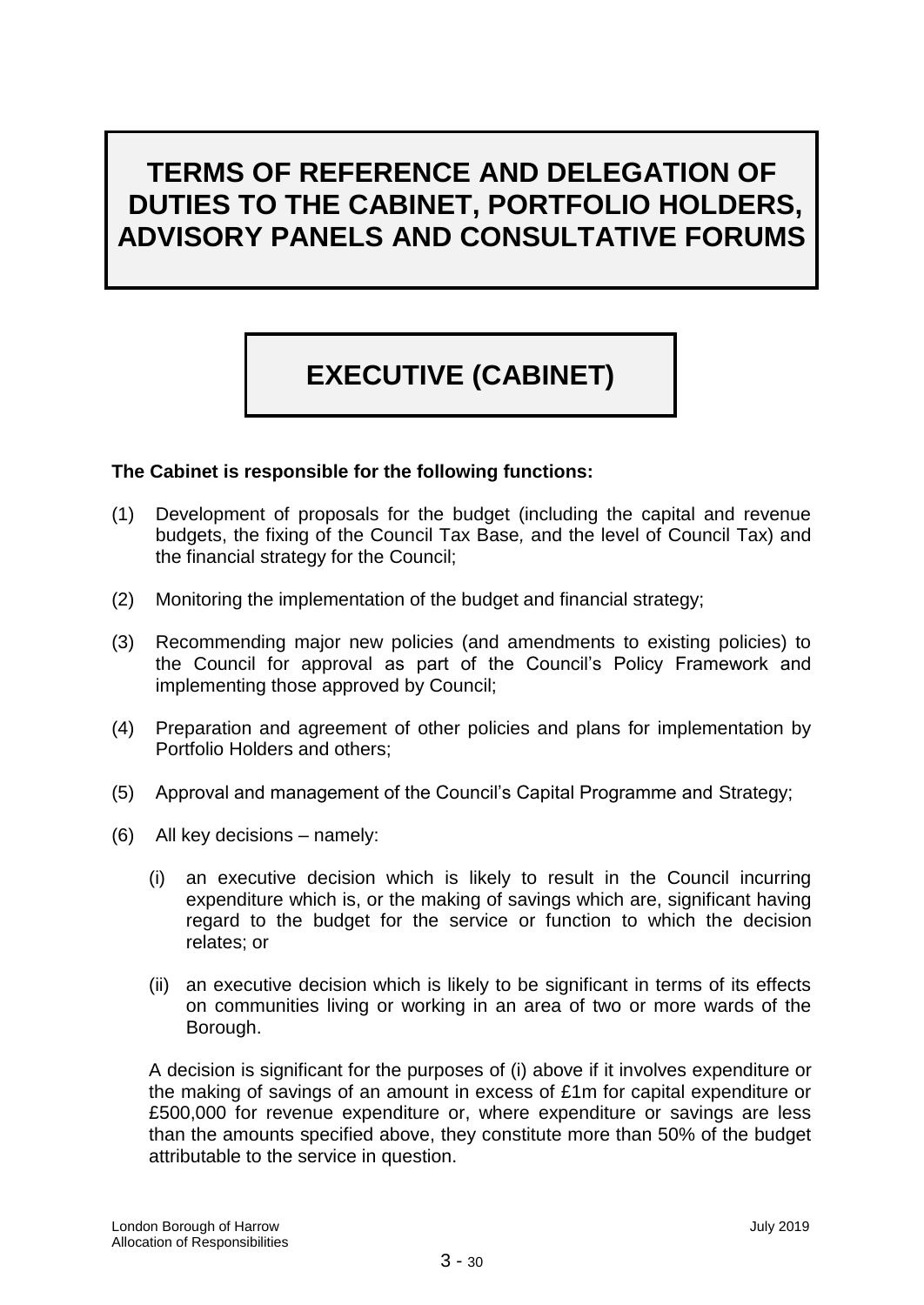- (7) Award of contracts over £500,000 and all matters reserved to the Executive under the Contract Procedure Rules
- (8) Virements between budgets as required by the Financial Regulations;
- (9) Making all non-key decisions which either fall outside Cabinet policy or agreed Executive guidelines, or have been referred to the Executive by the relevant Portfolio Holder or Corporate Director;
- (10) Determination of recommendations and references from the Council or any of its Committees or sub-committees and which the Cabinet considers are appropriate for collective decision;
- (11) Approval of HRA Rents.

# **Role and Areas of Responsibility of Portfolio Holders (Cabinet Members)**

# **General Responsibilities**

- (1) All Portfolio Holders are responsible for the effective management and delivery of executive functions within their area of responsibility and within the following framework:
	- The Council's overall strategic, corporate and policy objectives and all statutory and other plans and strategies approved by the Council the approved revenue and capital budgets
	- The law and the Council's Constitution
	- The decisions made at full meetings of the Cabinet.
- (2) All Portfolio Holders share the responsibility for ensuring:
	- The development, co-ordination, promotion and implementation of the Council's statutory plans and strategies and for the setting of the Council's Objectives;
	- That the Council delivers value for money in all that does;
	- The delivery of Public Health responsibilities;
	- The oversight, development, monitoring and promotion of all executive services provided by the Council within the appropriate performance management framework;
	- That suitable and proper arrangements are made for the procurement, development, monitoring and promotion of all services relating to executive functions, which are provided under contract to the Council;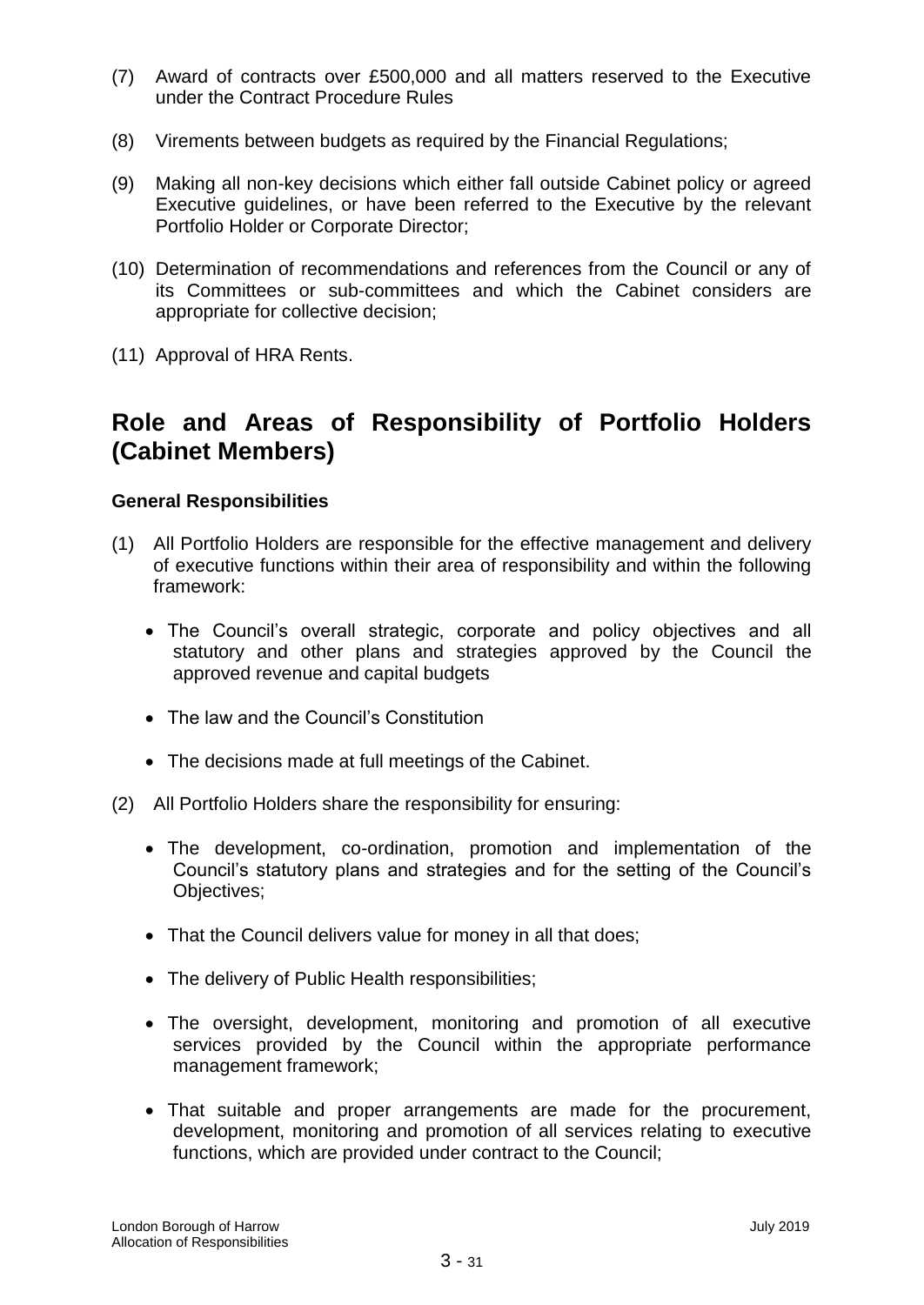- The promotion of the interests of the Borough, and of all the residents, businesses, other organisations and stakeholders within Harrow;
- That the Council takes a community leadership role across the public, voluntary and business sectors involving the development of good and effective working links with all sectors;
- The promotion and implementation of an effective equal opportunities policy;
- The promotion of services which are sustainable, improve community cohesion and community safety, make for more open government, provide opportunities for resident participation in delivering outcomes and include new methods of community engagement;
- That proper arrangements are made for consultation and participation with residents and service users in decision making;

# **The Leader of the Council and Portfolio Holder for Strategy, Partnerships, Devolution & Customer Services**

The Leader of the Council shall have the following responsibilities:

- When present to chair meetings of the Cabinet;
- Appoint and dismiss Portfolio Holders and the Deputy Leader
- Appoint to and dismiss from committees of the Cabinet
- Determine from time to time the roles and areas of responsibility of Portfolio **Holders**
- In the absence of a Portfolio Holder, or on written notice to that Portfolio Holder, to exercise any of that Portfolio Holder's functions him/herself or arrange the discharge of those functions by another Portfolio Holder or a Corporate Director
- Champion the Borough locally, nationally and internationally and act as an advocate for its residents
- Work with the Government to maximise opportunities for devolution, fairer funding and growth
- Lead the development and implementation of the Council's Corporate Plan and Budget
- Oversee Access Harrow and the implementation of the Customer Services **Strategy**
- Lead the Council's Strategy to address all forms of inequality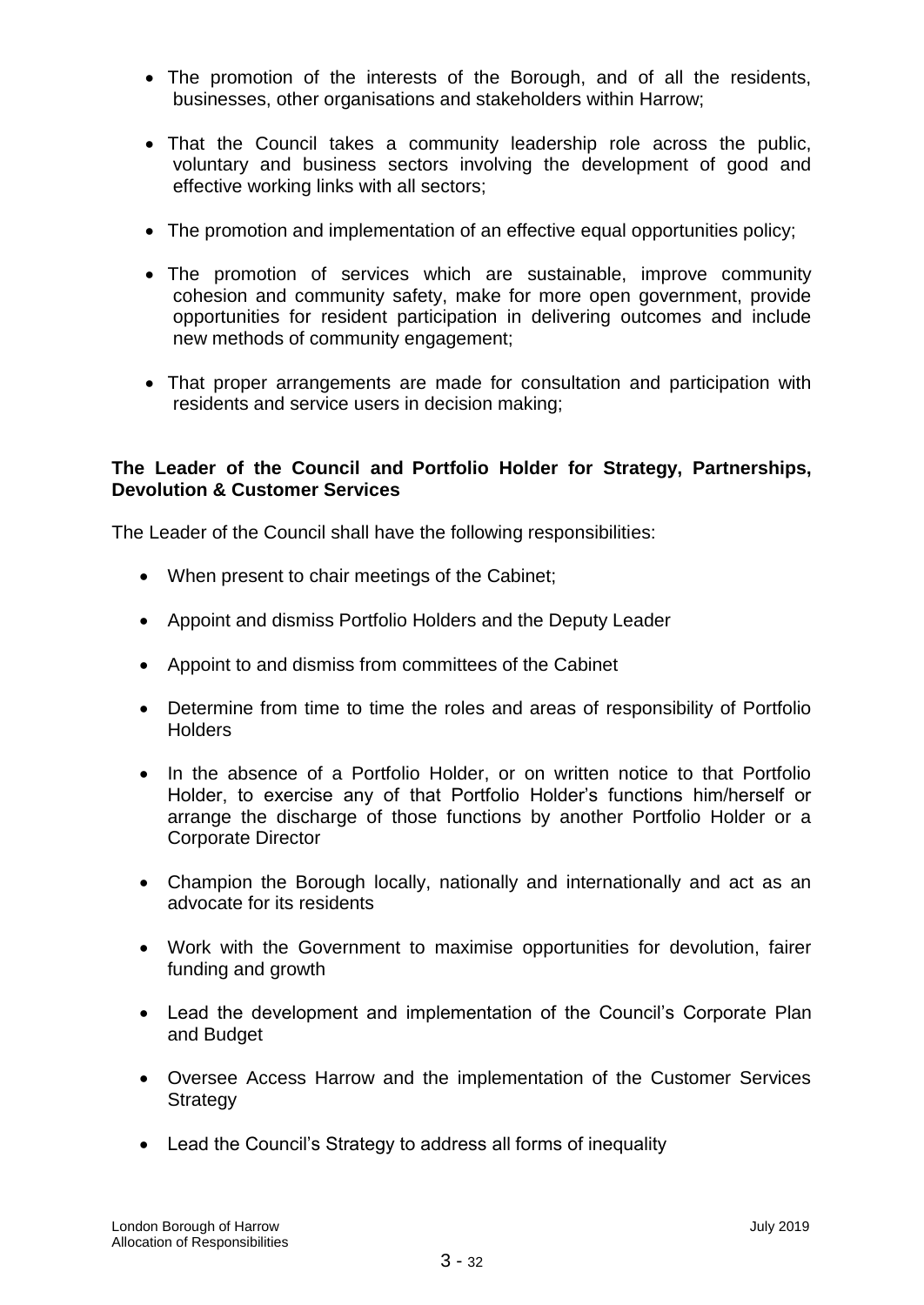- Liaise with Government Departments, the Greater London Authority, London Councils, West London Alliance and other local and public bodies
- Champion the Council's media relations and promote its brand and reputation
- Ensure that the decisions and activities of the Council comply with the highest possible ethical standards and that all Members of the Council adhere to the Code of Conduct.

# **Deputy Leader of the Council**

The Deputy Leader of the Council shall have overall responsibility for:

- Undertaking the responsibilities and delegated powers of the Leader of the Council, to the extent permitted by the Constitution, in the absence of the Leader;
- The chairing of meetings of the Executive in the absence of the Leader of the Council.

# **Portfolio Holder - Adults and Public Health**

To be responsible for the development and strategic direction of the Council's Adults Social Care and Public Health functions, including:

- Championing the safeguarding of vulnerable adults;
- Overseeing compliance with both relevant statutory duties and performance targets;
- Working in partnership with service inspectors, health bodies, the voluntary sector and service clients;
- Championing service projects including commercialisation opportunities;
- Representing service interests on the Health & Well-Being Board;
- Supporting the joint commissioning of services;
- Promoting wellbeing across the Council.

#### **Portfolio Holder for Community Cohesion and Crime**

 To work with community groups, and statutory agencies to both maintain and improve community cohesion and community safety, reduce crime, mitigate its effect and reduce fear of crime;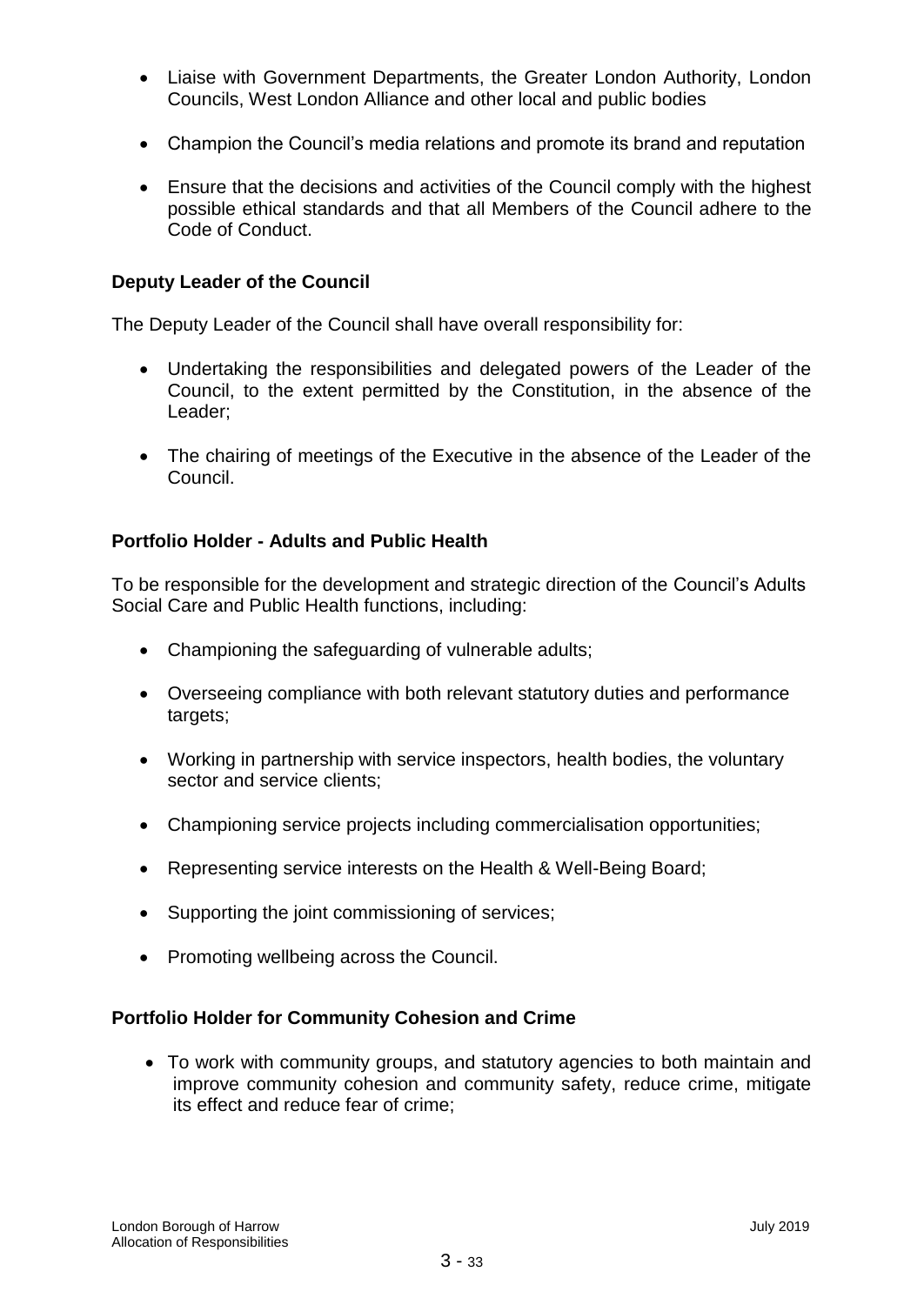This will include championing the Council's commitment to social inclusion and fairness and Representation on appropriate partnerships, boards and groups.

# **Portfolio Holder for Community Engagement and Accessibility**

- To inspire Harrow's residents to build upon the many assets that exist at the heart of their communities, and to ensure they are appropriately consulted and involved in the Council's decisions, plans and activities;
- This will include working with community groups, businesses, the voluntary sector and statutory agencies.

# **Portfolio Holder for Environment**

To be responsible for the development and strategic direction of the Council's environment services, and associated enforcement activity, including:

- Overseeing compliance with relevant statutory duties and performance targets;
- Championing service projects including commercialisation opportunities;
- Developing the role of community champions;
- Supporting the joint commissioning of services.

# **Portfolio Holder for Finance and Resources**

To be responsible for the financial strategy of the Council, including

- Developing and promoting its annual and long term budgets and policy frameworks including those for the housing revenue account;
- Ensuring financial controls and processes are effective;
- Keeping under review fees and charges levied by the Council;
- Championing effective risk management and business continuity activity;
- Promoting commercial opportunities;
- Ensuring coherent strategies for People and IT are adopted and implemented;
- Ensuring the Council has effective processes to monitor and manage the performance of its services;
- Overseeing the procurement, management and extension of major contracts (ie over £1m pa) and the settlement of claims against the Council over £1m.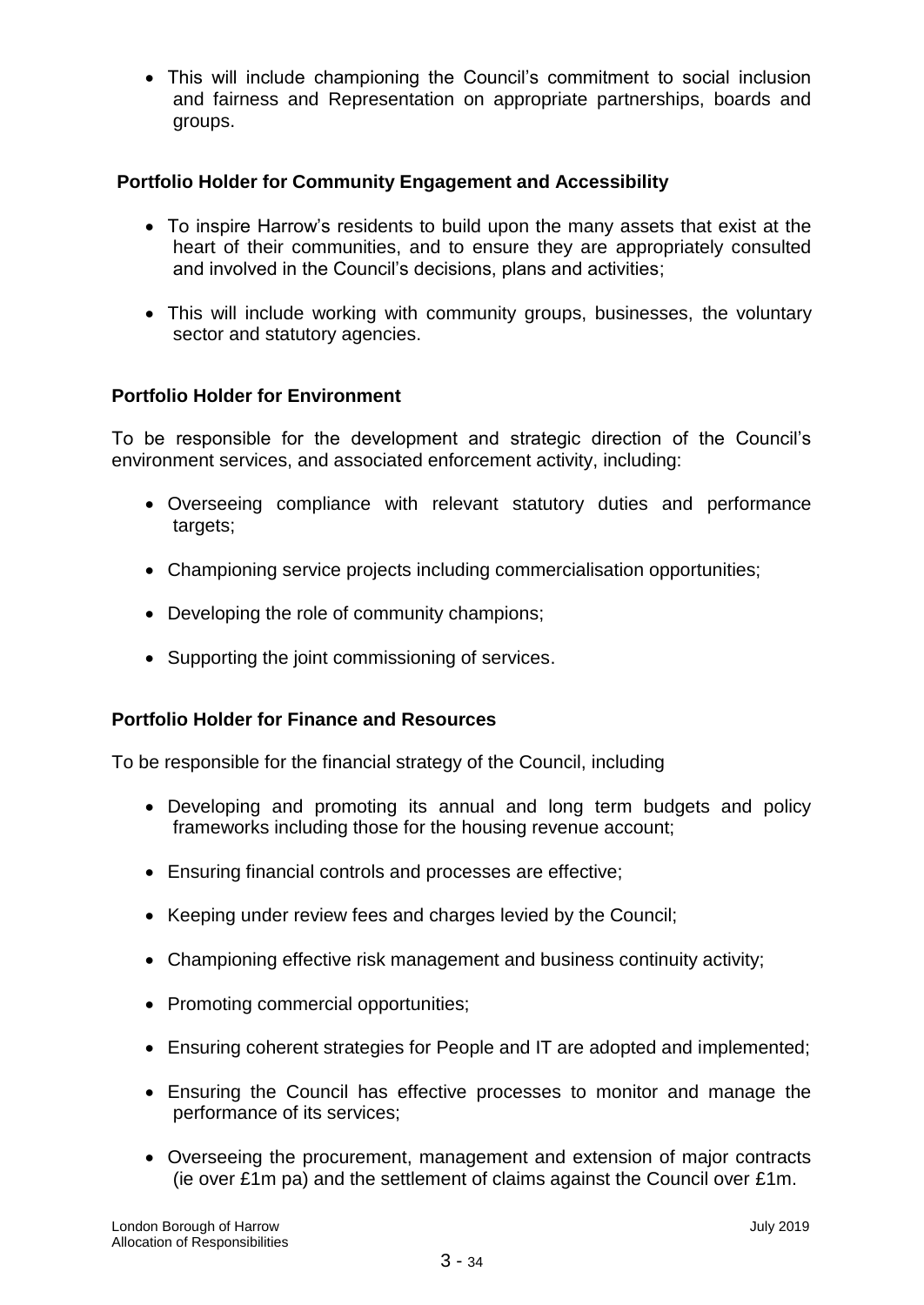# **Portfolio Holder – Housing**

To be responsible for the development and strategic direction of the Council's housing services including:

- Ensuring the viability and cost effectiveness of the Housing Revenue Account;
- Enabling the provision of affordable homes and supporting the improvement of housing in the borough, working with private developers, landlords and housing associations as appropriate;
- Maximising opportunities to engage tenants and leaseholders and ensuring their feedback shapes services;
- Oversee the discharge of the Council's duties to the homeless.

# **Portfolio Holder - Regeneration, Planning and Employment**

To be responsible for the strategic direction of regeneration and the promotion of employment opportunities in the Borough including:

- The development of local and regional plans;
- Liaising with local and national government bodies and the business community;
- Protecting Harrow's built heritage and green spaces;
- Ensuring the effective management of the Council's property assets, with specific authority to acquire or dispose of land up to £250k (other than at less than best consideration);
- Ensuring good governance in the Council, including overseeing the Legal & Governance Services Directorate;
- Overseeing the development of cultural activities in the Borough;
- Ensuring residents have appropriate training and development opportunities and benefit from employment opportunities in the Borough.

# **Portfolio Holder for Young People and Schools**

To be responsible for the development and strategic direction of services to young people and schools in the Borough including:

- Championing the safeguarding of vulnerable young people;
- Acting as the lead member for children, including overseeing compliance with statutory duties, targets and reporting requirements;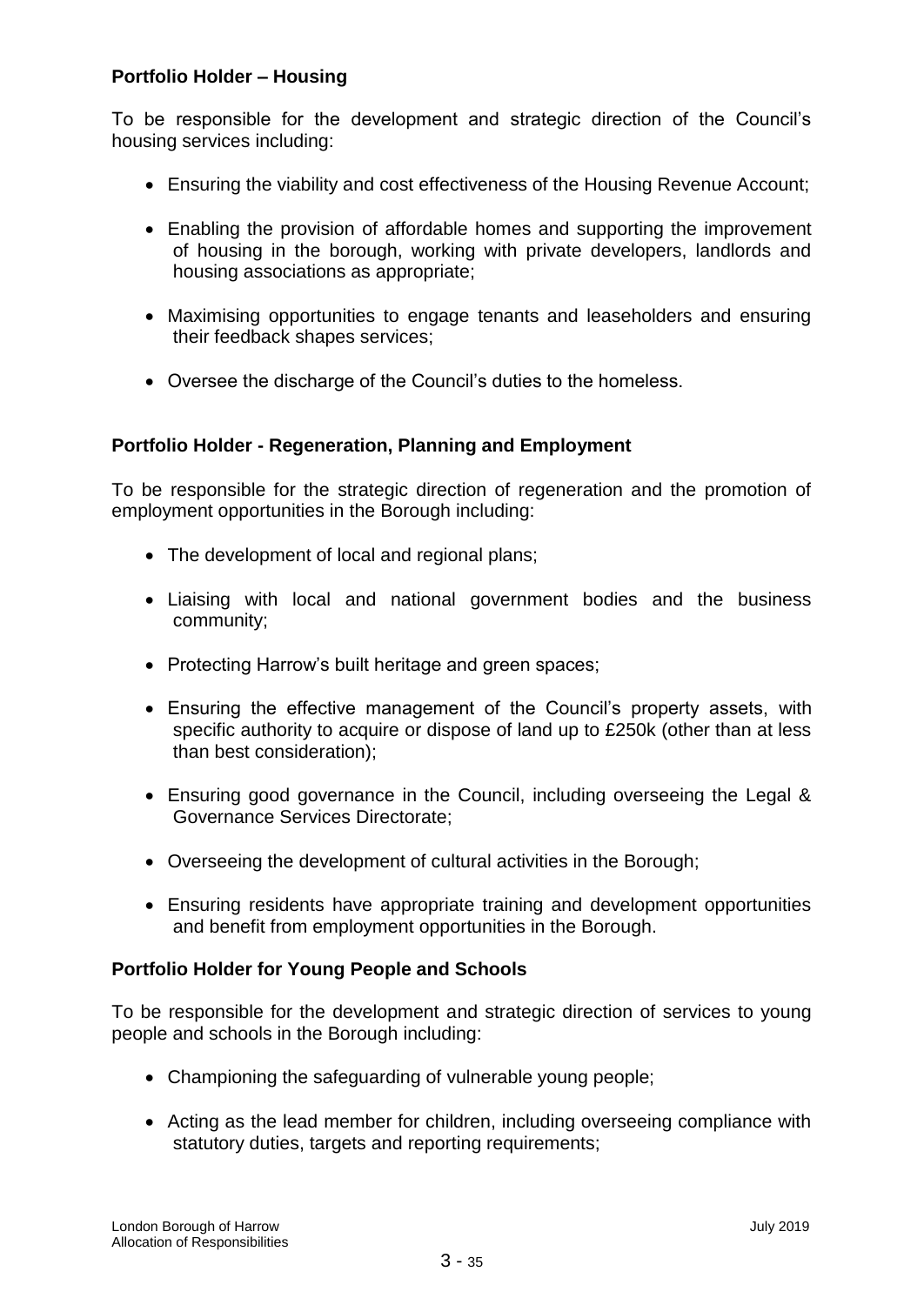- Promoting and championing the interests of children looked after by the Council;
- Representing the interests of young people on partnerships and boards including the local safeguarding children board and the Health and Wellbeing Board;
- Working with partner bodies including the Harrow Youth Parliament, Ofsted, Health Services and the Police;
- Overseeing the discharge of local education authority responsibilities including sustaining effective relationships with schools and governing bodies.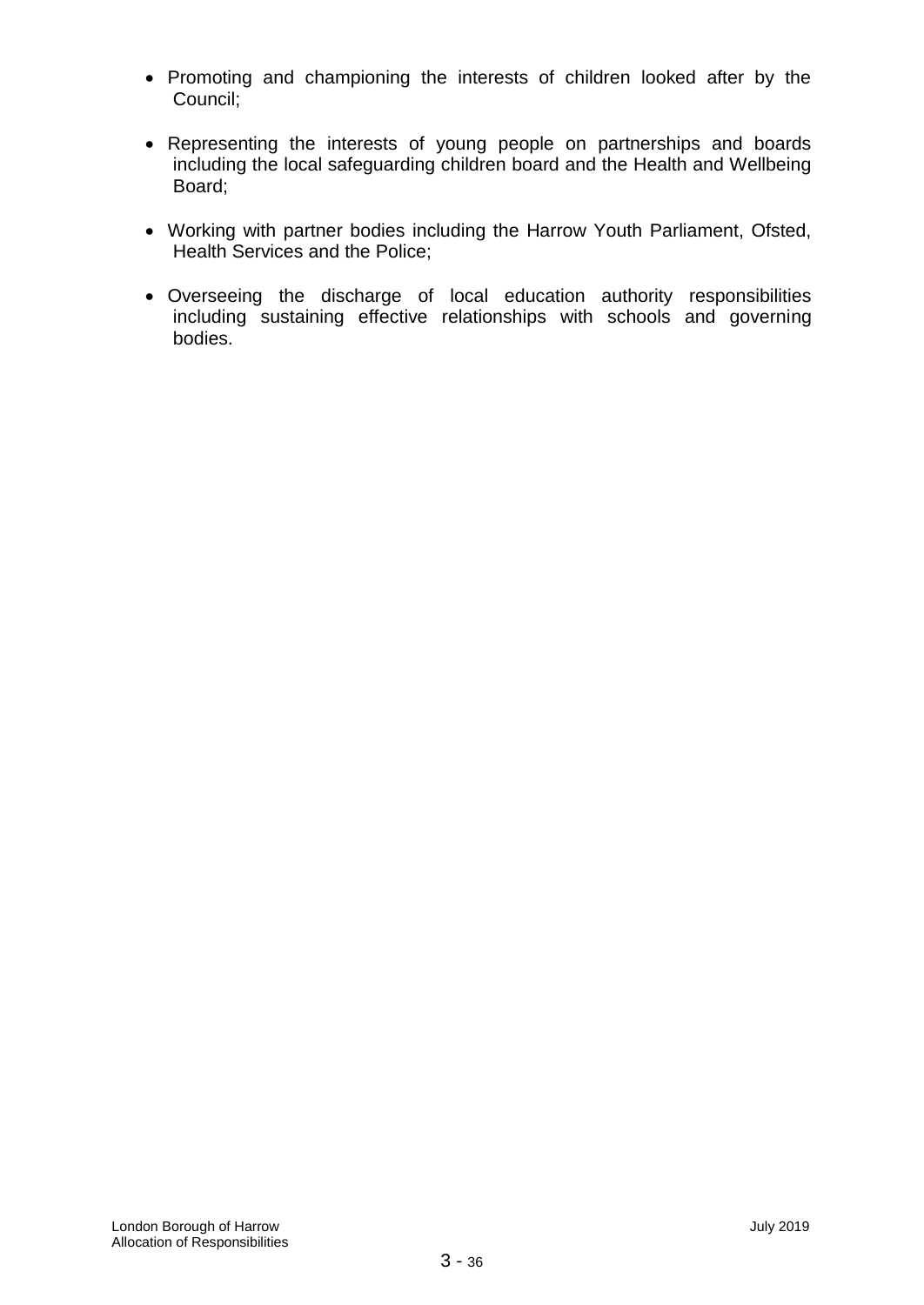# **CABINET ADVISORY PANELS**

(Note: Cabinet Advisory Panels have no Executive decision making powers. Their purpose is to consider matters referred to them within their terms of reference and to make recommendations to the Cabinet/Portfolio Holder as appropriate.)

# **Corporate Parenting**

**Harrow Business Consultative** 

**Major Developments**

**Traffic and Road Safety**

\* \* \* \* \* \* \* \* \* \* \* \* \* \* \*

# **CORPORATE PARENTING PANEL**

#### **Purpose**

- 1. To ensure that the Council is fulfilling its duties towards Children Looked After corporately and in partnership with other statutory agencies.
- 2. To consider matters referred to the Panel within its terms of reference and to make recommendations to Cabinet/Portfolio Holder as appropriate including:
	- a. Approving annually the Statement of Purpose for the Adoption Service
	- b. Approving annually the Statement of Purpose for the Fostering Service
	- c. To ensure all councillors are aware of their corporate parenting responsibilities through Mandatory training and communication.

# **Role of the Panel**

- 1. To take an overview of the Council's and partner agencies responsibilities towards looked after children
- 2. To examine ways in which the Council as a whole and partner agencies can improve the life chances of looked after children and care leavers.
- 3. Ensure there are good joint working arrangements between council departments and partner agencies.
- 4. To consider and regularly review on an annual basis a Corporate Parenting Strategy setting out key priorities and areas for action. The Corporate Parenting Strategy will be submitted to Cabinet and full council for consideration and decision on approval.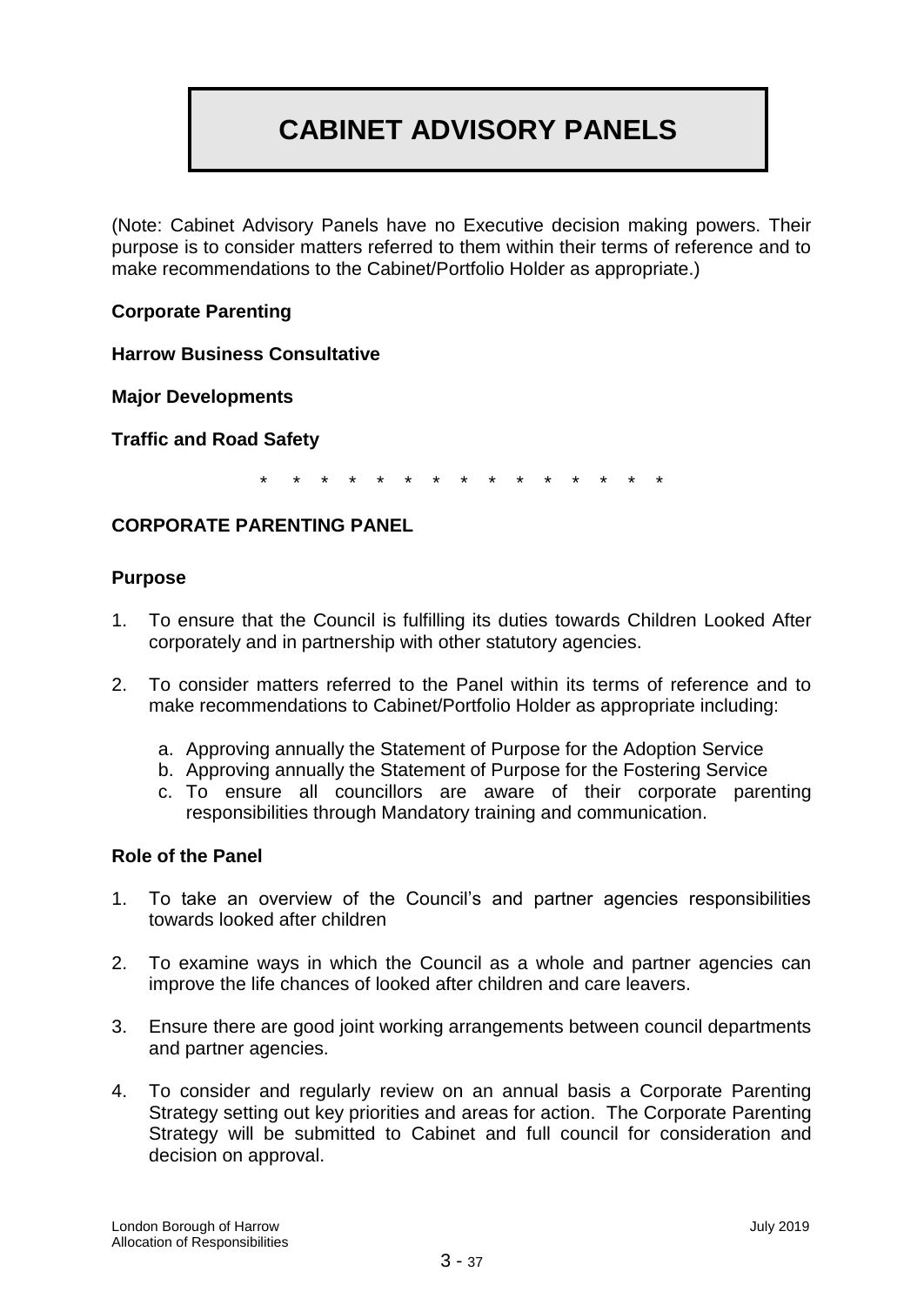- 5. To provide a forum for Children Looked After (CLA) to participate and influence policy and enable CLA to have opportunity to talk about issues relating to their own direct experiences of services they have received. Hence the Board will ensure that the positive experiences/services are maintained and lessons are learnt and changes made in the areas that require improvements.
- 6. To comment on and contribute to plans, polices and strategies for looked after children and make appropriate recommendations for action.
- 7. To have a monitoring role, by receiving regular progress reports and data on all key Performance Indicators for all CLA e.g. educational attainment (including implementation of Personal Education Plans) and health assessments.
- 8. Monitor the plans/needs of children in Secure Accommodation.
- 9. To receive regular reports on the needs of care leavers including employment, further education, training and housing.
- 10. To receive annual reports on the following services
	- Adoption
	- Fostering
	- Complaints
- 11. To meet with CLA and their carers on a regular basis to consult and celebrate achievements, festivals etc.
- 12. To manage and arrange Member visits to
	- Children's Homes
	- Foster Placements
	- Frontline Services (as indicated in the Victoria Climbie Audit)

# **Membership**

The Corporate Parenting panel will comprise:

A proportionate number of 6 Elected Members

Service Users, Carers and Schools (Non-Voting)

- At least 1 Care leaver
- 1 Foster Carer
- 1 Virtual Head Teacher

Senior Officers (advisors to the Panel – to attend as appropriate to the work of the Panel)

- Director of Children's Services
- Divisional Director Children and Young People
- Head of Service Corporate Parenting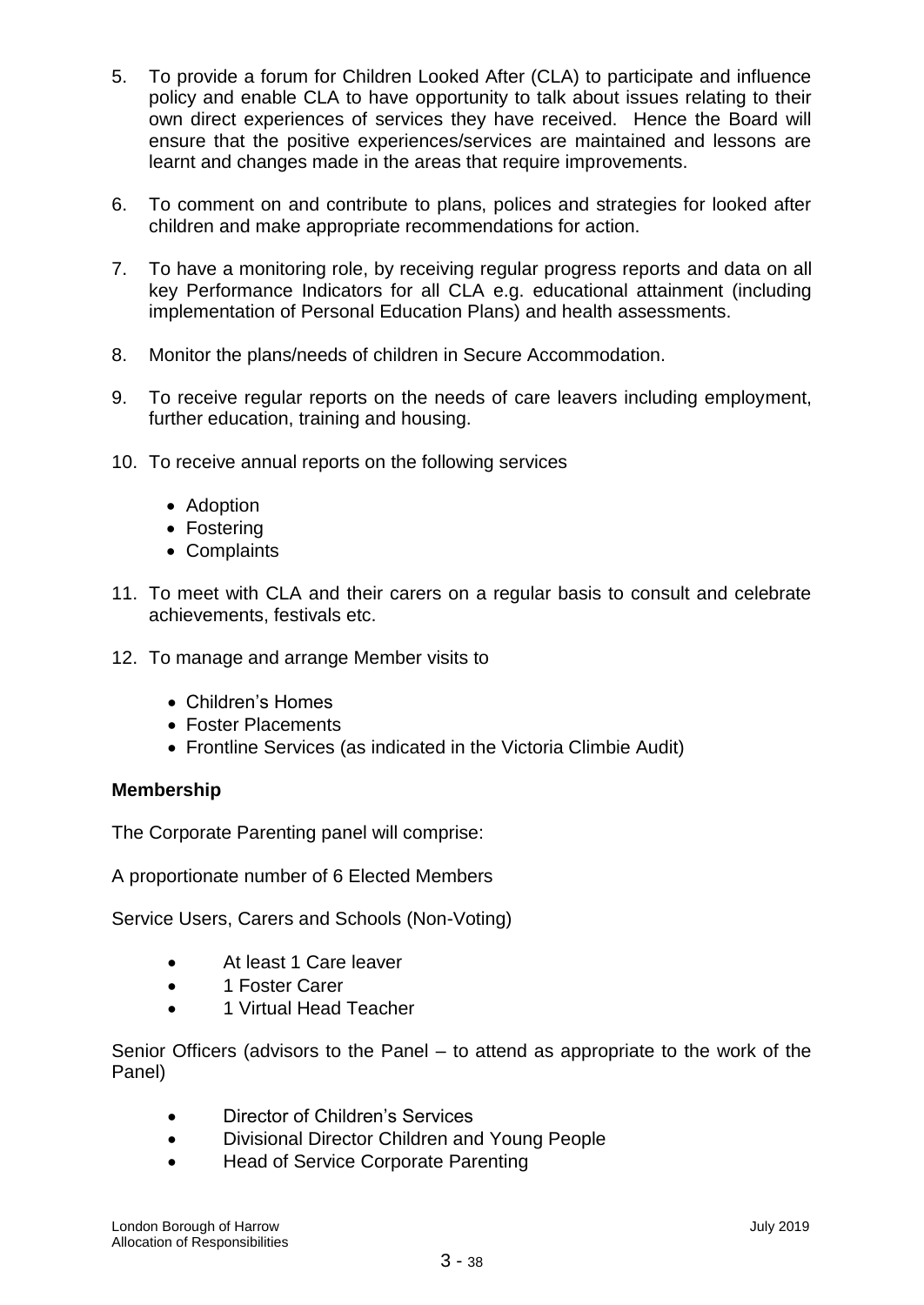- CLA Nurse
- Housing Needs Manager
- Business Intelligence

# **HARROW BUSINESS CONSULTATIVE ADVISORY PANEL**

# Terms of Reference

- 1. To enable consultation between the Council and representatives of local nondomestic ratepayers required by Section 65 of the Local Government Finance Act 1992 and to provide information regarding the Council's expenditure proposals for the future budget in accordance with Non-Domestic Ratepayers (Consultation) Regulations 1992. The minutes of the meetings to be reported to the Cabinet.
- *2.* To facilitate consultation between the Council and representatives of the business community as required by the Authority.

# **MAJOR DEVELOPMENTS PANEL**

The Terms of Reference and Delegated Powers of the Major Developments Panel are:

- 1. To oversee the development of the Harrow and Wealdstone Intensification Area, to include:
	- Reviewing the emerging master plan(s) for the area;
	- Considering emerging design and development principles; and
	- Reviewing the outcomes of community consultation and feedback on the emerging strategy;
	- Reviewing and commenting upon site specific proposals for major developments, prior to their submission to the Local Planning Authority;
	- Reviewing and commenting upon significant capital projects taking place within the area;
	- Reviewing and commenting upon strategies associated with the promotion and delivery of development and economic renewal within the area.
- 2. To oversee the development of proposals for individual major development sites within the borough including:
	- Providing comments on pre application proposals received by the Council for such sites;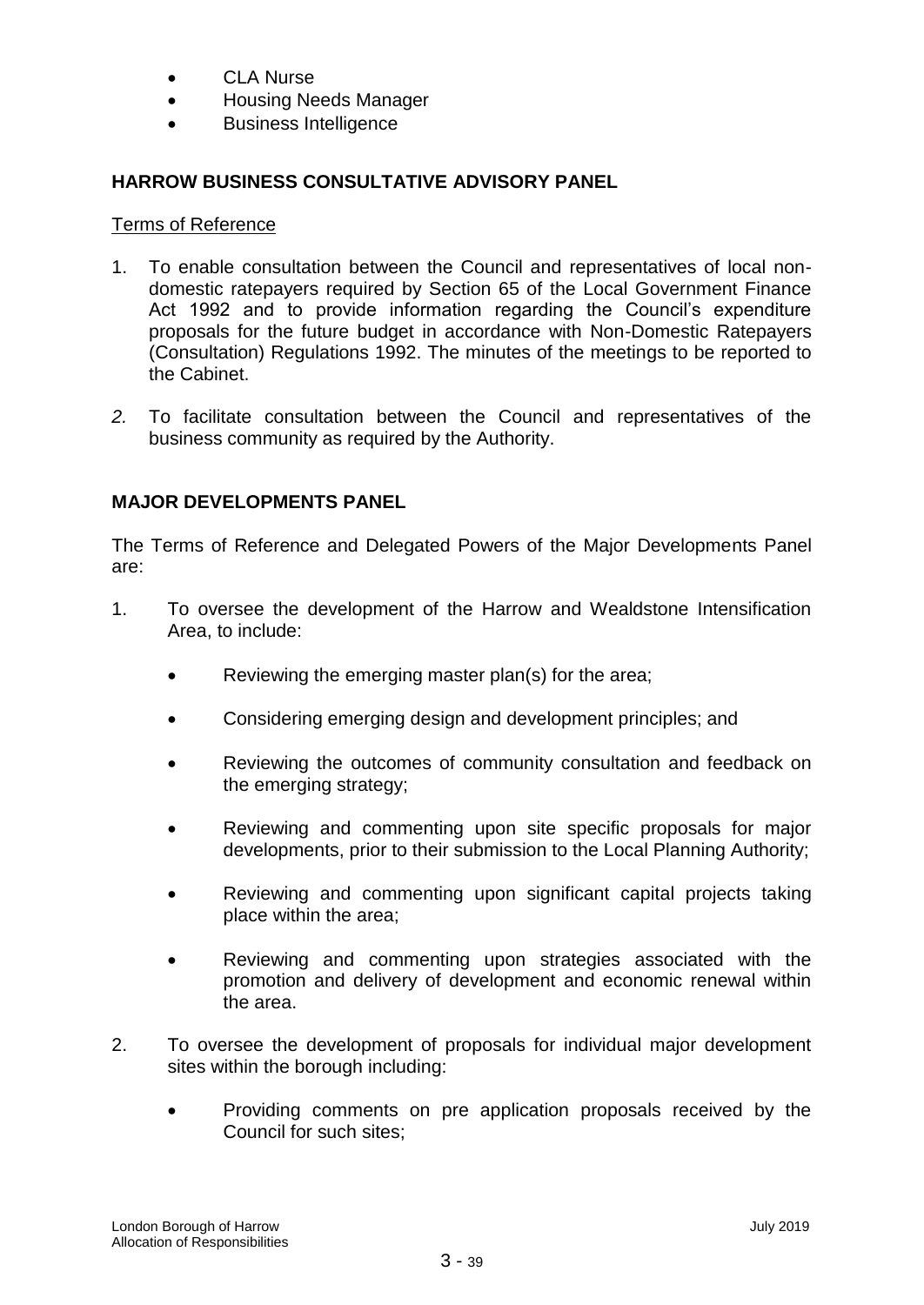- Reviewing progress of strategic development sites within the borough and considering site specific planning and development briefs.
- 3. To give detailed consideration to and make recommendations to Cabinet in respect of:
	- The use of the Community Infrastructure Levies funds;
	- Reviewing and commenting upon changes to the CIL Charging Scheduled and S106 SPG.
- 4. To oversee the implementation of the Borough Wide CIL / Infrastructure Delivery Plan prepared to support strategic growth in the Borough and to make recommendations to Cabinet, to include:
	- Reviewing and commenting upon the draft IDP's comprising annual and longer term infrastructure delivery programmes and projects;
	- Considering the result of public consultation on such plans and programmes and make recommendations to Cabinet on any proposed changes / revisions;
	- Monitor the delivery of the IDP against budget and delivery provisions;
	- Consider and comment upon reports / presentations on infrastructure innovations and best practice in infrastructure delivery.
- 5. To undertake post development reviews within Harrow and on sites beyond the borough and communicate learning on such visits to Cabinet and the Planning Committee.

# **TRAFFIC AND ROAD SAFETY ADVISORY PANEL**

#### Terms of Reference

To make recommendations on the following:

- traffic management;
- the management and control of parking both on and off-street;
- the operational aspects of public transport within the Borough.

# **Examples of business:**

- Petitions, Deputations
- Scheme Approval (from existing budgets), including consultation results and authority to make traffic orders.
- \* Objections to traffic orders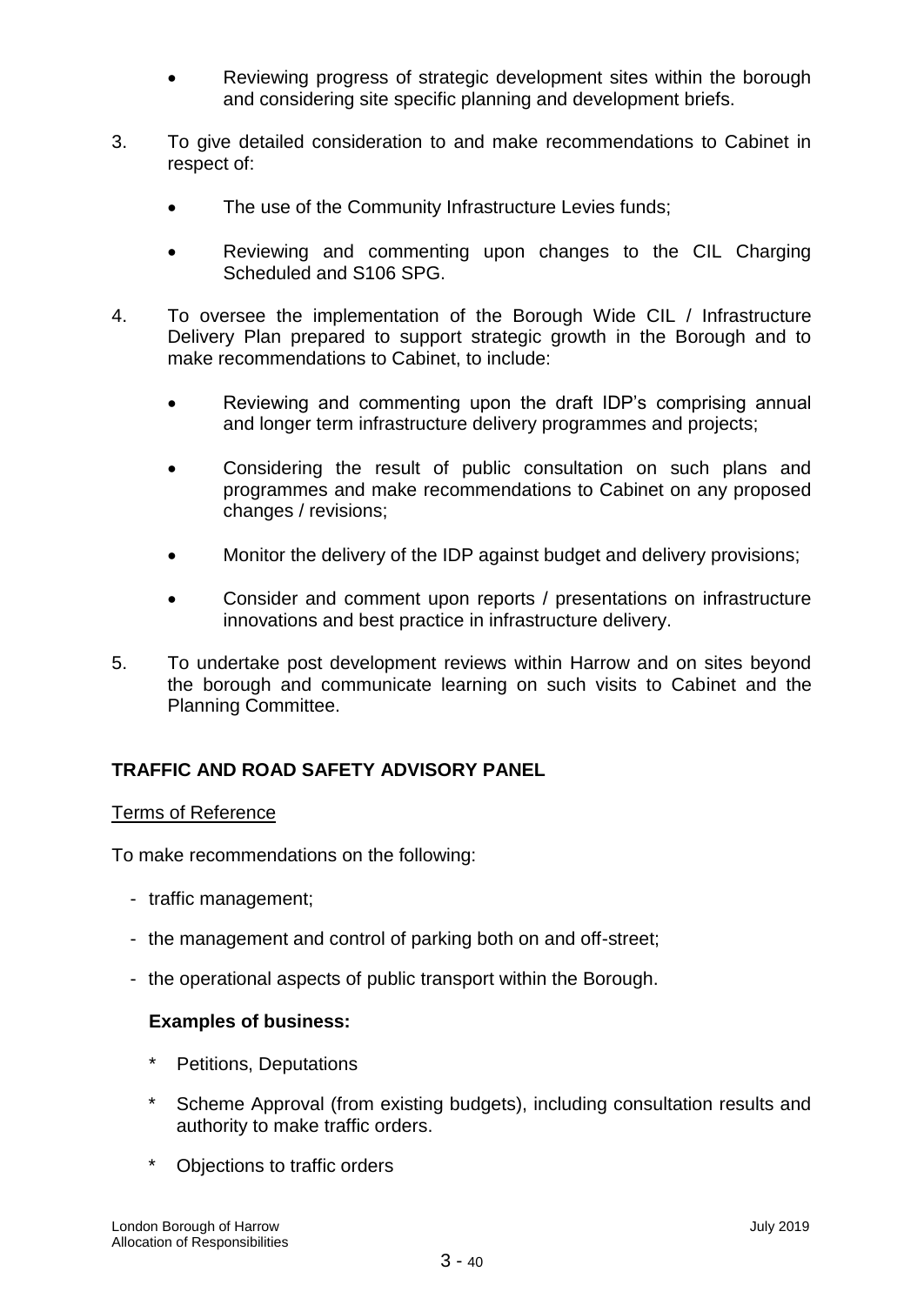- \* Investigations into traffic problems (other than those identified by petition etc)
- \* Local Safety Schemes Annual Review
- \* Consultations from neighbouring authorities on traffic management schemes on or near boundary
- \* Amendments to London Lorry Ban operation
- \* Approval of model traffic orders
- \* References and motions from other bodies
- \* Setting traffic management criteria e.g. traffic calming.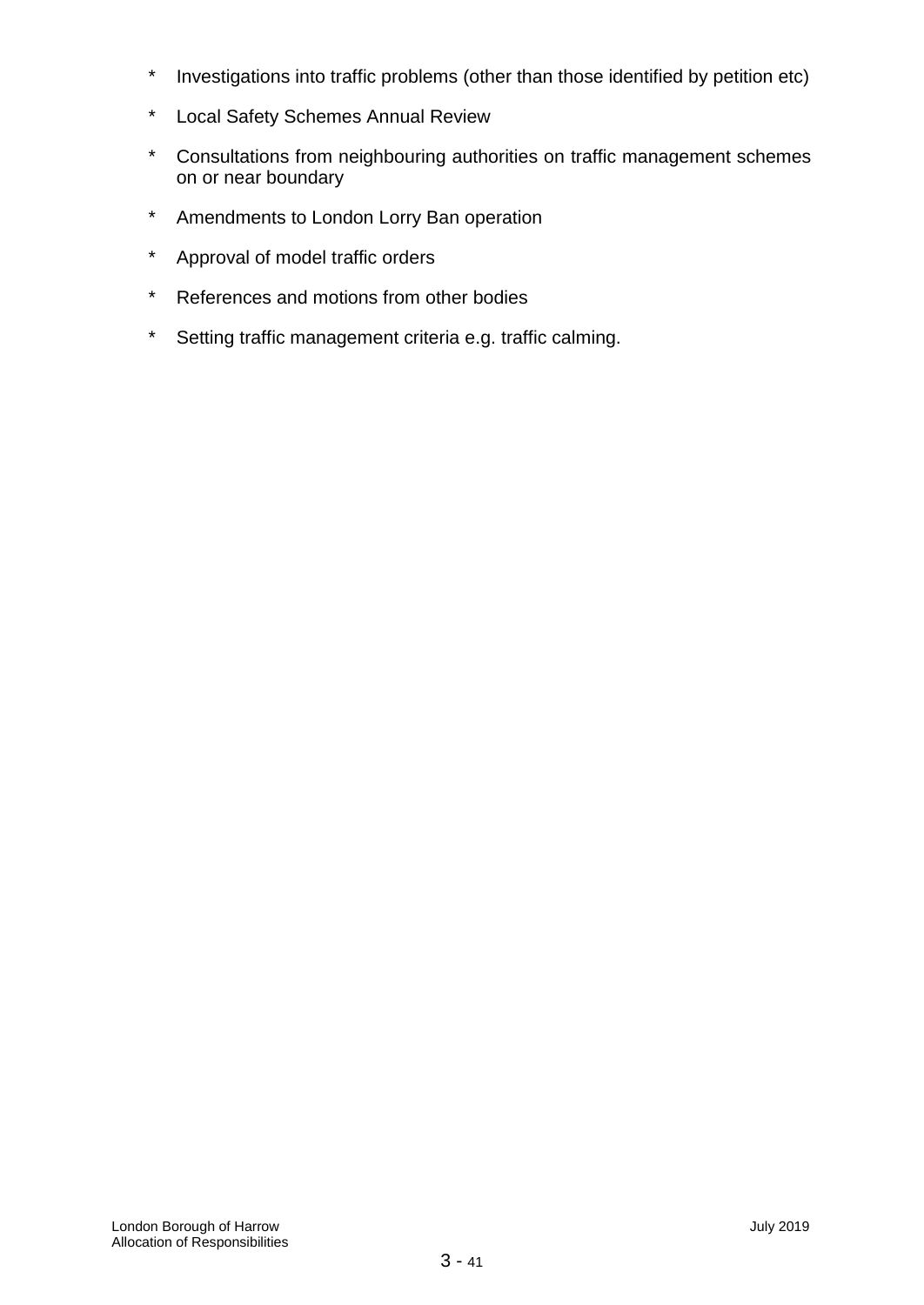# **CONSULTATIVE FORUMS**

# **Employees' Consultative Forum**

# **EMPLOYEES' CONSULTATIVE FORUM**

## **Terms of Reference**

#### **1.0 Consultation**

- 1.1 The Employees' Consultative Forum (ECF) is the primary mechanism by which Council Members will consult Union Representatives on specific matters of mutual interest. The ECF shall make recommendations to the Cabinet on such issues. In addition, the ECF will receive reports on actions from the ECF Sub-Group.
- 1.2 The ECF will meet at least twice annually.

#### **2.0 Equal Opportunities**

- 2.1 The ECF will seek to promote Equal Opportunities in Employment within the Council, ensuring compliance with all the relevant anti-discrimination legislation.
- 2.2 The ECF will ensure the effective implementation of 'Making a Difference Making Equality of Opportunity a Reality'. The ECF will receive and comment on regular reports including:-
	- Statistics and progress on meeting equality targets including an annual report on employment issues analysed by protected characteristics.

#### **3.0 Health & Safety**

- 3.1 The ECF will seek to promote health and safety and welfare within the Council and will keep under review the measures taken to ensure health and safety and welfare at work. The Forum will receive and comment on reports, including:-
	- The Council's half-year and annual health and safety performance report providing an update of health and safety activities and giving information on outcome measures.
- 3.2 Any health and safety and welfare matters which are the responsibility of the Council as set out in the schedule to the Council's Constitution must be referred to the Licensing and General Purposes Committee.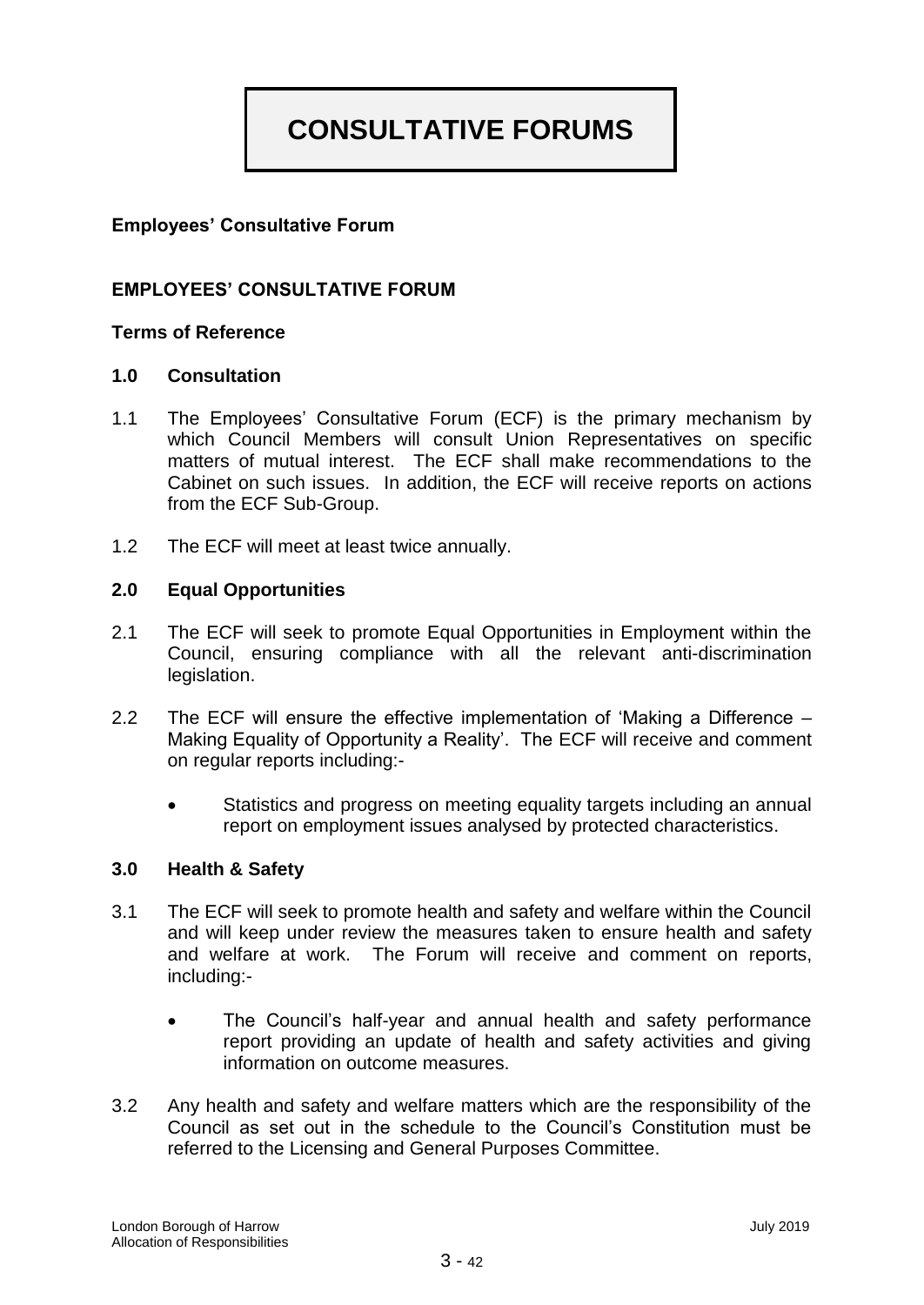# **4.0 Budget**

The ECF will consider the budget, as part of the Council's consultation on the budget setting process and make comments on the recommendations.

# **5.0 Membership**

- 5.1 The permanent membership of the Forum shall be as follows:
	- a) 7 Councillors to include the Leader / Deputy leader and the Portfolio Holder with responsibility for Human Resources.
	- b) A minimum of one and maximum of 3 representatives from each recognised trade union. (Note the number of representatives for each trade union to be determined by their notified membership numbers).
- 5.2 The Council Members shall be appointed annually by the Cabinet. If a Council Member is unable to attend any meeting then a duly appointed Reserve Council Member may attend in their place.
- 5.3 The Employee Side Representatives shall be nominated to the Head of Paid Service within 14 days of each Annual Council. If an Employee Side representative is unable to attend any meeting they may nominate a substitute who shall be co-opted onto the committee for the purposes of this meeting.
- 5.4 The role of chairing the ECF will rotate between Council Members and Employee Side representatives each Municipal Year.
- 5.5 The Employee Side will agree amongst themselves who will take the Chair and notify Democratic Services.
- 5.6 Others who may attend the Forum include:-

Head of Paid Service, Corporate Directors & Directors (or representative) Trade Union Branch Secretaries (or representative) Trade Union Branch Regional Officials (as required) Representatives from Employee Support Groups – for the Annual Equality in Employment report. Other officers as required.

For the meeting to be quorate, it must be attended by a minimum of three Council Members and two trade union representatives from different trade unions.

# **6.0 Recommendations of the Employees' Consultative Forum**

6.1 Recommendations of the ECF are reached by a majority vote among elected Members.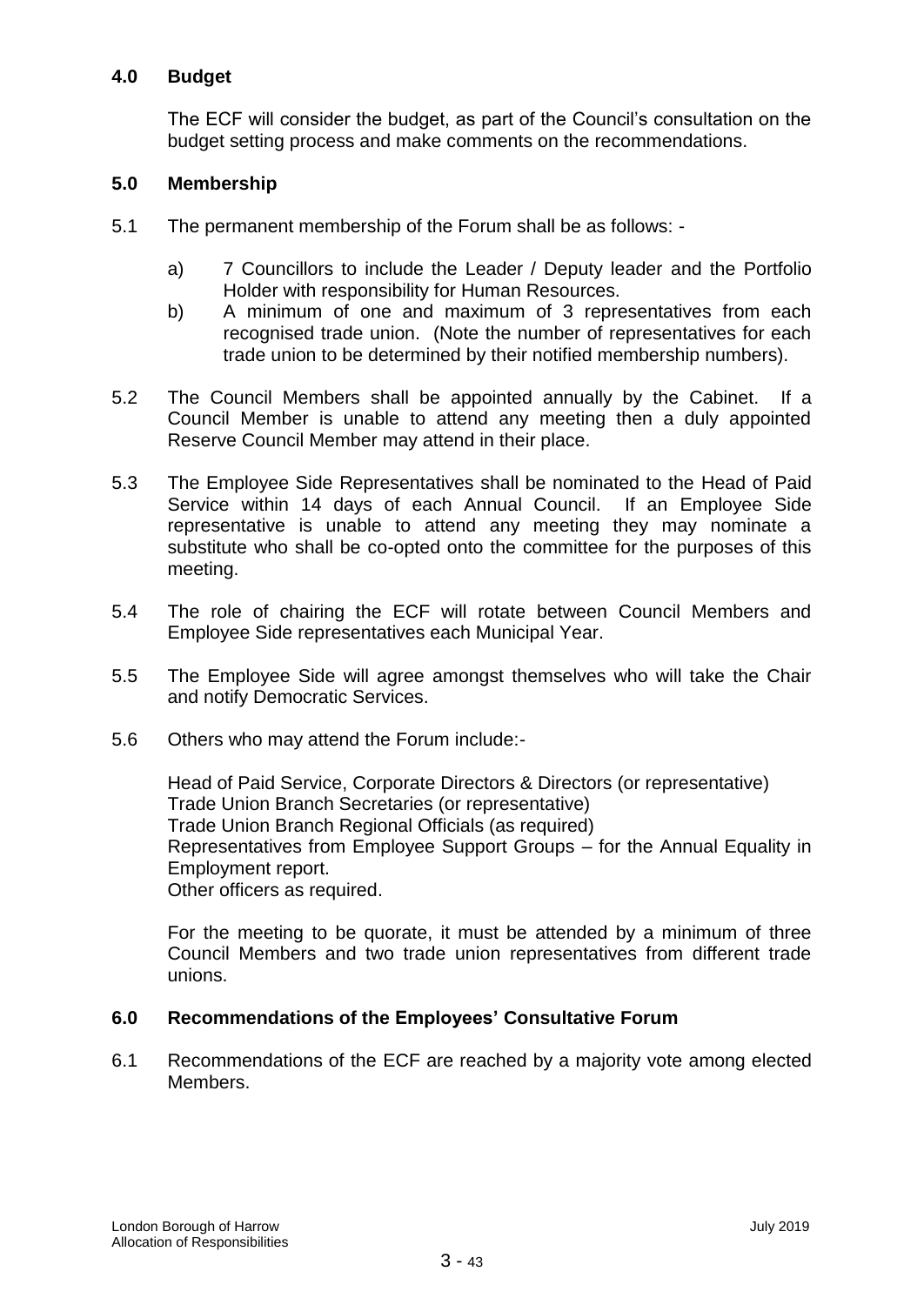6.2 Recommendations of the ECF must go to the relevant portfolio holder or Cabinet, who are the last stage in the local procedures and in the normal course of events, will be implemented immediately (subject to the call-in period).

(*Note: A proposal to establish any subsidiary body of this Committee shall be subject to its prior referral to and approval by Cabinet).*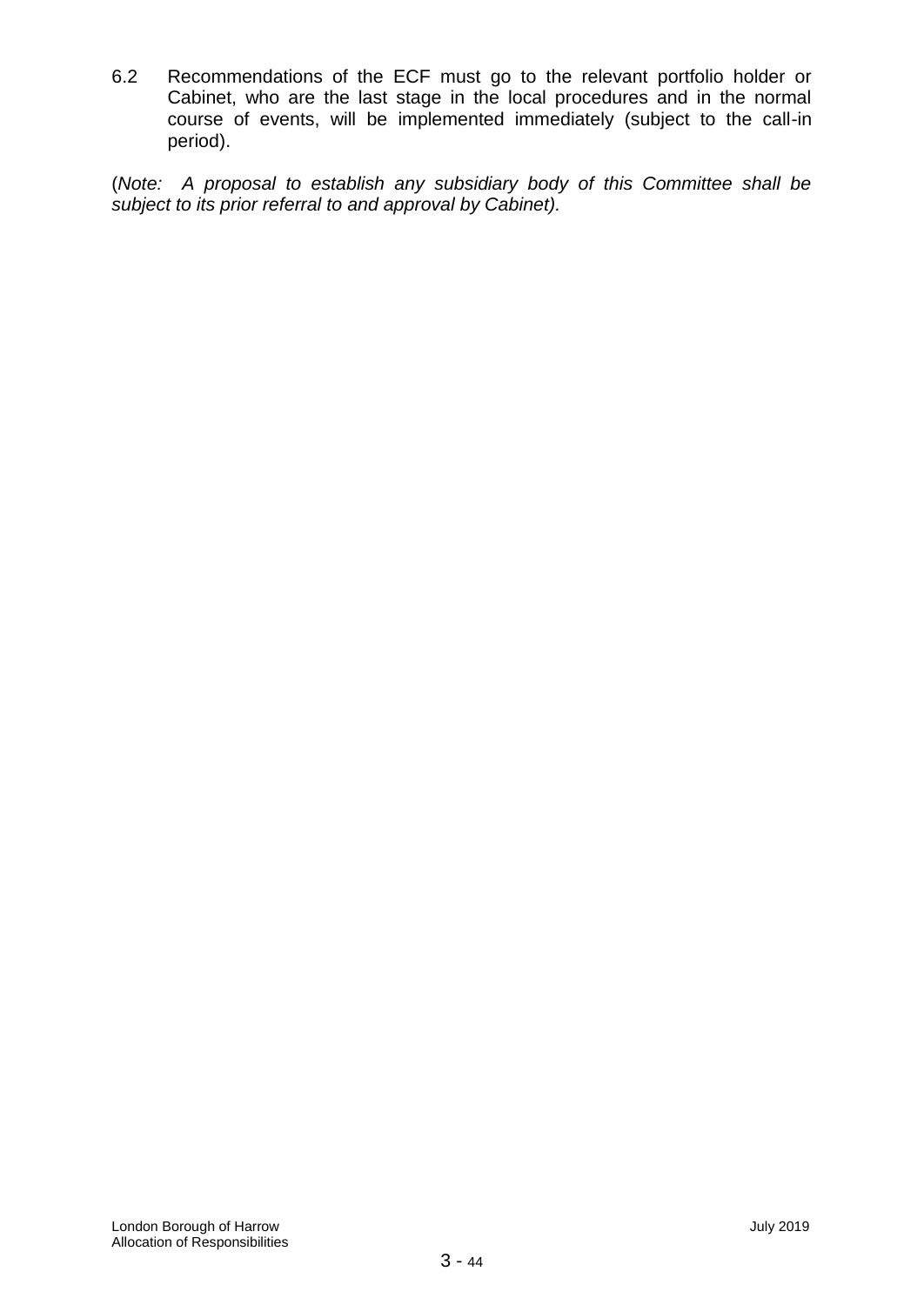# **JOINT ARRANGEMENTS**

**JOINT COMMITTEE OF THE BOROUGHS OF BARNET, BRENT, EALING, HARROW AND HOUNSLOW (KNOWN AS "WEST LONDON ECONOMIC PROSPERITY BOARD")**

#### **Functions and Procedure Rules**

#### **1. Purpose of the Joint Committee**

- 1.1 The London Boroughs of Barnet, Brent, Ealing, Hammersmith & Fulham, Harrow and Hounslow ("the Participating Boroughs") have established the Joint Committee pursuant to powers under the Local Government Acts 1972 and 2000, and under the Local Authorities (Arrangements for the Discharge of Functions) (England) Regulations 2012.
- 1.2 The Joint Committee shall be known as '**WEST LONDON ECONOMIC PROSPERITY BOARD**.'
- 1.3 The Joint Committee's role and purpose on behalf of the Participating Boroughs relates to ensuring appropriate, effective and formal governance is in place for the purposes of delivering the West London Vision for Growth and advancing Participating Boroughs' aspirations for greater economic prosperity in West London, including promoting "the Economic Prosperity Agenda", in partnership with employers, representatives from regional and central government, and education and skills providers.
- 1.4 The purpose of the Joint Committee will be collaboration and mutual cooperation and the fact that some functions will be discharged jointly by way of the Joint Committee does not prohibit any of the Participating Boroughs from promoting economic wellbeing in their own areas independently from the Joint Committee.
- 1.5 The Joint Committee is not a self-standing legal entity but is part of its constituent authorities. Any legal commitment entered into pursuant of a decision of the Joint Committee must be made by all of the Participating Boroughs.
- 1.6 These Procedure Rules govern the conduct of meetings of the Joint Committee.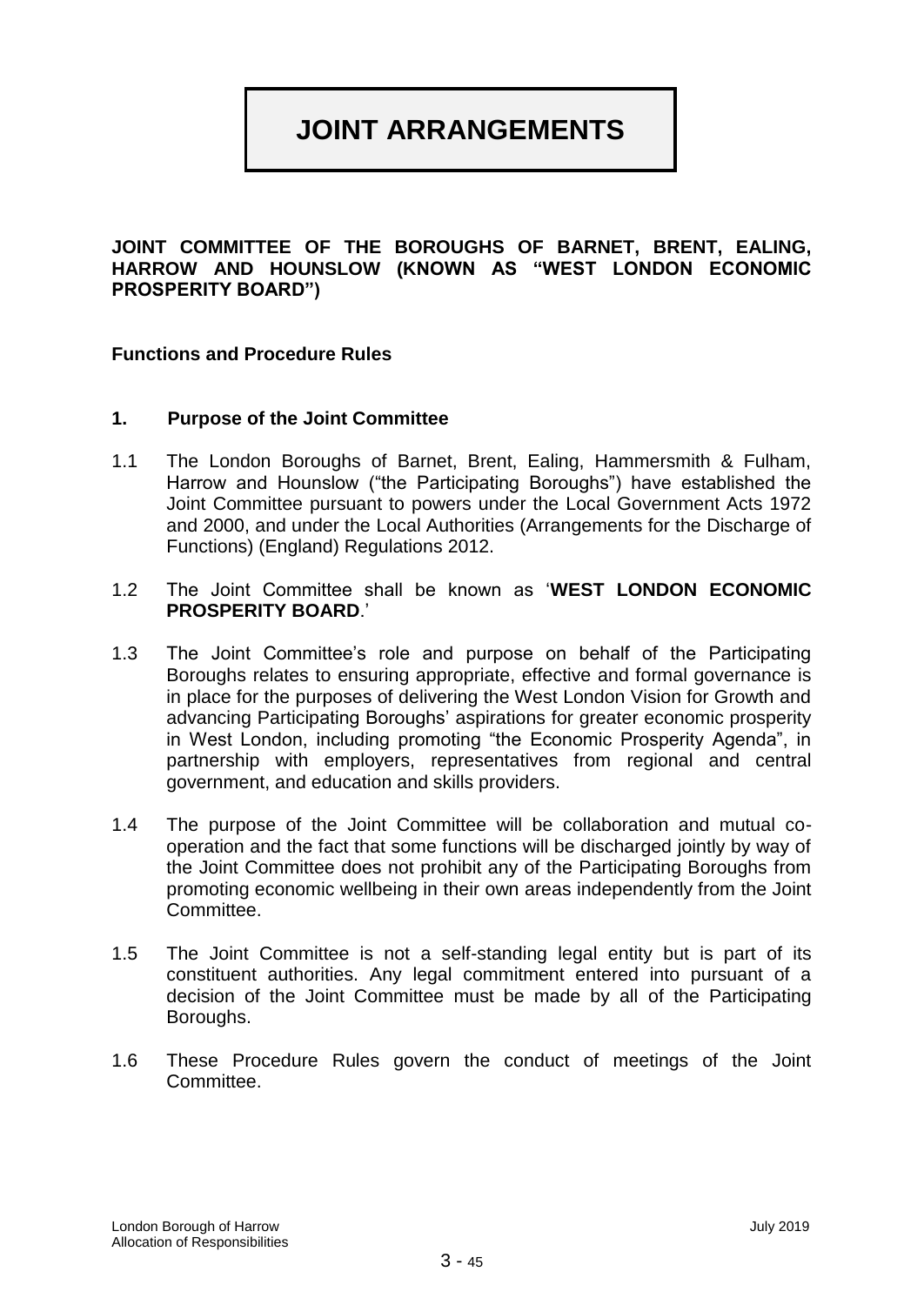# **2. Definitions**

- 2.1 Any reference to "Access to Information legislation" shall mean Part V and VA of the Local Government Act 1972 (as amended) and, to the extent that they are applicable, to the Openness of Local Government Bodies Regulations 2014 (as amended) and the Local Authorities (Executive Arrangements) (Meetings and Access to Information) (England) Regulations 2012 (as amended).
- 2.2 Any reference to "executive", "executive arrangements", "executive function" or "committee system" has the meaning given by Part 1A of the Local Government Act 2000.

# **3. Functions**

- 3.1 The Joint Committee will discharge on behalf of the Participating Boroughs the functions listed below related to promoting economic prosperity in West London:
	- 3.1.1 Making funding applications and/or bids to external bodies, in relation to economic prosperity for the benefit of the local government areas of the participating local authorities.
	- 3.1.2 Providing direction to a nominated lead borough on the allocation of any such funding awards to appropriate projects for the benefit of the local government areas of the participating local authorities, including, where applicable, approving the approach to the procurement to be undertaken by the lead borough.
	- 3.1.3 Seeking to be the recipient of devolved powers and/or funding streams for the local government areas of the participating local authorities, which relate to the economic prosperity agenda.
	- 3.1.4 Exercising any such powers and allocating any such funding.
	- 3.1.5 Representing the participating local authorities in discussions and negotiations with regional bodies, national bodies and central government on matters relating to economic prosperity for the benefit of the local government areas of the participating authorities.
	- 3.1.6 Representing the participating authorities in connection with the Greater London Authority, London Councils and the London Enterprise Panel, for the benefit of the local government areas of the participating authorities, in matters relating to the economic prosperity agenda.
	- 3.1.7 Representing the participating local authorities in discussions and negotiations in relation to pan-London matters relating to economic prosperity.
	- 3.1.8 Seeking to influence and align government investment in West London in order to boost economic growth within the local government areas of the participating authorities.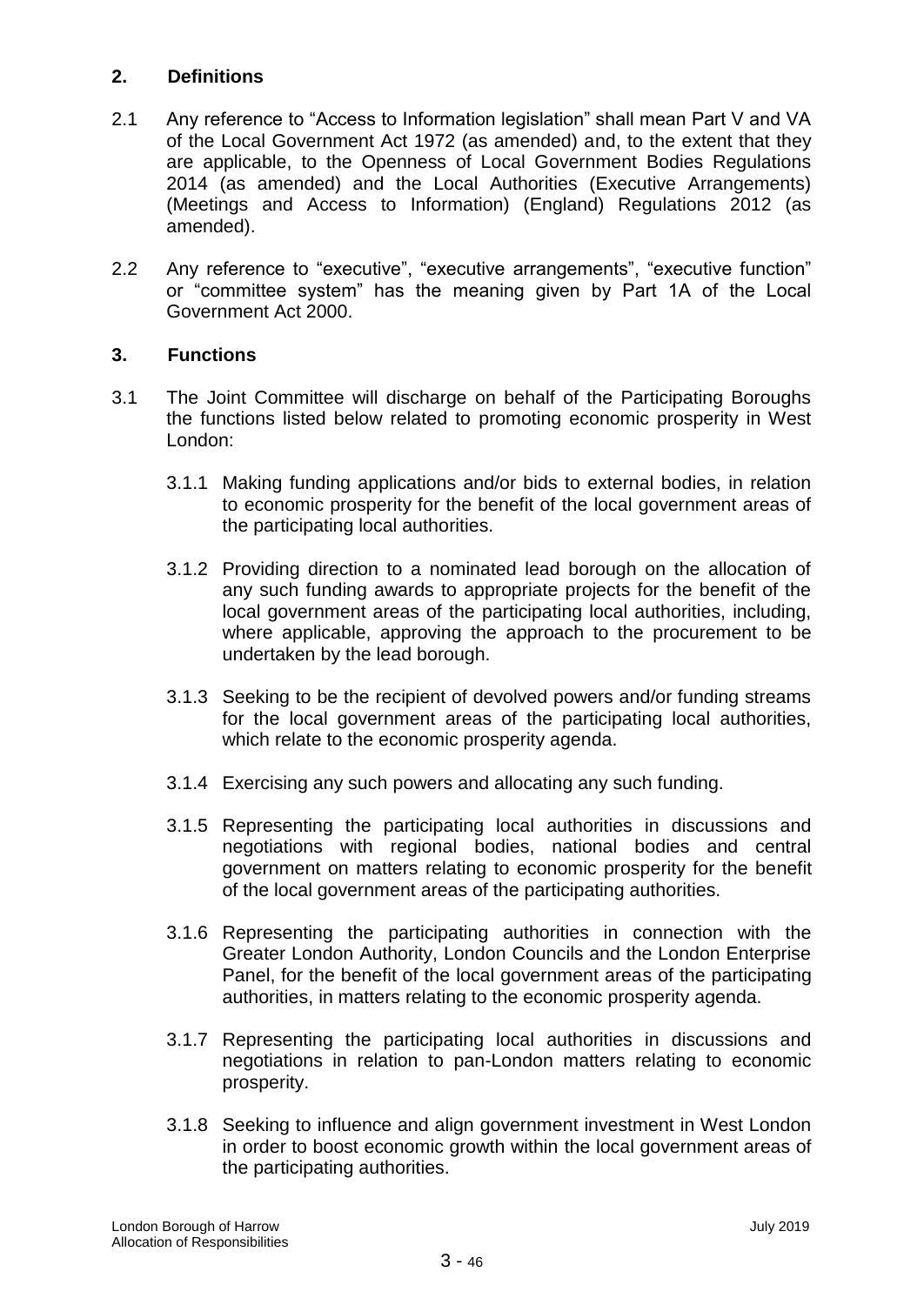- 3.1.9 Agreeing and approving any additional governance structures as related to the Joint Committee, or any sub-committees formed by the Joint Committee.
- 3.1.10 Representing the participating local authorities in discussions and negotiations with the Secretary of State for Communities and Local Government to encourage legislative reform enabling Economic Prosperity Boards, as defined by the Local Democracy, Economic Development and Construction Act 2009 Act, to be established by groups of boroughs in London.
- 3.1.11 Inviting special representatives of stakeholders such as business associations, government agencies such as DWP or Jobcentre Plus, the further education sector, higher education sector, schools, voluntary sector, and health sector to take an interest in, and/or seek to influence, the business of the committee including by attending meetings and commenting on proposals and documents.
- 3.2 In relation to the Participating Boroughs which operate executive arrangements only executive functions of each borough may be exercised.

# **4. Membership and Quorum**

- 4.1 The membership will comprise of 6 members with each Participating Borough appointing one person to sit on the Joint Committee as a voting member.
- 4.2 Each Participating Borough will make a suitable appointment in accordance with its own constitutional requirements.
- 4.2.1 Where a Participating Borough operates executive arrangements, then the appointment of a voting member of the West London EPB will be by the leaders of the executive or by the executive. It is anticipated that, where practicable, the leader of each such executive will be appointed to the West London EPB.
- 4.2.2 Where a Participating Borough does not operate executive arrangements, the appointment of a voting member of the West London EPB will be in accordance with the Borough's own procedures. It is envisaged that this will usually be one of its senior councillors.
- 4.3 In all cases, the appointed person must be an elected member of the council of the appointing Participating Borough. Appointments will be made for a maximum period not extending beyond each member's remaining term of office as a councillor, and their membership of the Joint Committee will automatically cease if they cease to be an elected member of the appointing Participating Borough.
- 4.4 Members of the Joint Committee are governed by the provisions of their own Council's Codes and Protocols including the Code of Conduct for Members and the rules on Disclosable Pecuniary Interests.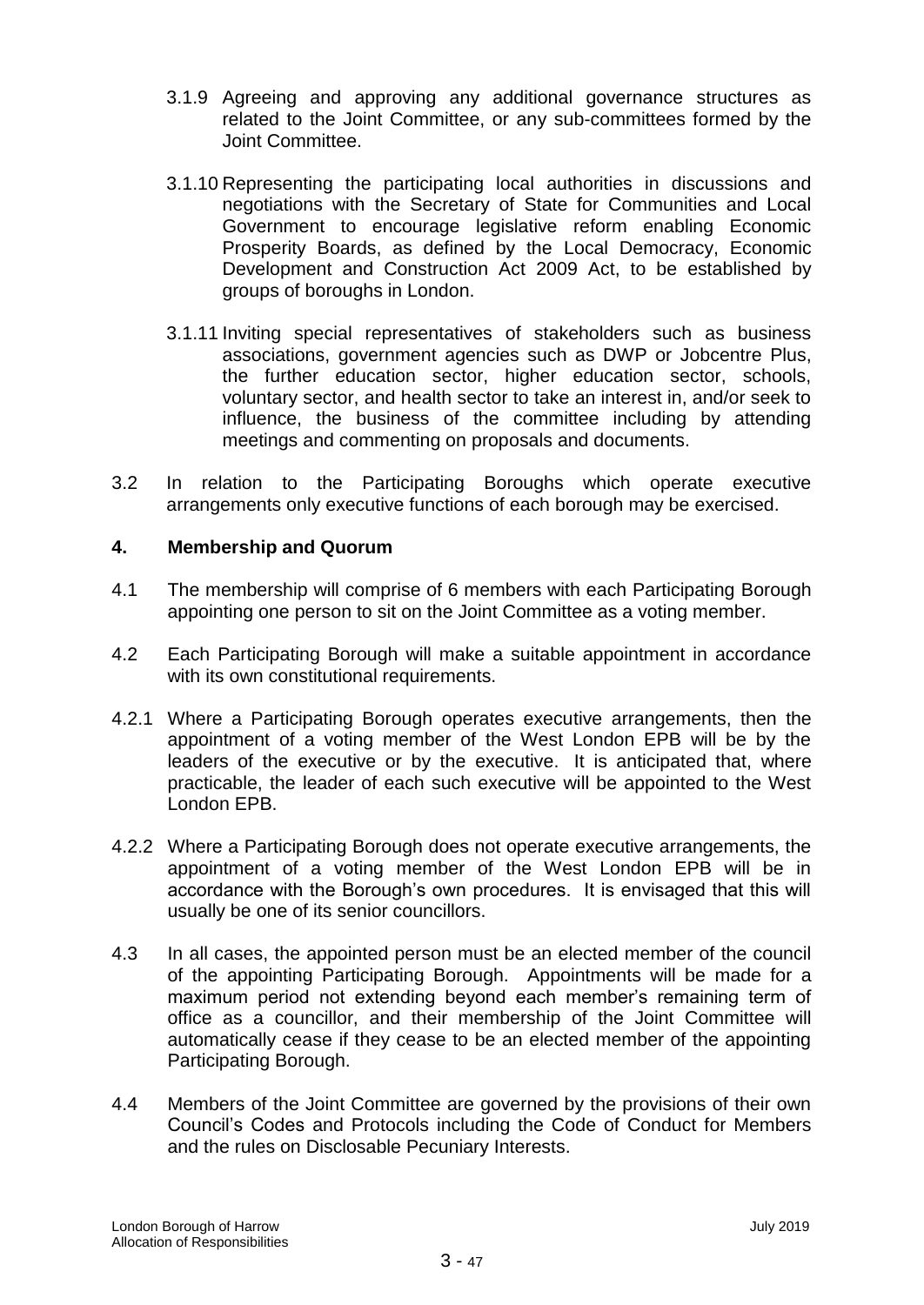- 4.5 Each Participating Borough will utilise existing mechanisms for substitution as laid down in their own Standing Orders. Continuity of attendance is encouraged.
- 4.6 Where a Participating Borough wishes to withdraw from membership of the Joint Committee this must be indicated in writing to each of the committee members. A six month notice period must be provided.
- 4.7 When a new borough wishes to become a Participating Borough then this may be achieved if agreed by a unanimous vote of all the existing Participating Boroughs.
- 4.8 The quorum for the Joint Committee is three members. If the Joint Committee is not quorate it cannot transact any business. If there is no quorum at the time the meeting is due to begin, the start of the meeting will be delayed until a quorum is achieved. If no quorum is achieved after 30 minutes has elapsed, the clerk will advise those present that no business can be transacted and the meeting will be cancelled.

# **5. Chair and Vice-Chair**

- 5.1 The Chair of the Joint Committee will be appointed for 12 months, and will rotate amongst the Participating Boroughs.
- 5.2 Unless otherwise unanimously agreed by the Joint Committee, each Participating Borough's appointed person will serve as chair for 12 months at a time. Where the incumbent Chair ceases to be a member of the Joint Committee, the individual appointed by the relevant borough as a replacement will serve as Chair for the remainder of the 12 months as chair.
- 5.3 The Joint Committee will also appoint a Vice-Chair from within its membership on an annual basis to preside in the absence of the Chairman. This appointment will also rotate in a similar manner to the Chair.
- 5.4 At its first meeting, the Committee will draw up the rotas for Chair and Vice-Chair respectively.
- 5.5 Where neither the Chair nor Vice-Chair are in attendance, the Joint Committee will appoint a Chair to preside over the meeting.
- 5.6 In the event of any disagreement as the meaning or application of these Rules, the decision of the Chair shall be final.

# **6. Sub-Committees**

6.1 The Joint Committee may establish sub-committees to undertake elements of its work if required.

# **7. Delegation to officers**

7.1 The Joint Committee may delegate specific functions to officers of any of the Participating Boroughs.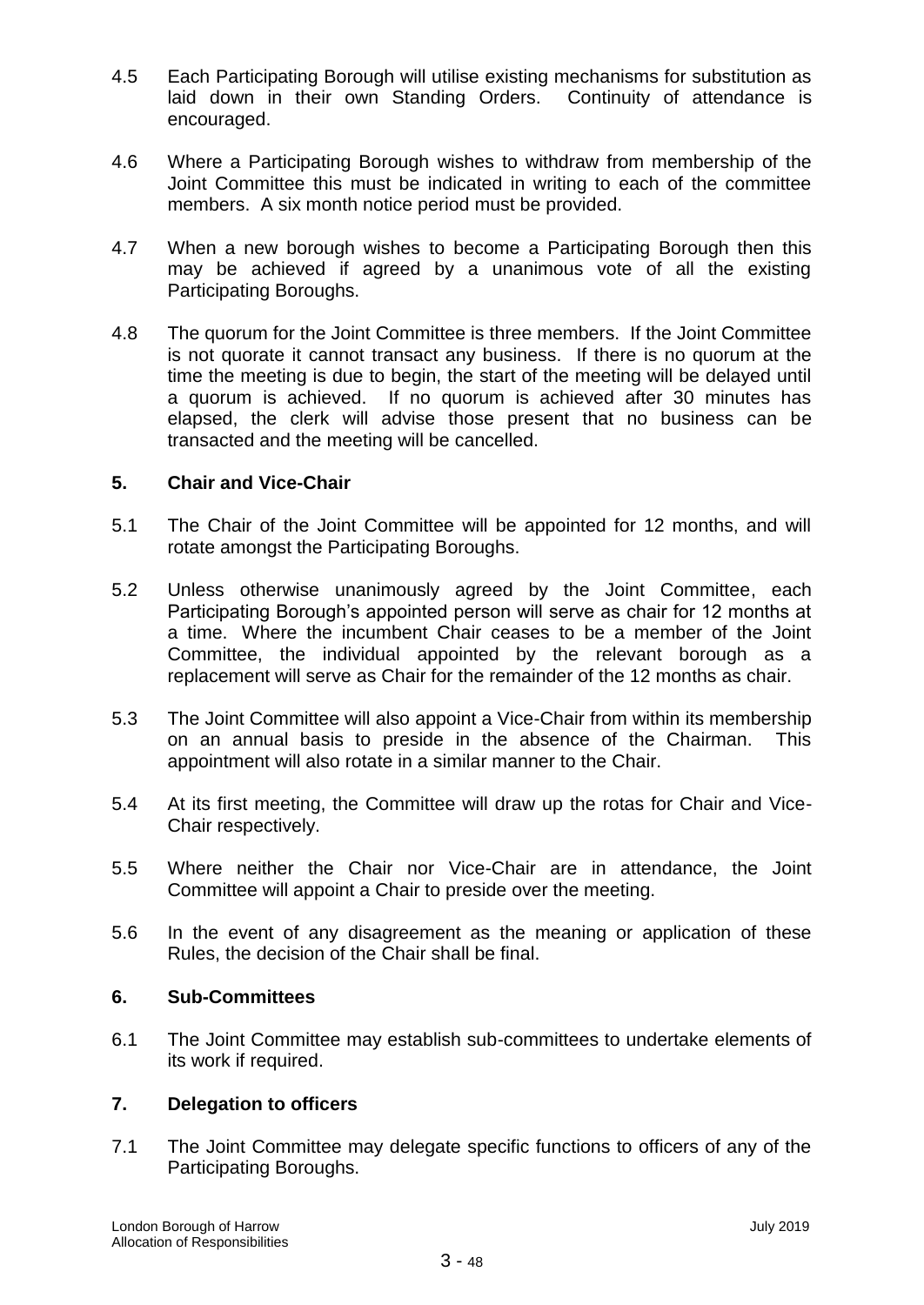- 7.2 Any such delegation may be subject to the requirement for the officer to consult with or obtain the prior agreement of an officer (or officers) of the other boroughs.
- 7.3 It may also be subject to the requirement for the officer with delegated authority to consult with the Chair of the Joint Committee and the Leaders of the one or more Participating Boroughs before exercising their delegated authority.

#### **8. Administration**

8.1 Organisational and clerking support for the Joint Committee, and accommodation for meetings, will be provided by the Participating Borough whose representative is Chair unless otherwise agreed by the Joint Committee. The costs of this will be reimbursed by contributions from the other Participating Boroughs as approved by the Joint Committee.

#### **9. Financial matters**

- 9.1 The Joint Committee will not have a pre-allocated budget.
- 9.2 When making a decision which has financial consequences, the Joint Committee will follow the relevant provisions of the Financial Procedure Rules of LB Ealing.

#### **10. Agenda management**

- 10.1 Subject to 10.2, all prospective items of business for the Joint Committee shall be agreed by a meeting of the Chief Executives of the Participating Boroughs or their representatives.
- 10.2 It will be the responsibility of each report author to ensure that the impacts on all Participating Boroughs are fairly and accurately represented in the report. They may do this either by consulting with the monitoring officer and chief finance officer of each Participating Borough or by some other appropriate method.
- 10.3 In pursuance of their statutory duties, the monitoring officer and/or the chief financial officer of any of the Participating Boroughs may include an item for consideration on the agenda of a meeting of the Joint Committee, and, may require that an extraordinary meeting be called to consider such items.
- 10.4 Each Participating Borough operating executive arrangements will be responsible for considering whether it is necessary [in order to comply with Access to Information legislation regarding the publication of agendas including Forward Plan requirements] to treat prospective decisions as 'keydecisions' and/or have them included in the Forward Plan. Each Participating Borough operating a committee system will apply its local non statutory procedures.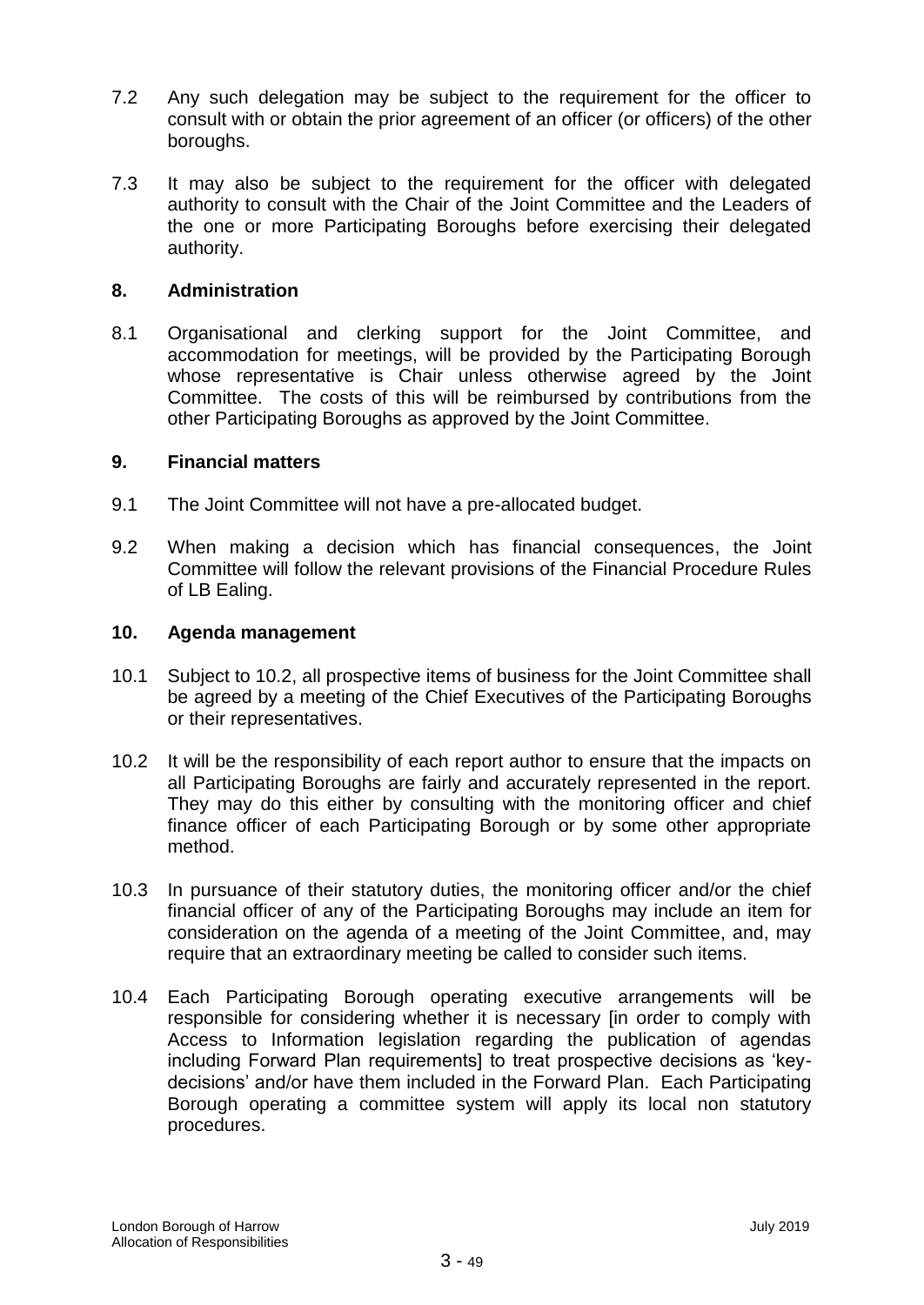# **11. Meetings**

- 11.1 The Joint Committee will meet as required to fulfil its functions.
- 11.2 A programme of meetings at the start of each Municipal Year will be scheduled and included in the Calendar of Meetings for all Participating Boroughs.
- 11.3 Access to meetings and papers of the Joint Committee by the Press and Public is subject to the Local Government Act 1972 and to the Openness of Local Government Bodies Regulations 2014. The Joint Committee will also have regard to the Local Authorities (Executive Arrangements) (Meetings and Access to information) (England) Regulations 2012, notwithstanding the fact that its provisions do not strictly apply to the Joint Committee for so long as the committee has any members who are not members of an executive of a Participating Borough.

# **12. Notice of meetings**

- 12.1 On behalf of the Joint Committee, a clerk will give notice to the public of the time and place of any meeting in accordance with the Access to Information requirements.
- 12.2 At least five clear working days in advance of a meeting a clerk to the Joint Committee will publish the agenda via the website of clerk's authority and provide the documentation and website link to the Participating Boroughs to enable the information to be published on each Participating Borough's website. "Five Clear Days" does not include weekends or national holidays and excludes both the day of the meeting and the day on which the meeting is called.
- 12.3 The clerk to the Joint Committee will arrange for the copying and distribution of papers to all Members of the Committee.

# **13. Public participation**

- 13.1 Unless considering information classified as 'exempt' or 'confidential' under Access to Information Legislation, all meetings of the Joint Committee shall be held in public.
- 13.2 Public representations and questions are permitted at meetings of the Joint Committee. Notification must be given in advance of the meeting indicating by 12 noon on the last working day before the meeting the matter to be raised and the agenda item to which it relates. Representatives will be provided with a maximum of 3 minutes to address the Joint Committee.
- 13.3 The maximum number of speakers allowed per agenda item is 6.
- 13.4 Where the number of public representations exceed the time / number allowed, a written response will be provided or the representation deferred to the next meeting of the Joint Committee if appropriate.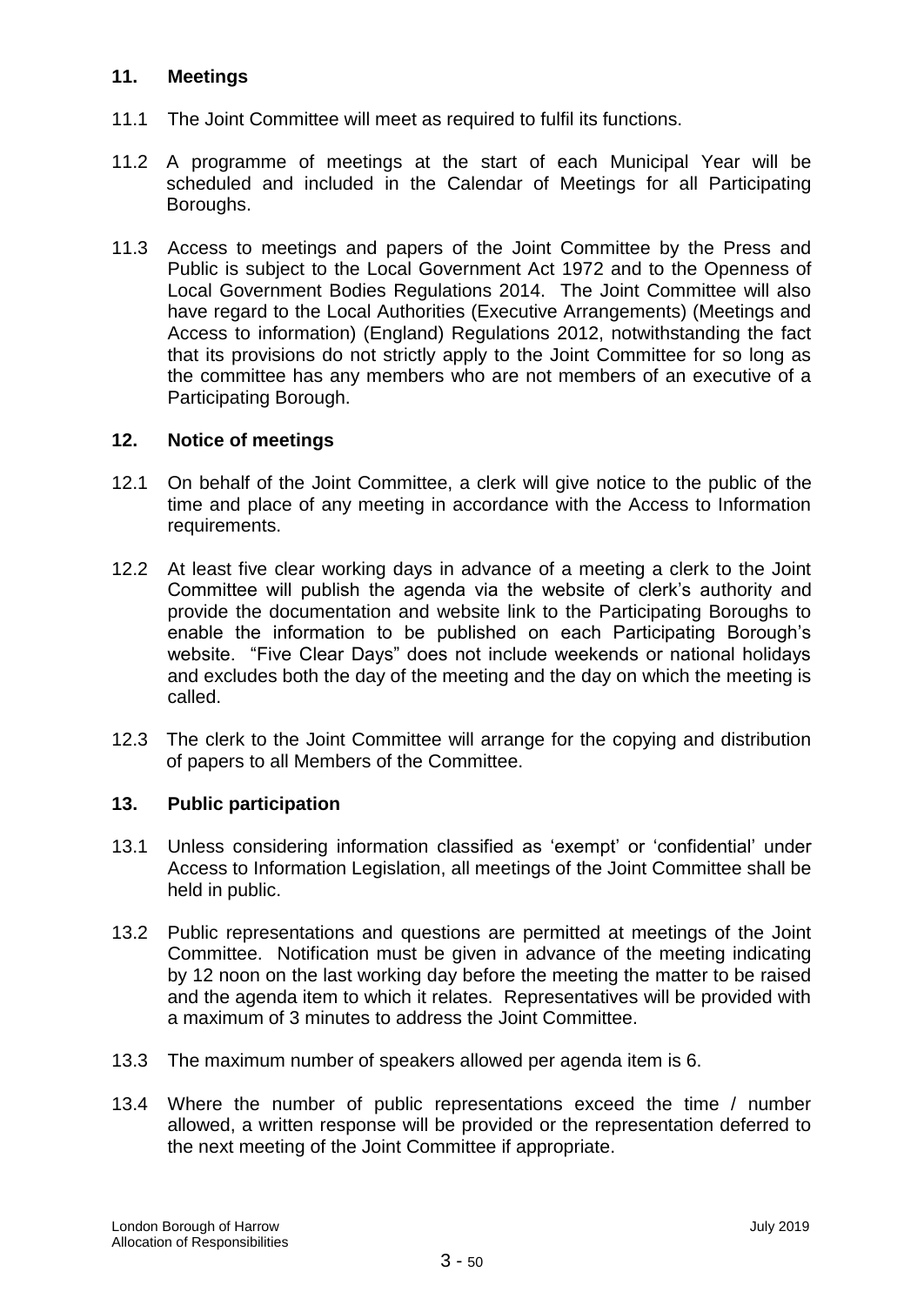- 13.5 The Joint Committee may also invite special representatives of stakeholders such as business associations, government agencies such as DWP or Jobcentre Plus, the further education sector, voluntary sector, and health sector to take an interest in the business of the committee including by attending meetings and commenting on proposals and documents.
- 13.6 The Chair shall have discretion to regulate the behaviour of all individuals present at the meeting in the interests of the efficient conduct of the meeting.

# **14. Member participation**

14.1 Any elected member of the council of any of the Participating Boroughs who is not a member of the Joint Committee may ask a question or address the Committee with the consent of the Chair.

# **15. Business to be transacted**

- 15.1 Standing items for each meeting of the Joint Committee will include the following:
	- Minutes of the Last Meeting
	- Apologies for absence
	- Declarations of Interest
	- Provision for public participation
	- Substantive items for consideration
- 15.2 The Chair may vary the order of business and take urgent items as specified in the Access to Information Requirements at his / her discretion. The Chair should inform the Members of the Joint Committee prior to allowing the consideration of urgent items.
- 15.3 An item of business may not be considered at a meeting unless:
	- (i) A copy of the agenda included the item (or a copy of the item) is open to inspection by the public for at least five clear days before the meeting; or
	- (ii) By reason of special circumstances which shall be specified in the minutes the Chair of the meeting is of the opinion that the item should be considered at the meeting as a matter of urgency.
- 15.4 "Special Circumstances" justifying an item being considered as a matter or urgency will relate to both why the decision could not be made at a meeting allowing the proper time for inspection by the public as well as why the item or report could not have been available for inspection for five clear days before the meeting.

# **16. Extraordinary meetings**

16.1 Arrangements may be made following consultation with Chair of the Joint Committee to call an extraordinary meeting of the Joint Committee. The Chair should inform the appointed Members prior to taking a decision to convene an extraordinary meeting.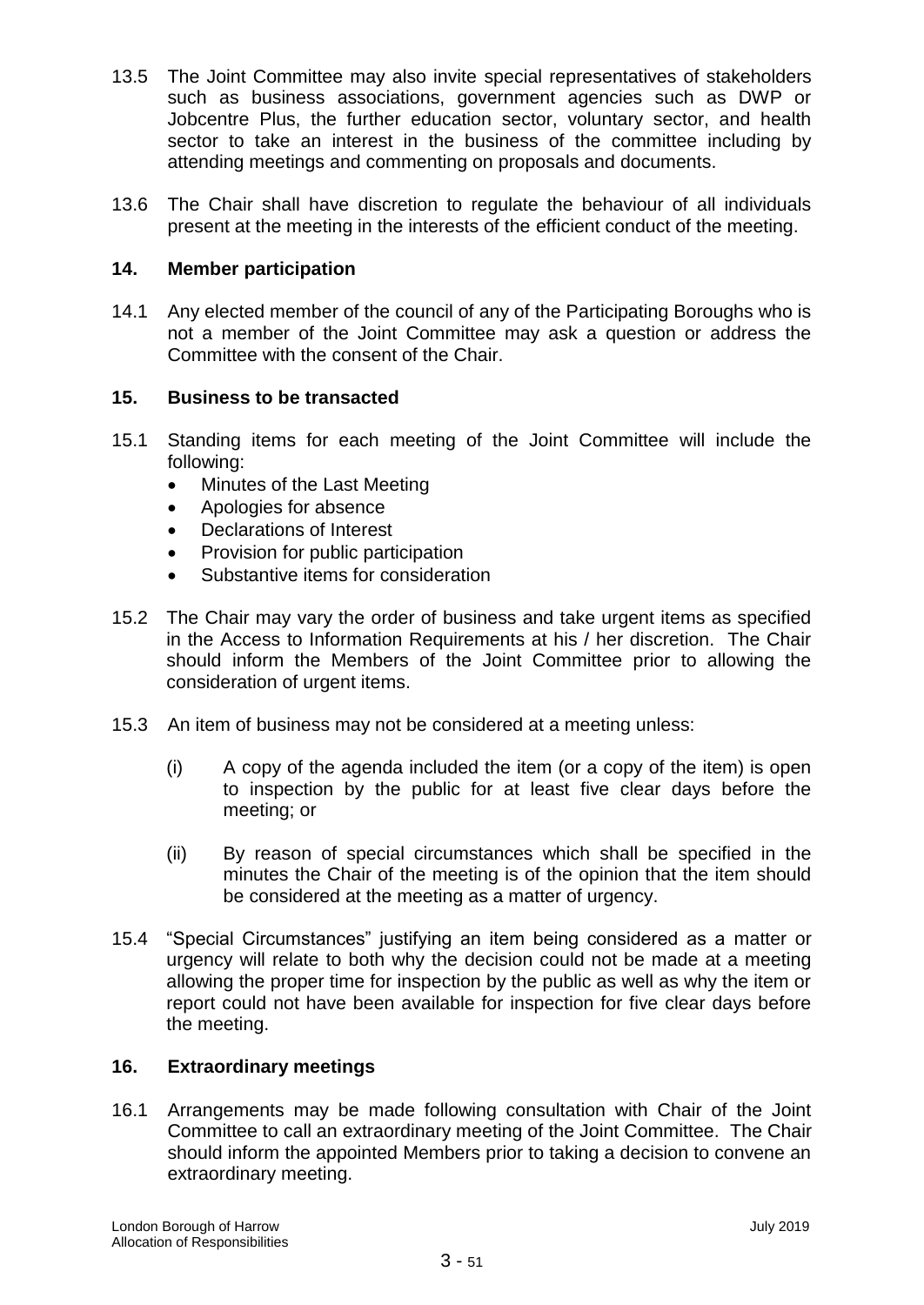16.2 The business of an extraordinary meeting shall be only that specified on the agenda.

# **17. Cancellation of meetings**

17.1 Meetings of the Joint Committee may, after consultation with the Chairman, be cancelled if there is insufficient business to transact or some other appropriate reason warranting cancellation. The date of meetings may be varied after consultation with the Chairman and appointed members of the Joint Committee in the event that it is necessary for the efficient transaction of business.

## **18. Rules of debate**

18.1 The rules of debate in operation in the Chair's authority shall apply.

#### **19. Request for determination of business**

- 19.1 Any member of the Joint Committee may request at any time that:
	- The Joint Committee move to vote upon the current item of consideration.
	- The item be deferred to the next meeting.
	- The item be referred back to a meeting of the Chief Executives of the Participating Boroughs for further consideration.
	- The meeting be adjourned.
- 19.2 The Joint Committee will then vote on the request.

#### **20. Urgency procedure**

20.1 Where the Chair (following consultation with the appointed Members of the Joint Committee) is of the view that an urgent decision is required in respect of any matter within the Joint Committee's functions and that decision would not reasonably require the calling of an Extraordinary Meeting of the Joint Committee to consider it and it cannot wait until the next Ordinary Meeting of the Joint Committee, then they may request in writing the Chief Executive of each Participating Borough (in line with pre-existing delegations in each Borough's Constitution) to take urgent action as is required within each of the constituent boroughs.

# **21. Voting**

- 21.1 The Joint Committee's decision making will operate on the basis of mutual cooperation and consent and will take into account the views of the special representatives. It is expected that decisions will be taken on a consensual basis wherever reasonably possible.
- 21.2 Where a vote is required it will be on the basis of one vote per member and unless a recorded vote is requested, the Chair will take the vote by show of hands.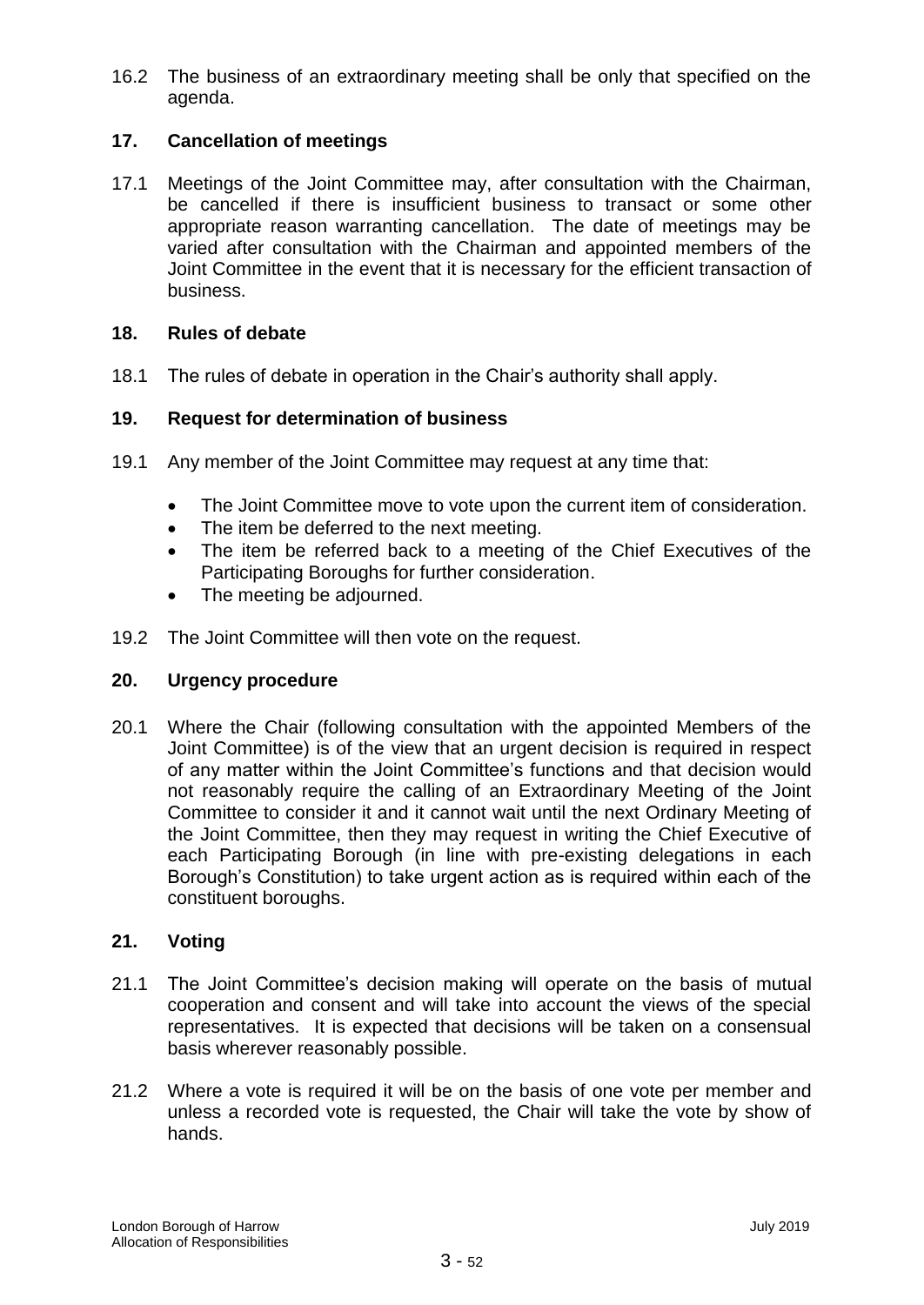- 21.3 Any matter (save for a decision under Rule 4.7 above) shall be decided by a simple majority of those members voting and present. Where there is an equality of votes, the Chair of the meeting shall have a second and casting vote.
- 21.4 Any two members can request that a recorded vote be taken.
- 21.5 Where, immediately after a vote is taken at a meeting, if any Member so requests, there shall be recorded in the minutes of the proceedings of that meeting whether the person cast his / her vote for or against the matter or whether he/ she abstained from voting.

# **22. Minutes**

- 22.1 At the next suitable meeting of the Joint Committee, the Chairman will move a motion that the minutes of the previous meeting be agreed as a correct record. The meeting may only consider the accuracy of the minutes and cannot change or vary decisions taken at a previous meeting as a matter arising out of the minutes.
- 22.2 Once agreed, the Chairman will sign them.
- 22.3 There will be no item for the approval of minutes of an ordinary Joint Committee meeting on the agenda of an extraordinary meeting.

# **23. Exclusion of Public and Press**

- 23.1 Members of the public and press may only be excluded from a meeting of the Joint Committee either in accordance with the Access to Information requirements or in the event of disturbance.
- 23.2 A motion may be moved at any time for the exclusion of the public from the whole or any part of the proceedings. The motion shall specify by reference to Section 100(A) Local Government Act 1972 the reason for the exclusion in relation to each item of business for which it is proposed that the public be excluded. The public must be excluded from meetings whenever it is likely, in view of the nature of business to be transacted, or the nature of the proceedings that confidential information would be disclosed.
- 23.3 If there is a general disturbance making orderly business impossible, the Chairman may adjourn the meeting for as long as he/she thinks is necessary.
- 23.4 Background papers will be published as part of the Joint Committee agenda and be made available to the public via the website of each authority.

# **24. Overview and Scrutiny**

24.1 Decisions of the Joint Committee which relate to the executive functions of a Participating Borough will be subject to scrutiny and 'call -in' arrangements (or such other arrangements equivalent to call-in that any Participating Borough operating a committee system may have) as would apply locally to a decision made by that Participating Borough acting alone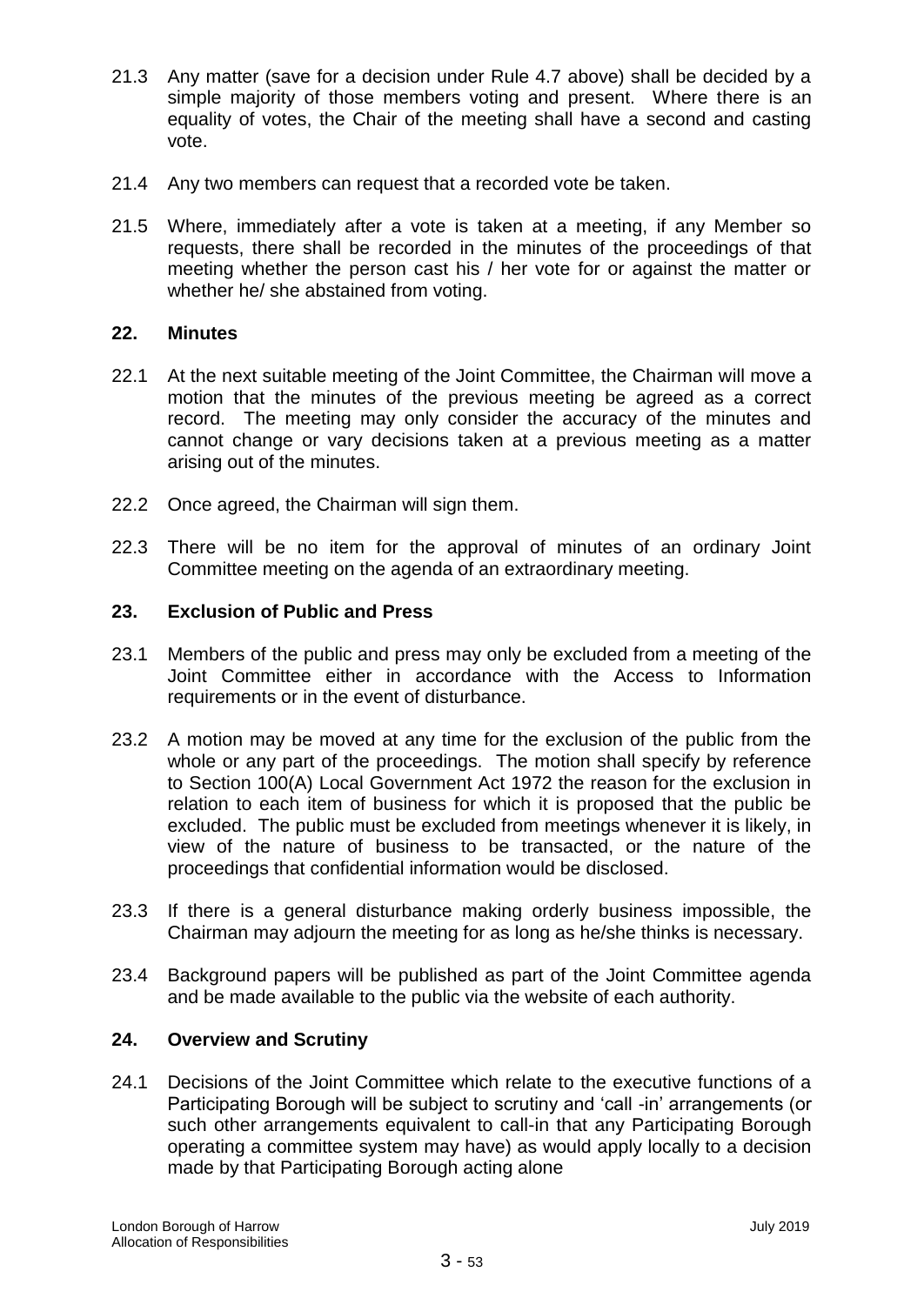- 24.2 No decision should be implemented until such time as the call-in period has expired across all of the Participating Boroughs.
- 24.3 Where a decision is called in, arrangements will be made at the earliest opportunity within the Participating Borough where the Call-In had taken place for it to be heard.
- 24.4 Any decision called in for scrutiny before it has been implemented shall not be implemented until such time as the call-in procedures of the Participating Borough concerned have been concluded.

# **25. Access to minutes and papers after the meeting**

- 25.1 On behalf of the Joint Committee, a clerk will make available copies of the following for six years after the meeting:
	- (i) the minutes of the meeting and records of decisions taken, together with reasons, for all meetings of the Joint Committee, excluding any part of the minutes of proceedings when the meeting was not open to the public or which disclose exempt or confidential information;
	- (iii) the agenda for the meeting; and
	- (iii) reports relating to items when the meeting was open to the public.

# **26. Amendment of these Rules**

26.1 These Rules shall be agreed by the Joint Committee at its first meeting. Any amendments shall be made by the Joint Committee following consultation with the monitoring officers of the Participating Boroughs. Note that Rule 3 (Functions) may only be amended following a formal delegation from each of the Participating Boroughs.

# **27. Background Papers**

- 27.1 Every report shall contain a list of those documents relating to the subject matter of the report which in the opinion of the author:
	- (i) disclose any facts or matters on which the report or an important part of it is based;
	- (ii) which have been relied on to a material extent in preparing the report but does not include published works or those which disclose exempt or confidential information and in respect of reports to the Joint Committee, the advice of a political assistant.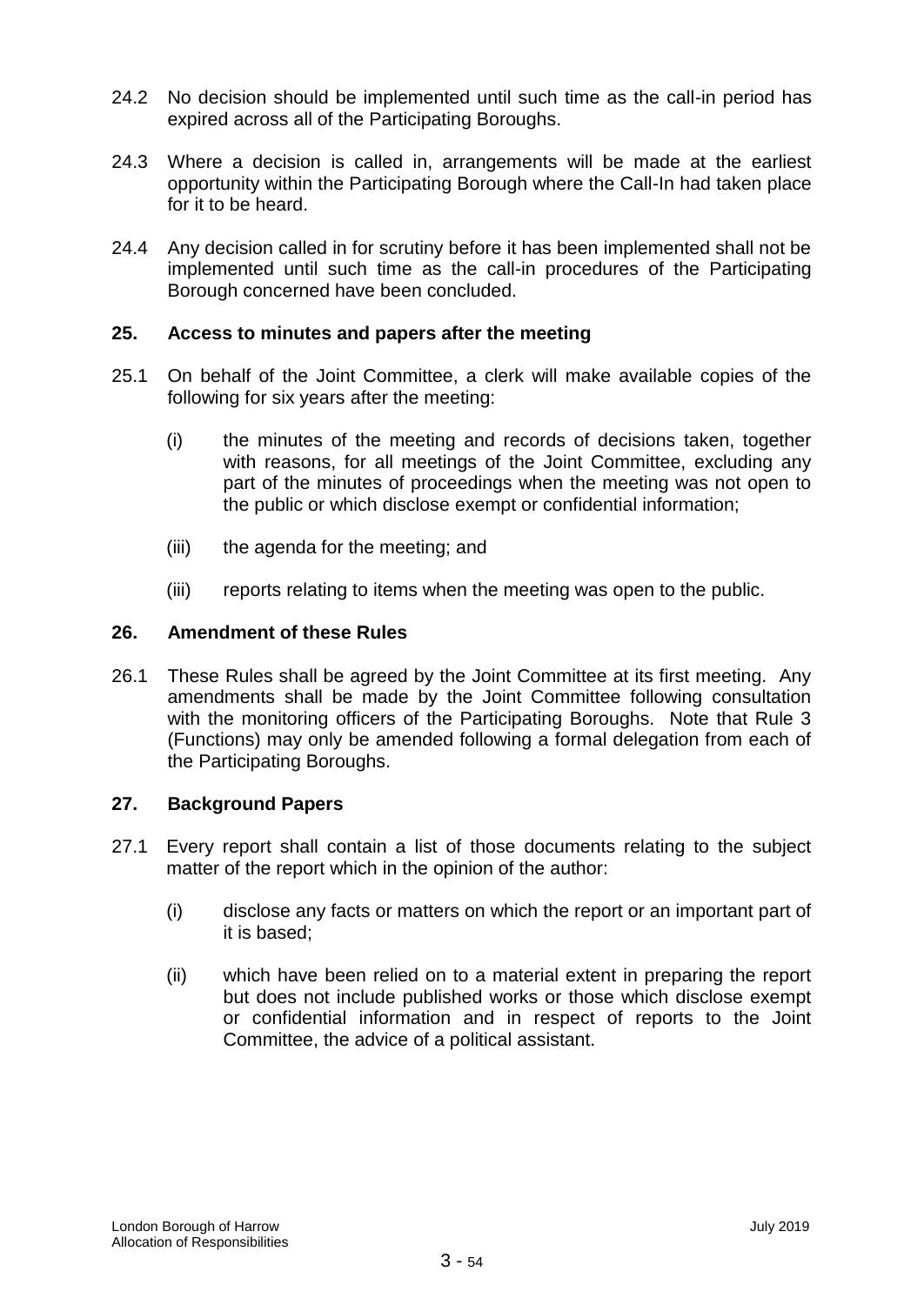- 27.2 Where a copy of a report for a meeting is made available for inspection by the public at the same time the clerk shall make available for inspection
	- (i) a copy of the list of background papers for the report
	- (ii) at least one copy of each of the documents included in that list.
- 27.3 The Clerk will make available for public inspection for four years after the date of the meeting one copy of each of the documents on the list of background papers.

# **NORTH WEST LONDON JOINT HEALTH OVERVIEW AND SCRUTINY COMMITTEE**

# **Membership**

One nominated voting member from each Council participating in the North West London Joint Health Overview and Scrutiny Committee plus one alternate member who can vote in the voting member's absence. In addition, one non-voting co-opted member of the London Borough of Richmond. The committee will require at least six voting members in attendance to be quorate.

# **Chair and Vice Chair**

The North West London Joint Health Overview and Scrutiny Committee will elect its own chair and vice chair. Elections will take place on an annual basis each May, or as soon as practical thereafter, such as to allow for any annual changes to the committee's membership.

# **Terms of Reference**

- 1. To scrutinise the 'Shaping a Healthier Future' reconfiguration of health services in North West London and the Sustainability and Transformation Plan for North West London; in particular the implementation plans and actions by the North West London Collaboration of Clinical Commissioning Groups ('NWL CCGs') and its Joint Committee, focusing on aspects affecting the whole of North West London.
- 2. To review and scrutinise decisions made or actions taken by NWL CCGs and/or other NHS service providers, in relation to the 'Shaping a Healthier Future' reconfiguration and the Sustainability and Transformation Plan for North West London, where appropriate.
- 3. To make recommendations to NWL CCGs, NHS England, or any other appropriate outside body in relation to the 'Shaping a Healthier Future' plans for North West London and the Sustainability and Transformation Plan for North West London; and to monitor the outcomes of these recommendations where appropriate.